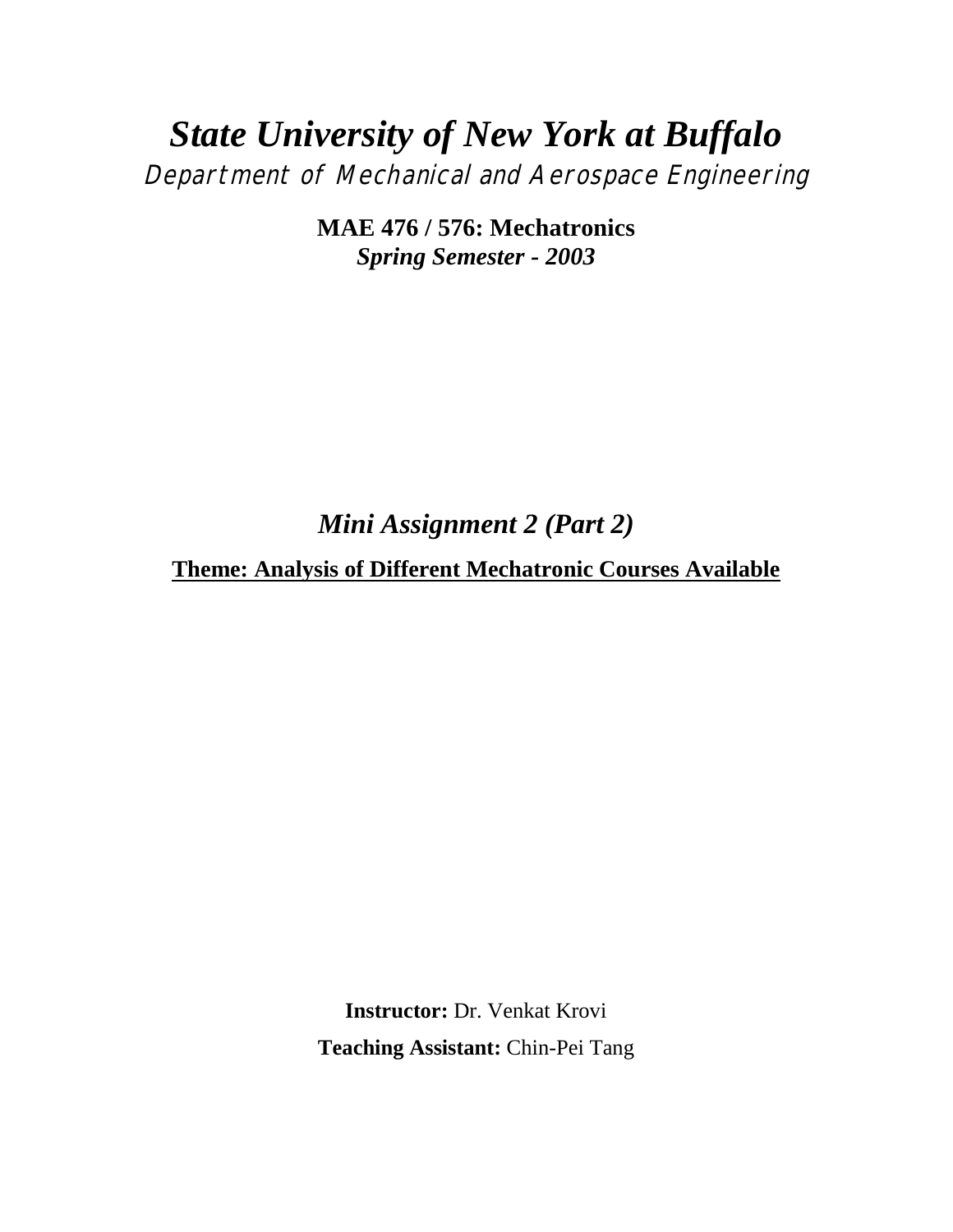|                                    | University<br><b>Course content</b>               |                                                                                                                                                                                                                                                                                                                                                                                                  | <b>Lab/Research content</b>                                                                                                                                                                                                                                                                                                                                                                    | analysis                                                                                                                                                                                                                                                            |
|------------------------------------|---------------------------------------------------|--------------------------------------------------------------------------------------------------------------------------------------------------------------------------------------------------------------------------------------------------------------------------------------------------------------------------------------------------------------------------------------------------|------------------------------------------------------------------------------------------------------------------------------------------------------------------------------------------------------------------------------------------------------------------------------------------------------------------------------------------------------------------------------------------------|---------------------------------------------------------------------------------------------------------------------------------------------------------------------------------------------------------------------------------------------------------------------|
| $\mathbf{1}$                       | Massachusetts<br>Institute<br>Of<br>Technology    | design of mechatronic systems (integrate<br>mechanical, electrical, and control systems<br>engineering).<br>Topics are aliasing, quantization, electronic<br>feedback, power amplifiers, digital logic, encoder<br>interfacing, and motor control.                                                                                                                                               | Lab cover topics such as aliasing,<br>quantization, electronic feedback,<br>power amplifiers, digital logic,<br>encoder interfacing, and motor<br>control. The labs make extensive<br>use of Simulink, a Matlab toolbox<br>which allows for graphical<br>simulation and programming of<br>real-time control systems.                                                                           | It covers the<br>basic of<br>mechatronics.<br>emphasis is<br>on lab                                                                                                                                                                                                 |
| $\boldsymbol{0}$<br>$\overline{c}$ | <b>Stanford</b><br>University                     | ME318introduction to electro-mechanical design<br>and embedded systems.<br>gain experience in systems integration is to give<br>them tools to enable them to work at a relatively<br>high level of abstraction                                                                                                                                                                                   | It requires integration of software<br>and hardware, are designed to<br>introduce the capabilities of the<br>electronic functions and software<br>tools Equipping the students with<br>higher-level tools such as an<br>integrated development<br>environment, real-time operating<br>system with integrated application<br>framework, signal conditioning,<br>and motor drive function blocks | By using these<br>higher-level<br>tools, the<br>students are<br>able to<br>concentrate on<br>solving the<br>larger problem<br>rather than<br>spending all of<br>their time<br>learning the<br>details<br>necessary to<br>design every<br>sub-system<br>from scratch |
| $\boldsymbol{0}$<br>3              | <b>Northwestern</b><br>university                 | Introduction to the design of microprocessor-controlled<br>electromechanical systems. Interfacing sensors and<br>actuators to a personal computer and a single-board<br>computer. Electrical and mechanical design,<br>prototyping, and construction. Dissection of a<br>commercial mechatronic product                                                                                          | Students learned to interface<br>sensors and actuators to a<br>singleboard<br>computer. In the second half of<br>the course, students<br>worked in teams to build<br>mechatronic systems of their own<br>design.                                                                                                                                                                               | The course<br>gives<br>emphasis to<br>more practical<br>works                                                                                                                                                                                                       |
| $\theta$<br>4                      | Sant clara<br>university                          | Use of microprocessors in the control of<br>machinery. Microprocessors and<br>microcomputers. Assembly-language<br>programming. Interface design. Use of<br>digital computers for the simulation and<br>control of systems of machines.<br>Development of mathematical models for<br>systems. Numerical integration methods.<br>State variables. Computer programs for<br>simulation and control | applications; manipulator models;<br>design considerations; control<br>fundamentals; model and sensor based<br>control algorithm development;<br>walking robots; medical and space<br>robotics; experimental mechatronics.                                                                                                                                                                     | It deals with<br>much<br>electronics<br>part                                                                                                                                                                                                                        |
| $\boldsymbol{0}$<br>5              | <b>American</b><br>university of<br><u>beirut</u> | Sensors,<br>sensor noise<br>and<br>sensor<br>fusion;<br>actuators; system models and automated computer<br>simulation; information, perception, and cognition;<br>planning and control; architectures, design, and<br>development; team project.                                                                                                                                                 |                                                                                                                                                                                                                                                                                                                                                                                                |                                                                                                                                                                                                                                                                     |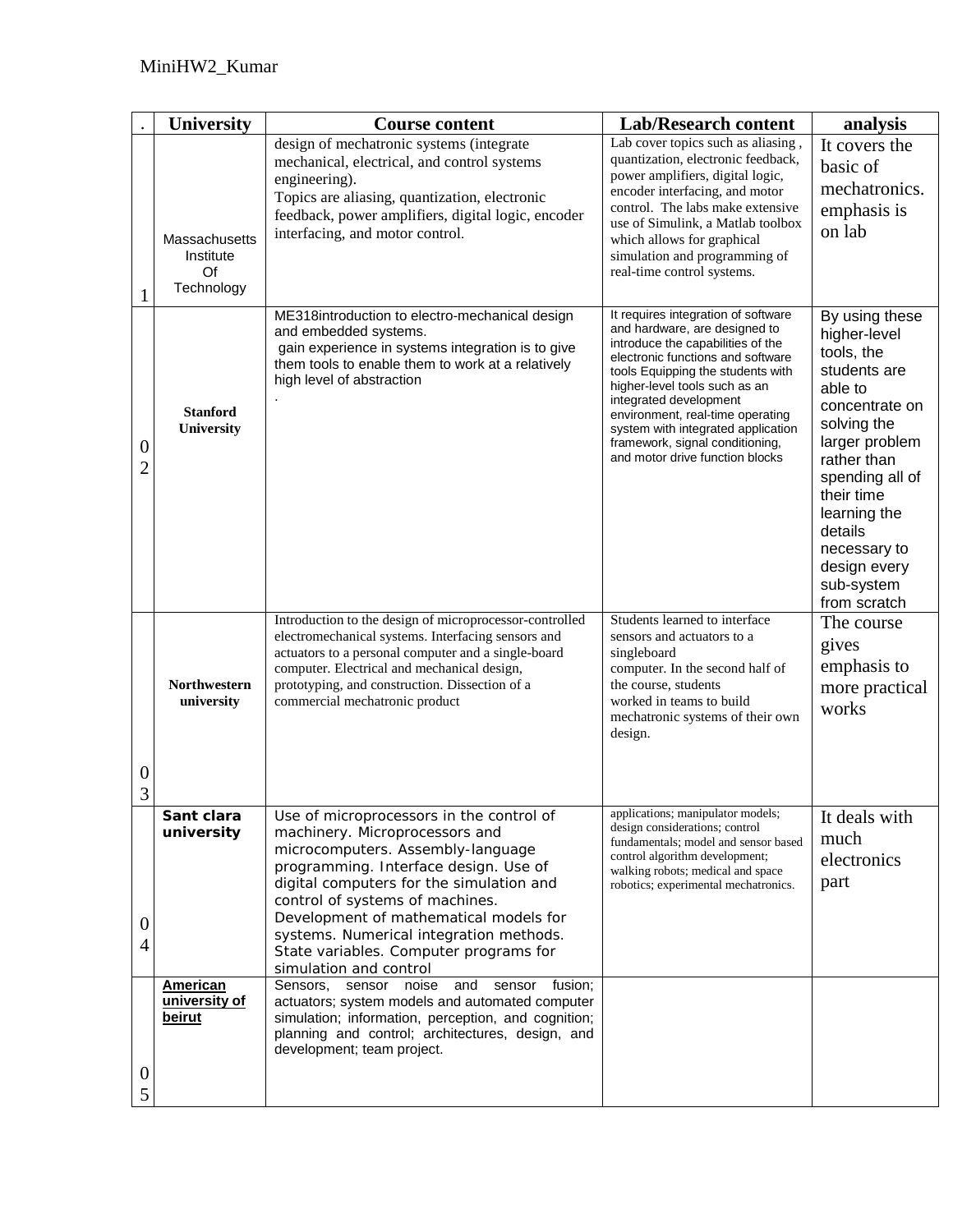| $\boldsymbol{0}$<br>6 | Virginia tech                                          | signal conditioning, sensors, actuators, microcontrollers,<br>and software                                                                                                                                                                                                                                                                                                                                                                                                                                                                                                                                                                                                                                                                                     | Labs will be assigned to help students<br>better understand the material covered<br>in class. Labs will cover basic usage<br>and operation of the PIC<br>microprocesser and the prototyping<br>board (VT84) built by the students.<br>Motor dynamics and basic PID control<br>will be also covered                                                                                                                                                        | This course<br>addresses different<br>elements of a<br>mechatronics<br>system       |
|-----------------------|--------------------------------------------------------|----------------------------------------------------------------------------------------------------------------------------------------------------------------------------------------------------------------------------------------------------------------------------------------------------------------------------------------------------------------------------------------------------------------------------------------------------------------------------------------------------------------------------------------------------------------------------------------------------------------------------------------------------------------------------------------------------------------------------------------------------------------|-----------------------------------------------------------------------------------------------------------------------------------------------------------------------------------------------------------------------------------------------------------------------------------------------------------------------------------------------------------------------------------------------------------------------------------------------------------|-------------------------------------------------------------------------------------|
| $\theta$<br>7         | Georgia Institute<br>of<br>technology                  | 16-Bit microprocessor: introduction,<br>$\bullet$<br>hardware overview, programming,<br>interrupts, on-chip subsystems, parallel<br>1/O<br>Choice of embedded computers; choice of<br>$\bullet$<br>level of languages: assembly, high level,<br>object oriented for real-time programming<br>(such as C), Simulink<br>Analog and digital devices: Op-amp, ADC,<br>٠<br>DAC, and power transistors<br>Sensors, actuators, and their applications<br>$\bullet$<br>to intelligent manufacturing and<br>mechatronic systems<br>Modeling and control of electro-<br>٠<br>mechanical systems<br>Modeling of various actuators: (DC<br>$\bullet$<br>motors, stepper motors, induction motors),<br>and sensors (position, velocity, force,<br>tactile, and ultrasonic) | Lab 0: Introduction to lab<br>$\bullet$<br>equipment, real-time<br>environment<br>Lab 1: Real-time<br>$\bullet$<br>tools, Signal Processing,<br>Sampling, Quantization<br>Lab 2: Analog low-level<br>$\bullet$<br>and power electronics<br>Lab 3: Motor Control;<br>$\bullet$<br>Discrete-time control<br>Lab 4: Switching amplifier<br>$\bullet$<br>design and control<br>Lab 5: Signal interfacing;<br>$\bullet$<br>Real-time programming<br>constructs | This course is<br>for electrical<br>engg.dealing<br>with the<br>microprocesso<br>r. |
| $\overline{0}$<br>8   | Rensselaer<br>Polytechnic<br>Institute,<br><b>Troy</b> | 1. Introduction to Mechatronics<br>2. Mechatronic System Design (discussed throughout<br>the course)<br>3. Physical / Mathematical Modeling and Analysis of<br><b>Dynamic Systems</b><br>4. Control System Design; Analog-Control Computer-<br>Control Implementation<br>5. Analog and Digital Control Electronics<br>6. Control Sensors and Actuators<br>7. Interfacing Sensors, Actuators, and<br>Microcontrollers/Computers<br>8. Real-Time Programming<br>9. Advanced Concepts (e.g., magnetic<br>bearings/levitation, fuzzy logic control, active materials)                                                                                                                                                                                              | Application of the impedance method<br>of modeling active material to plate<br>structure<br>2. Magnetic coupling b/w.DC<br>tachometer and motor and its effect<br>3 Friction compensation of Machine<br>drives<br>4. Design and control nonlinear high-<br>speed, high accuracy positioning<br>system under the influence of friction                                                                                                                     | Main<br>emphasis is<br>on design and<br>application.                                |
|                       | University of<br>California, Berke<br>ley              | Design and control of intelligent robotic systems<br>and automated machines.<br>study of the mechanical phenomena which is<br>relevant to the computer industry                                                                                                                                                                                                                                                                                                                                                                                                                                                                                                                                                                                                | Robot design and control<br>Manufacturing process control<br>Human-machine systems                                                                                                                                                                                                                                                                                                                                                                        | This is for the<br>robotics and<br>had some<br>application of                       |
| $\overline{0}$<br>9   |                                                        |                                                                                                                                                                                                                                                                                                                                                                                                                                                                                                                                                                                                                                                                                                                                                                | Motion control                                                                                                                                                                                                                                                                                                                                                                                                                                            | me                                                                                  |
|                       |                                                        |                                                                                                                                                                                                                                                                                                                                                                                                                                                                                                                                                                                                                                                                                                                                                                | Machine design                                                                                                                                                                                                                                                                                                                                                                                                                                            |                                                                                     |
|                       |                                                        |                                                                                                                                                                                                                                                                                                                                                                                                                                                                                                                                                                                                                                                                                                                                                                | Computer software for real time<br>control and diagnositics                                                                                                                                                                                                                                                                                                                                                                                               |                                                                                     |
|                       |                                                        |                                                                                                                                                                                                                                                                                                                                                                                                                                                                                                                                                                                                                                                                                                                                                                | Mechanical systems modeling,                                                                                                                                                                                                                                                                                                                                                                                                                              |                                                                                     |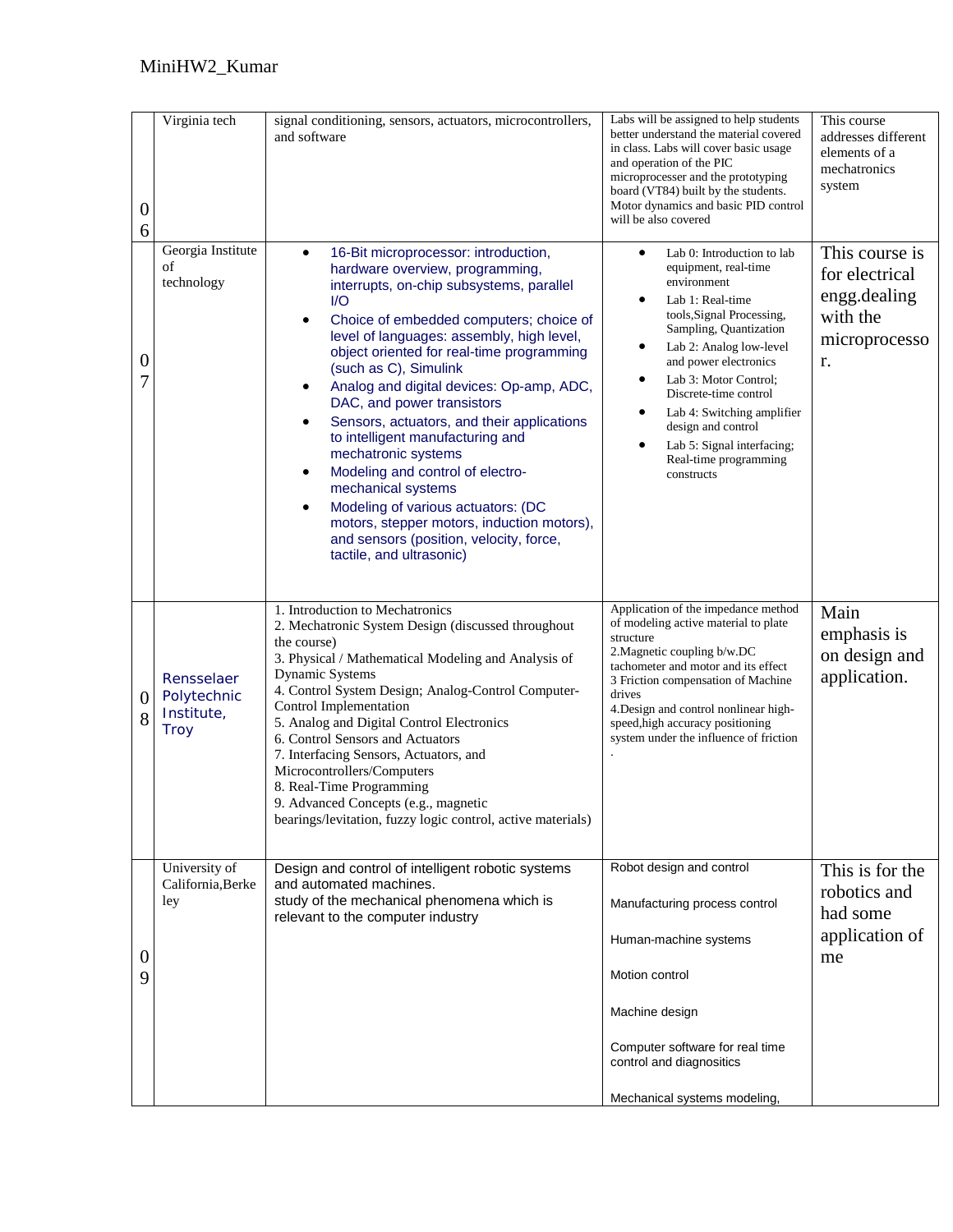|                                   |                                                                                                                                                                                                                                                                          | identification and control<br>Computer mechanics                                                                 |                                                        |
|-----------------------------------|--------------------------------------------------------------------------------------------------------------------------------------------------------------------------------------------------------------------------------------------------------------------------|------------------------------------------------------------------------------------------------------------------|--------------------------------------------------------|
| Kettering<br>University,<br>Flint | 1Introduction and overview<br>2 Introduction of microprocessor<br>3 Mechanism design with instrumentation<br>Introduction to sensors / transducers<br>4. single conditioning circuit, actuator<br>5. mechatronics system design<br>6.mechatronics product identification | 1Introduction of programming<br>2Introduction to sensor<br>3. sensor programming<br>4. introduction to actuators | It covers the<br>programming<br>part in the lab<br>and |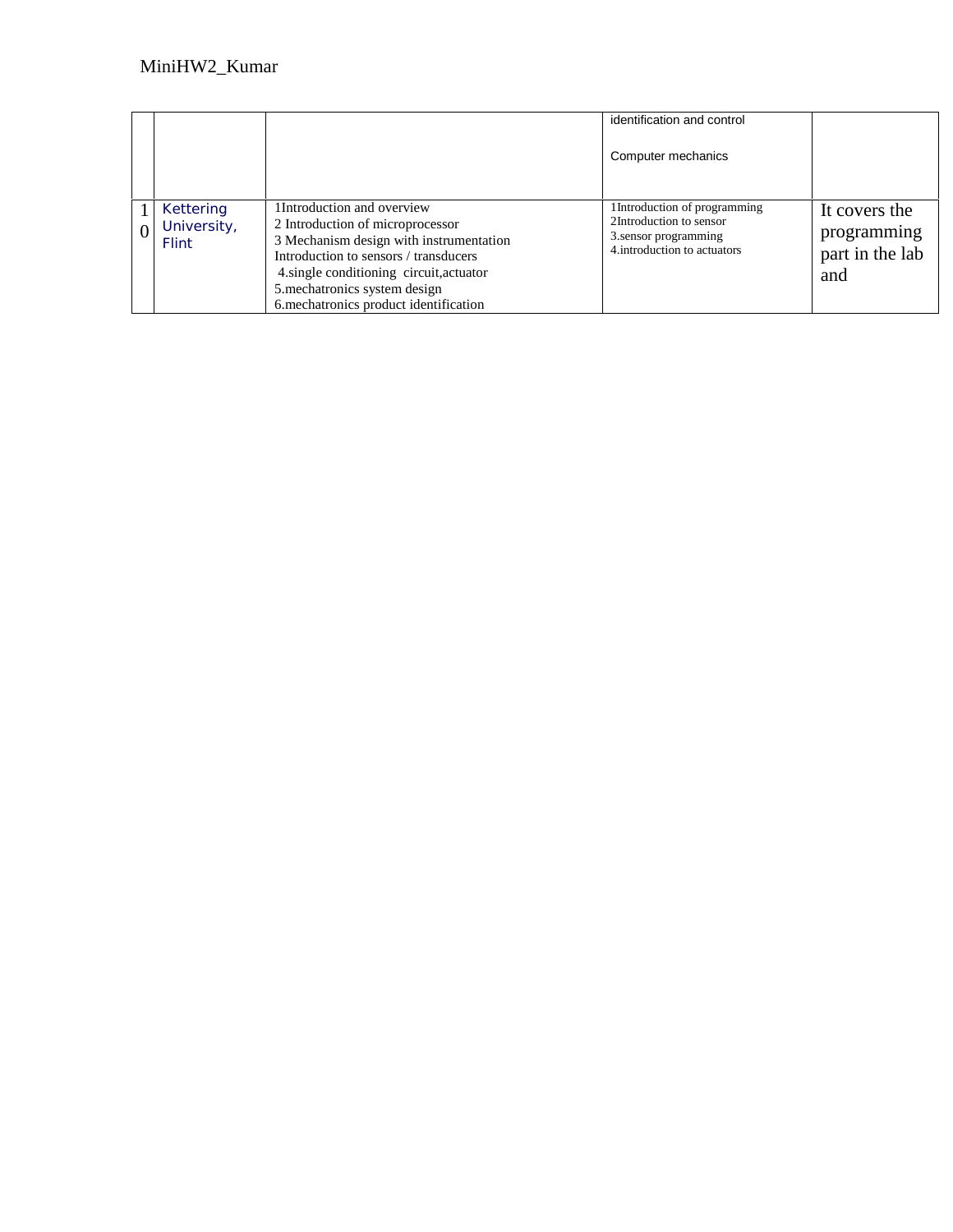| University                                                                                      | Microprocesor             | Emphasis                                                                                                                                  | Projects                                                                                                    | Rate(1-<br>10) |
|-------------------------------------------------------------------------------------------------|---------------------------|-------------------------------------------------------------------------------------------------------------------------------------------|-------------------------------------------------------------------------------------------------------------|----------------|
| Colorado State<br>http://www.engr.colostate.edu/~dga/me307.html                                 | <b>PIC</b>                | Electronics and<br>Control                                                                                                                | Microcontroller<br><b>Based</b><br>Mechatronic<br>Design                                                    | $\overline{7}$ |
| Virginia Tech<br>http://mechatronics.me.vt.edu/home.html                                        | <b>PIC</b>                | Systems and<br>Communications                                                                                                             | Various                                                                                                     | 6              |
| Carnegie-Mellon<br>http://www.ece.cmu.edu/~fedder/mechatronics/Syllabus.html                    | 68HC16<br>microcontroller | integration of<br>mechanism,<br>electronics, and<br>computer<br>control                                                                   | basic controls,<br>motor drives,<br>mechanisms,<br>sensors, IR<br>communications,<br>and motion<br>planning | 8              |
| University of Utah<br>http://www.mech.utah.edu/~me3200/                                         | No specified              | Control                                                                                                                                   | Sumo, skiing<br>robots                                                                                      | 9              |
| University of Illinois at Urbane-Champagne<br>http://robot0.ge.uiuc.edu/~spong/deere/           | No specified              | basic concepts<br>and practical<br>techniques of<br>real-time<br>computing and<br>software<br>interfacing for<br>manufacturing<br>systems | Various                                                                                                     | 9              |
| University of Maryland at College Park<br>http://www.enme.umd.edu/ice_lab/teach/ME489L/new.html | No specified              | create intelligent<br>machines:<br>mechanical                                                                                             | design and<br>implement a<br>complete                                                                       | 6              |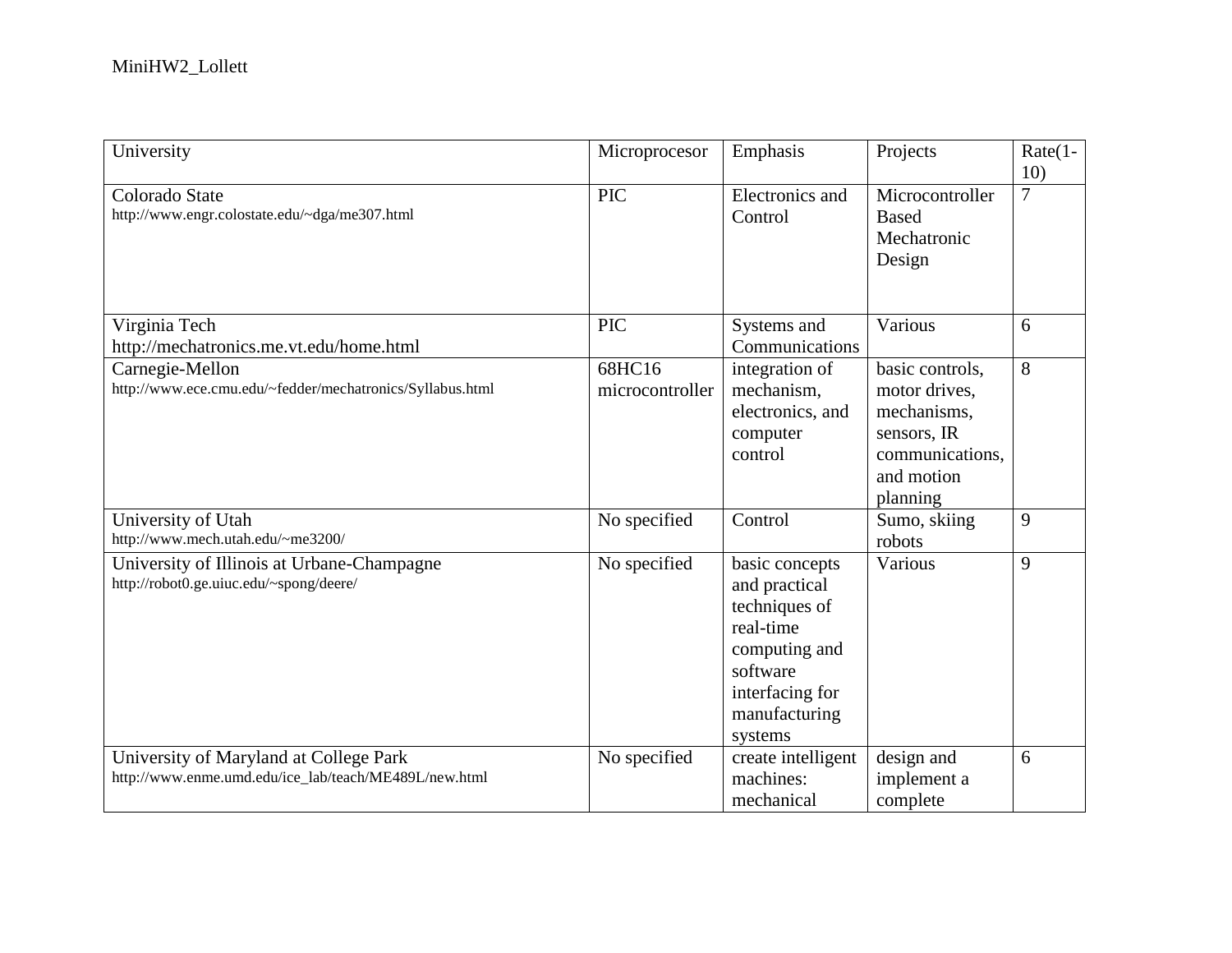|                                                              |                    | devices          | mechatronic       |                 |
|--------------------------------------------------------------|--------------------|------------------|-------------------|-----------------|
|                                                              |                    | embedded with    | system, putting   |                 |
|                                                              |                    | small computers  | in practice their |                 |
|                                                              |                    |                  | knowledge of      |                 |
|                                                              |                    |                  | materials,        |                 |
|                                                              |                    |                  | mechanism         |                 |
|                                                              |                    |                  | design, software  |                 |
|                                                              |                    |                  | design,           |                 |
|                                                              |                    |                  | electronics, and  |                 |
|                                                              |                    |                  | algorithms        |                 |
| Santa Clara University                                       | <b>Basic Stamp</b> | Sensors,         | Integration of    | $5\overline{)}$ |
| http://screem.engr.scu.edu/mech143/course.html               |                    | actuators,       | sensors,          |                 |
|                                                              |                    | microprocessor   | actuators and     |                 |
|                                                              |                    | programming      | control           |                 |
| North Carolina State University                              | No specified       | Programming      | Programming       | 6               |
| http://courses.ncsu.edu:8020/mae534/lec/001/course_info.html |                    | embebedded       | microprocessors,  |                 |
|                                                              |                    | systems, basic   | interfacing with  |                 |
|                                                              |                    | analog and       | sensors and       |                 |
|                                                              |                    | digital          | actuators         |                 |
|                                                              |                    | electronics,     |                   |                 |
|                                                              |                    | sensors and      |                   |                 |
|                                                              |                    | actuators        |                   |                 |
| San Jose State University                                    | Not specified      | Process          | Development       | 5               |
| http://info.sjsu.edu/web-dbgen/catalog/courses/ME190.html    |                    | modeling from    |                   |                 |
|                                                              |                    | test data.       | of smart and      |                 |
|                                                              |                    | Computer-aided   | intelligent       |                 |
|                                                              |                    | dynamic system   |                   |                 |
|                                                              |                    | control analysis | products with     |                 |
|                                                              |                    | and design.      | micro-            |                 |
|                                                              |                    | Application and  |                   |                 |
|                                                              |                    | integration of   | controller.       |                 |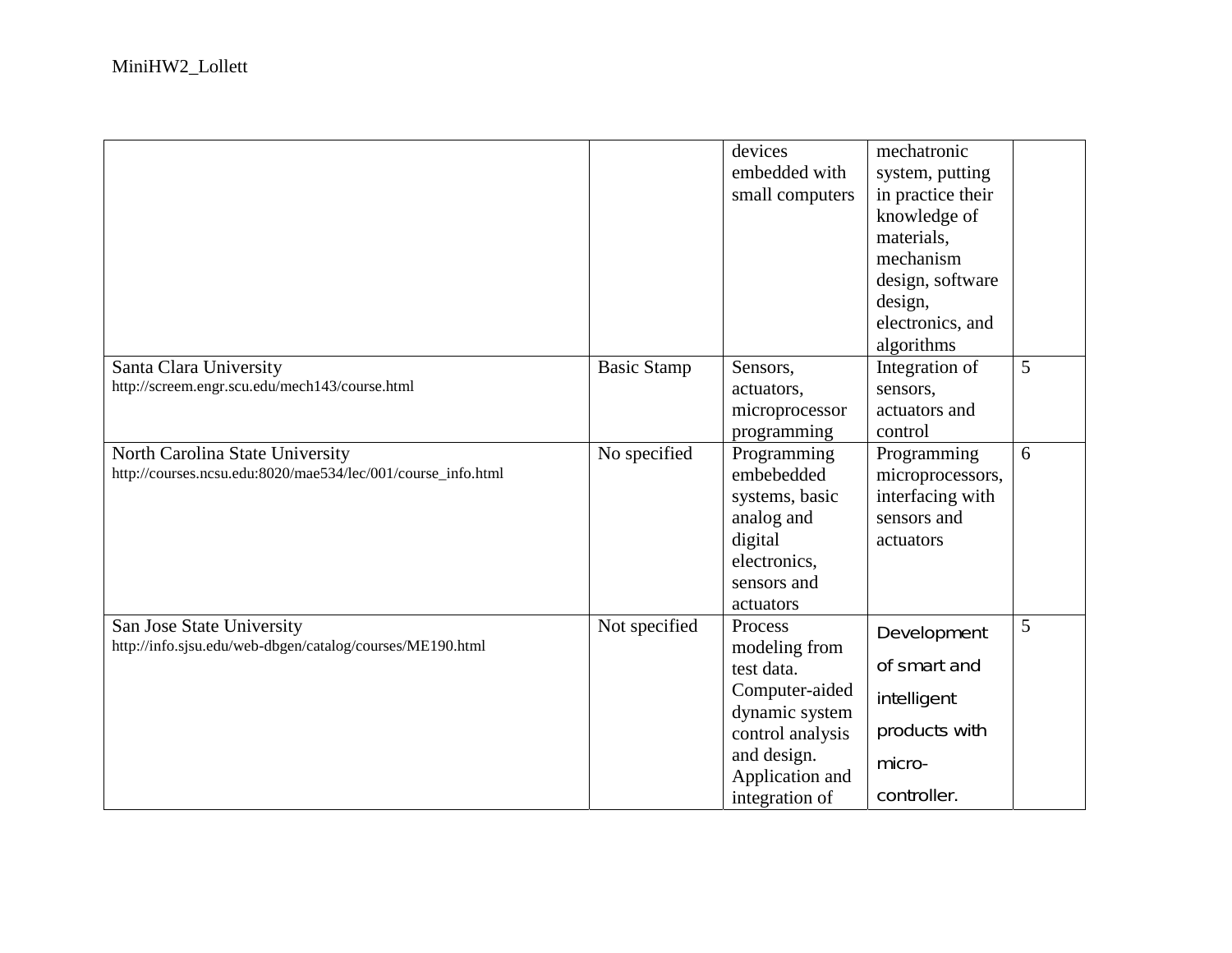|                                                                                                       |                             | micro-controller<br>for digital<br>process and<br>servo control.                                         | controller.   |
|-------------------------------------------------------------------------------------------------------|-----------------------------|----------------------------------------------------------------------------------------------------------|---------------|
| Georgia Institute of Technology<br>http://www.me.gatech.edu/me/academics/graduate/sem_conv/ME6405.htm | $16$ -bit<br>Microprocessor | Modeling and<br>Control of<br>Sensors and<br>actuators.<br>Interfaces and<br>microprocessor<br>languages | Not specified |

Carlos Lollett. MiniAssigment 2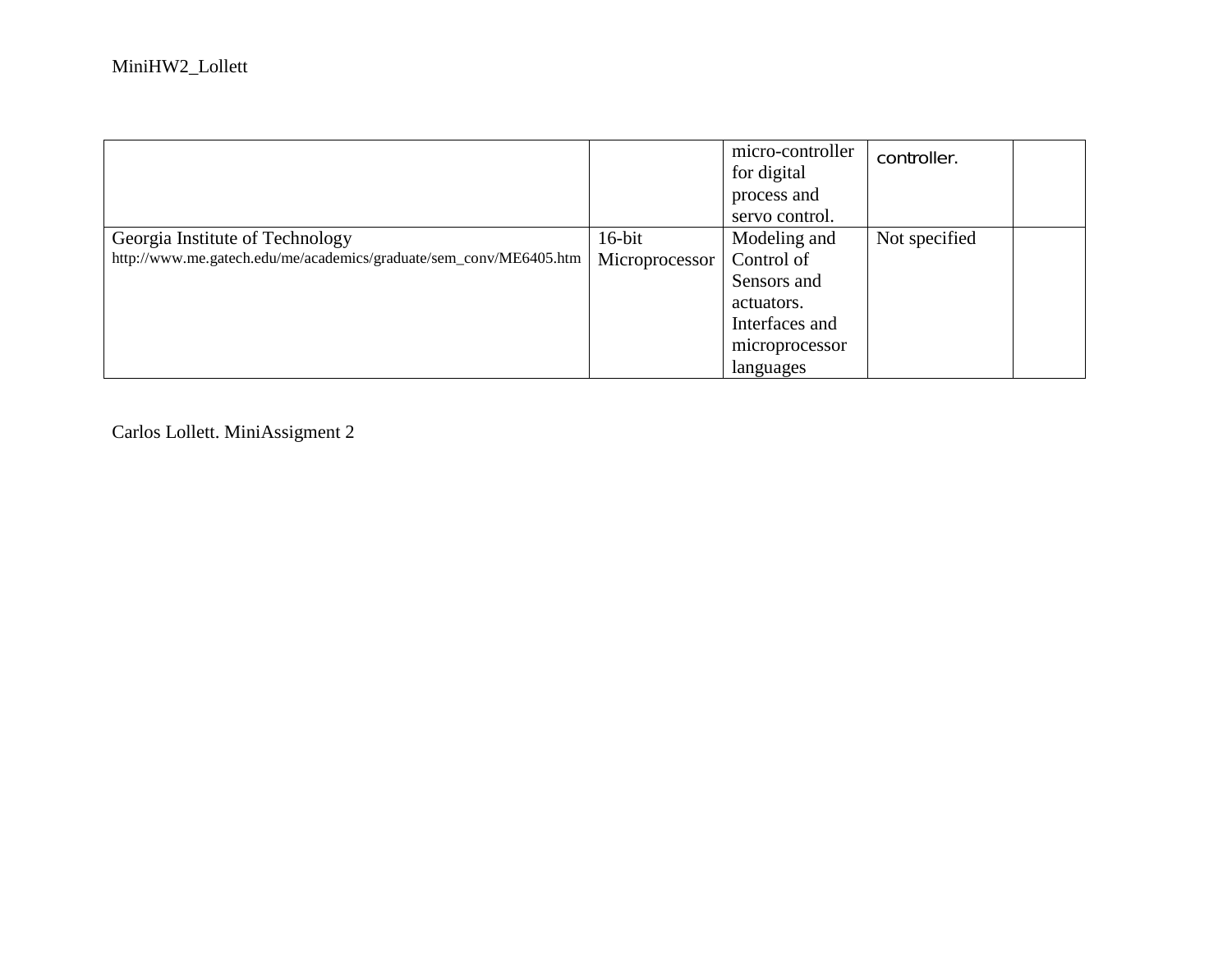### **1. West Virginia University**

**Web site:** <http://www.mae.wvu.edu/courses/syllabi/mae211.htm>

**Emphasis**: practical applications with a fair amount of fabrication

**Projects examples:** All projects involve electro-mechanical design, sensor interfacing, and computer programming. Past projects include an autonomous car, an elevator, a parts-kitting machine and a two-axis robot.

**Rating:** Sophomore level course with no prerequisites. Probably limited to simpler applications.

### **2. The University of Western Australia**

**Web site:** <http://www.mech.uwa.edu.au/courses/MD310/>

**Emphasis:** more theoretical with design stressed

**Project examples:** sand weighing machine-self test and fault detection, remote axis to telelabs from university computer labs or home. Telelabs include: electric iron-self test and fault diagnosis, two axis robot-gripper design, sand weighing machine-self test and fault detection.

**Rating:** Seems to be a junior/senior undergrad level course. Appears to get into semicomplex topics.

### **3. San Jose State University**

### **Web Site:** <http://info.sjsu.edu/web-dbgen/catalog/courses/ME190.html>

**Emphasis:** theoretical with design

**Project Examples:** Process modeling from test data. Computer-aided dynamic system control analysis and design. Application and integration of micro-controller for digital process and servo control. Development of smart and intelligent products with microcontroller.

**Rating:** Mid-level undergrad course from the sounds of it.

### **4. Santa Clara Robotic Systems Laboratory**

**Web Site:** [http://mech337.engr.scu.edu/](http://rsl.engr.scu.edu/NewWeb/Courses/courses.htm)

**Emphasis:** theoretical with some practical applications

**Project Examples:** Matlab-based simulation and limited work with real robotic manipulators incorporated into class.No actual projects (not a degree program).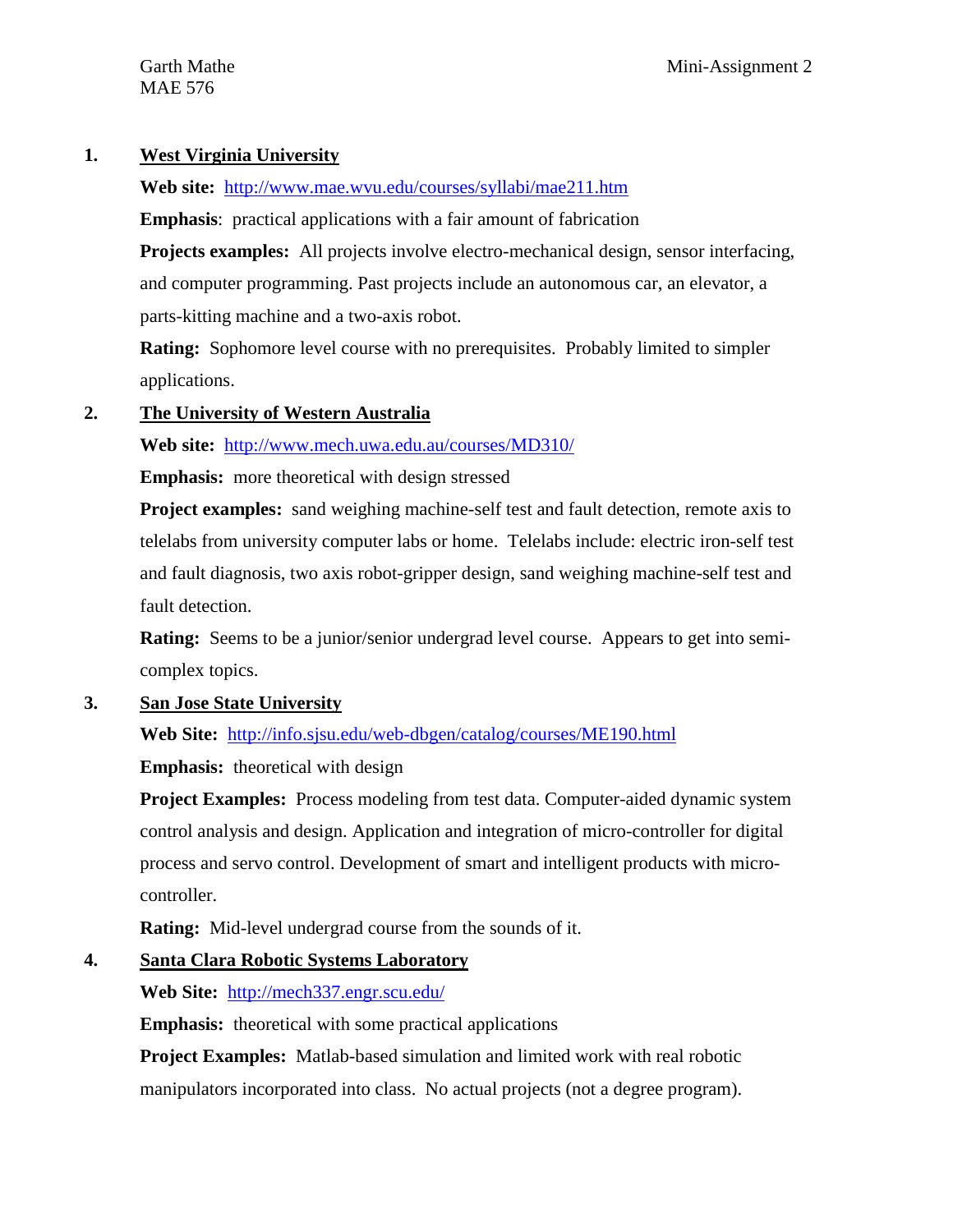**Rating:** As a certificate program with seemingly very basic course content, I would not recommend this class to an engineering student, rather for a technician.

### **5. The University of Utah**

**Web Site:** <http://www.mech.utah.edu/~santosh/mechatronics.html>

**Emphasis:** theoretical with a design project

**Project Examples:** basketball playing robots, sumo wrestling robots, Indiana Jones course running robot

**Rating:** Junior level year long mechatronics course. Seems to be a very robust class, with a whole year many topics can be covered.

### **6. Institute of Technology Blanchardstown**

**Course:** Mechatronics practice 1

**Web Site:** <http://www.itb.ie/Courses/bn009.htm>

**Emphasis:** practical, hands on work

 **Coursework:** Safety, soldering, component work, electronic assembly, basic metal work, project.

### **7. Institute of Technology Blanchardstown**

**Course:** Mechatronics practice 2

**Web Site:** <http://www.itb.ie/Courses/bn009.htm>

**Emphasis:** practical, hands on work

 **Coursework:** Engineering workshop theory and practice, advanced manufacturing, joining materials, turning, measurement, milling

### **8. Institute of Technology Blanchardstown**

**Course:** Mechatronics practice 3

**Web Site:** <http://www.itb.ie/Courses/bn009.htm>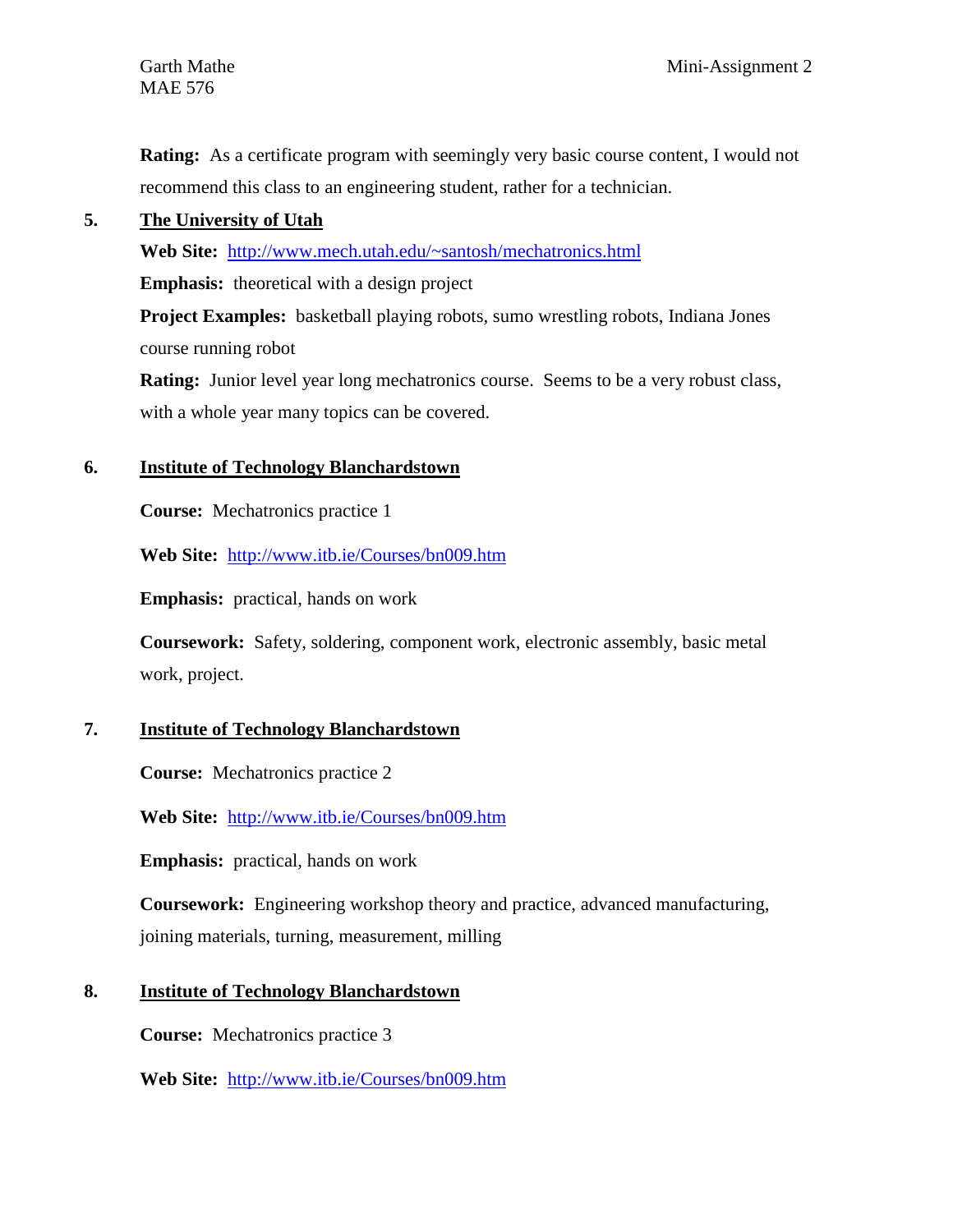MAE 576

### **Emphasis:** practical, hands on work

 **Coursework:** CNC, CAD/CAM systems and projects

**Rating:** three courses in a mechatronics program that are based around practical applications and machine (tool) work. Very much technician oriented classes.

### **9. Boise State University**

**Web Site:** <http://coen.boisestate.edu/jgardner/Mech.htm>

**Emphasis:** Seems more oriented towards practical applications

**Project Examples:** sumo robots, self contained vehicles that carry out some sort of intelligent activity (ie. move toward light or away from light)

**Rating:** senior undergrad/grad level course. Seems similar to many other university courses in that theory and practical applications are balanced, and an intelligent car is standard design project.

### **10. Santa Clara University**

**Web Site:** <http://mech143.engr.scu.edu/course.html>

**Emphasis:** Oriented towards applications and lab work (75% of grade consists of labs and final project)

**Project Examples:** self contained cars that follow a "track" of electrical tape using optical devices

**Rating:** Designed for senior undergrads, but open to juniors, etc. Seems like a more basic mechatronics course. Course project seems typical of other courses.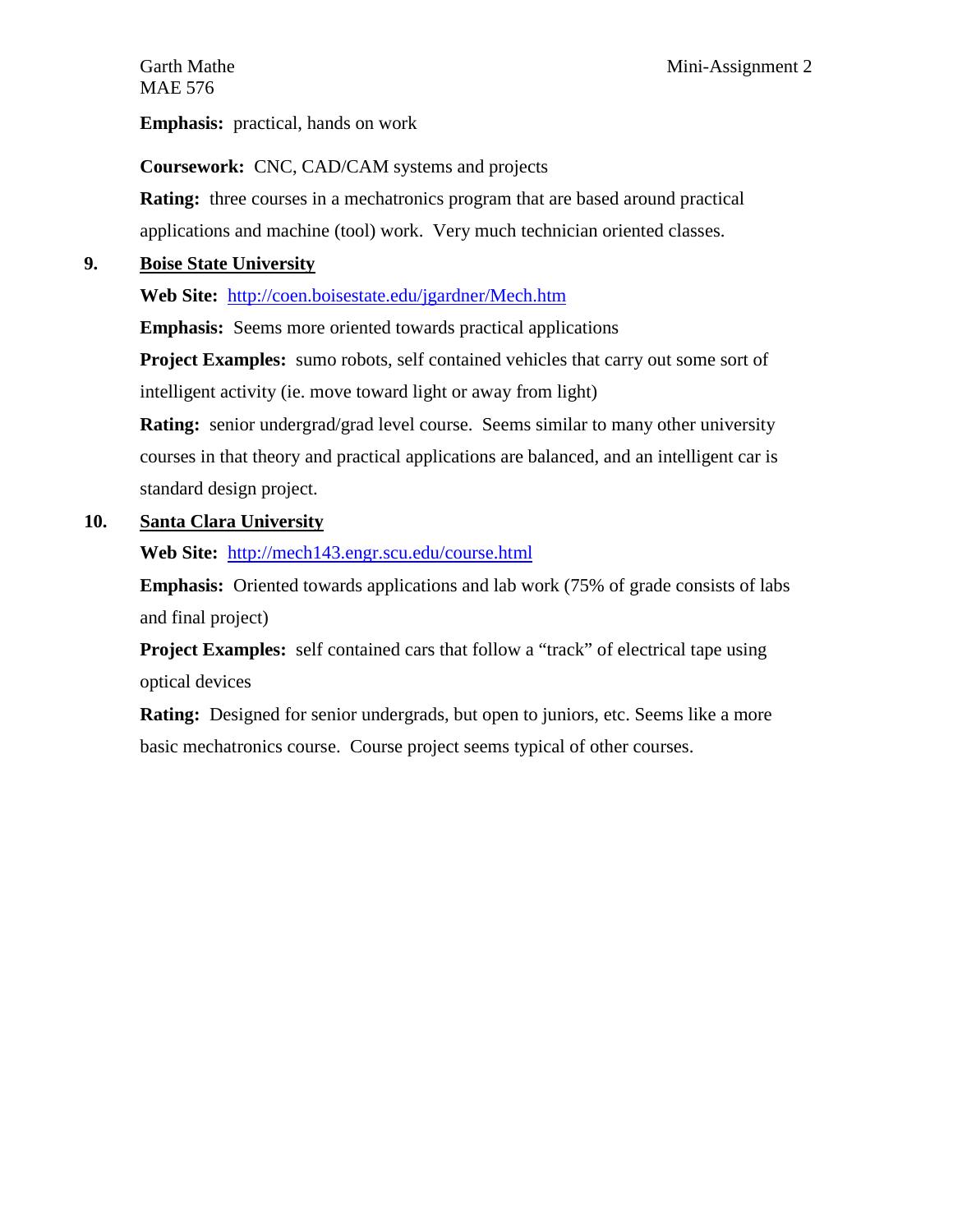William Mitchell MAE476 Mechatronics Mini-assignment 2

|                     | Microprocessor     | Theoretical            | <b>Practical Emphasis</b> |
|---------------------|--------------------|------------------------|---------------------------|
|                     |                    | Emphasis               |                           |
| Virginia Tech       | Microchip          | Not Much               | High Emphasis in          |
|                     | <b>PIC16F84</b>    |                        | labs, and projects        |
| Colorado State      | <b>PIC16F84</b>    | Labs and projects      | Little Emphasis           |
|                     | microntroller      | <b>High Emphasis</b>   |                           |
| Carnegie Mellon     | 68HC16             | <b>Balance between</b> | Balance between           |
| University          | microcontroller    | Emphasis               | Emphasis                  |
| San Jose State      | Basic Stamp II     | Emphasis in course     | Emphasis in               |
| University          |                    | material               | projects                  |
| University of       |                    |                        | Seems to be all           |
| California Berkeley |                    |                        | Project based, and        |
|                     |                    |                        | practical                 |
|                     |                    |                        | applications              |
| Stanford            | MicroCore-11       | Projects did not       |                           |
|                     |                    | focus on real          |                           |
|                     |                    | applications           |                           |
| Northwestern        | 68HC11             |                        | Mainly project            |
| University          | 68HC16             |                        | based with practical      |
|                     | <b>Basic Stamp</b> |                        | ideas                     |
|                     | <b>Basic Tiger</b> |                        |                           |
|                     |                    |                        |                           |
|                     |                    |                        |                           |
|                     |                    |                        |                           |
|                     |                    |                        |                           |

<http://mechatronics.me.vt.edu/> <http://www.engr.colostate.edu/~dga/me307.html> <http://www.ece.cmu.edu/~fedder/mechatronics/Syllabus.html> <http://www.engr.sjsu.edu/wdu/Mechatronics/Spring2002/index.htm> <http://www-inst.eecs.berkeley.edu/~ee192/> <http://design.stanford.edu/Courses/me118/me118.html> <http://mechatronics.mech.nwu.edu/mechatronics/index.html>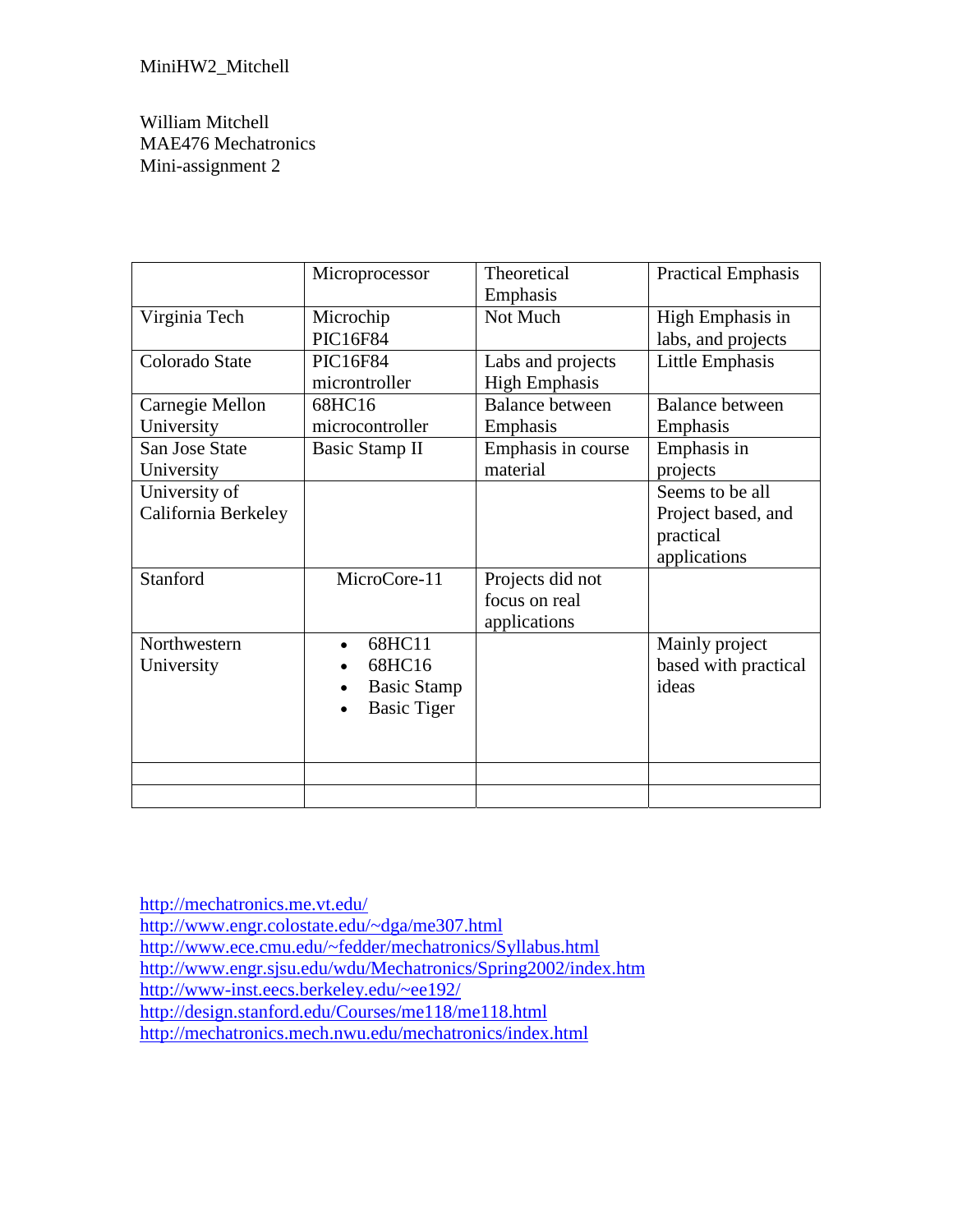| <b>UNIVERSITY</b> | <b>SITE</b> | <b>CONTROLLER</b>          | <b>THEORY</b>                  | <b>LABS/PROJECTS</b>      | <b>REMARKS</b> |
|-------------------|-------------|----------------------------|--------------------------------|---------------------------|----------------|
|                   |             | <b>USED</b>                |                                |                           |                |
| Colorado State    | <b>CSU</b>  | Microchip PIC 16F84        | <b>AC Circuits</b>             | Lab on DC motors and      |                |
| University        |             |                            | Passive High/Low filters       | their control             |                |
|                   |             |                            | Semiconductors                 | Strain gauges             |                |
|                   |             |                            | Transistors: BJT's, fet'S      | Signature analysis        |                |
|                   |             |                            | Fourier series                 | Piezo electric            |                |
|                   |             |                            | Frequency                      | accelerometers            |                |
|                   |             |                            | response/Bandwidth             |                           |                |
|                   |             |                            | System response (0th, 1st,     |                           |                |
|                   |             |                            | 2nd order systems)             |                           |                |
|                   |             |                            | Op Amps/Digital electronics    |                           |                |
|                   |             |                            | Design of logic networks, Flip |                           |                |
|                   |             |                            | flops                          |                           |                |
|                   |             |                            | Counters, timers, oscillators  |                           |                |
|                   |             |                            | Micro controllers and PIC      |                           |                |
|                   |             |                            | D/A-A/D Conversion             |                           |                |
|                   |             |                            | Data acqusition, sensors       |                           |                |
|                   |             |                            | Actuators, relays , motors     |                           |                |
|                   |             |                            |                                |                           |                |
| University of     | <b>UD</b>   | Blue Earth Micro, an       | Servo controllers and          | <b>Product Dissection</b> |                |
| Delware           |             | 8087 micro with            | interface                      | Technical paper           |                |
|                   |             | <b>BASIC</b> and assembler | Op Amps                        | presentation              |                |
|                   |             |                            | <b>Legged Motion</b>           | walking wheel chair       |                |
|                   |             |                            | reverse engineering            | Haptics project           |                |
|                   |             |                            | 3 dof haptic display           |                           |                |
|                   |             |                            | Theory of DC Motors            |                           |                |
|                   |             |                            | Filters, Serial port           |                           |                |
|                   |             |                            | Real time OS                   |                           |                |
|                   |             |                            | Kinematics dynamics and        |                           |                |
|                   |             |                            | jacobian of 2 link robot       |                           |                |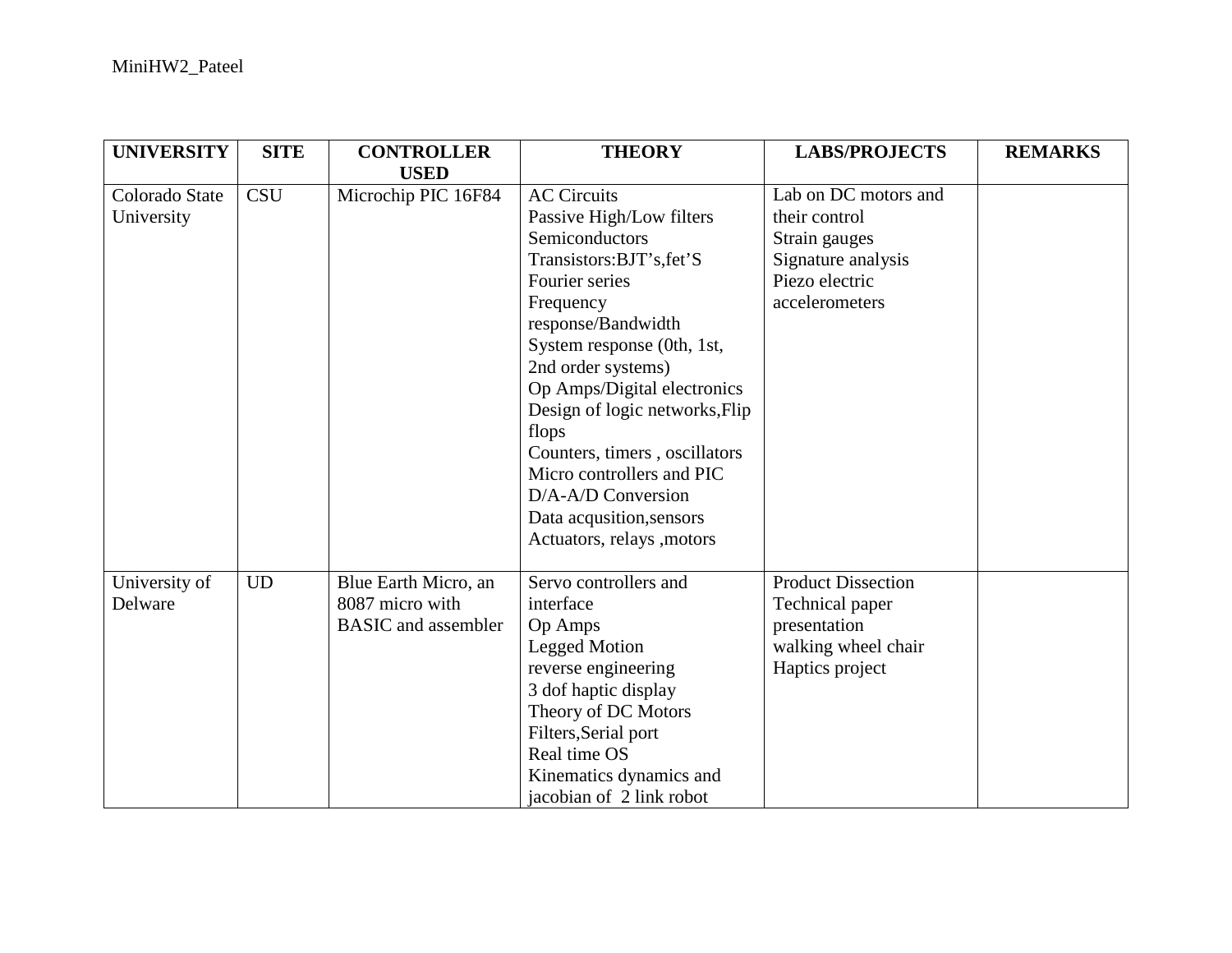| Virginia tech  | <b>VT</b>                  | Microchip controller  | PIC processor and assembly     |                          |  |
|----------------|----------------------------|-----------------------|--------------------------------|--------------------------|--|
|                |                            |                       | programming                    |                          |  |
|                |                            |                       | Power amplification            |                          |  |
|                |                            |                       | <b>A/DCONVERTER</b>            |                          |  |
|                |                            |                       | SENSORS(tachometers,           |                          |  |
|                |                            |                       | encoders, infrared, ultrasonic |                          |  |
|                |                            |                       | dynamic Modelling              |                          |  |
|                |                            |                       | Communications                 |                          |  |
|                |                            |                       | Control theory                 |                          |  |
|                |                            |                       | Controller design              |                          |  |
|                |                            |                       | Actuators                      |                          |  |
|                |                            |                       | DC/AC Motors, Stepper          |                          |  |
|                |                            |                       | motors                         |                          |  |
|                |                            |                       | Real time systems, PLC's       |                          |  |
|                |                            |                       |                                |                          |  |
| The University | $\ensuremath{\mathrm{UT}}$ | Microcontroller Handy | Linear graphs                  | Lab on                   |  |
| of Utah        |                            | Board based on        | Laplace transforms             | Computer data collection |  |
|                |                            | Motorola 68 HC11      | <b>Transducers</b>             | Linkage design           |  |
|                |                            |                       | <b>Transfer function</b>       | Photo sensors            |  |
|                |                            |                       | <b>Block</b> diagrams          | Ultra sonic sensors      |  |
|                |                            |                       | $1st/2nd$ order response       | Opamps                   |  |
|                |                            |                       | Signal flow graphs             | Position and velocity    |  |
|                |                            |                       | Steady state error             | sensors                  |  |
|                |                            |                       | Stability, root locus          |                          |  |
|                |                            |                       | Bode plots, Nyquist plot       |                          |  |
|                |                            |                       | Bode design                    |                          |  |
|                |                            |                       | Gian and phase margins         | <b>Skiing Robot</b>      |  |
|                |                            |                       |                                |                          |  |
|                |                            |                       |                                |                          |  |
|                |                            |                       |                                |                          |  |
|                |                            |                       |                                |                          |  |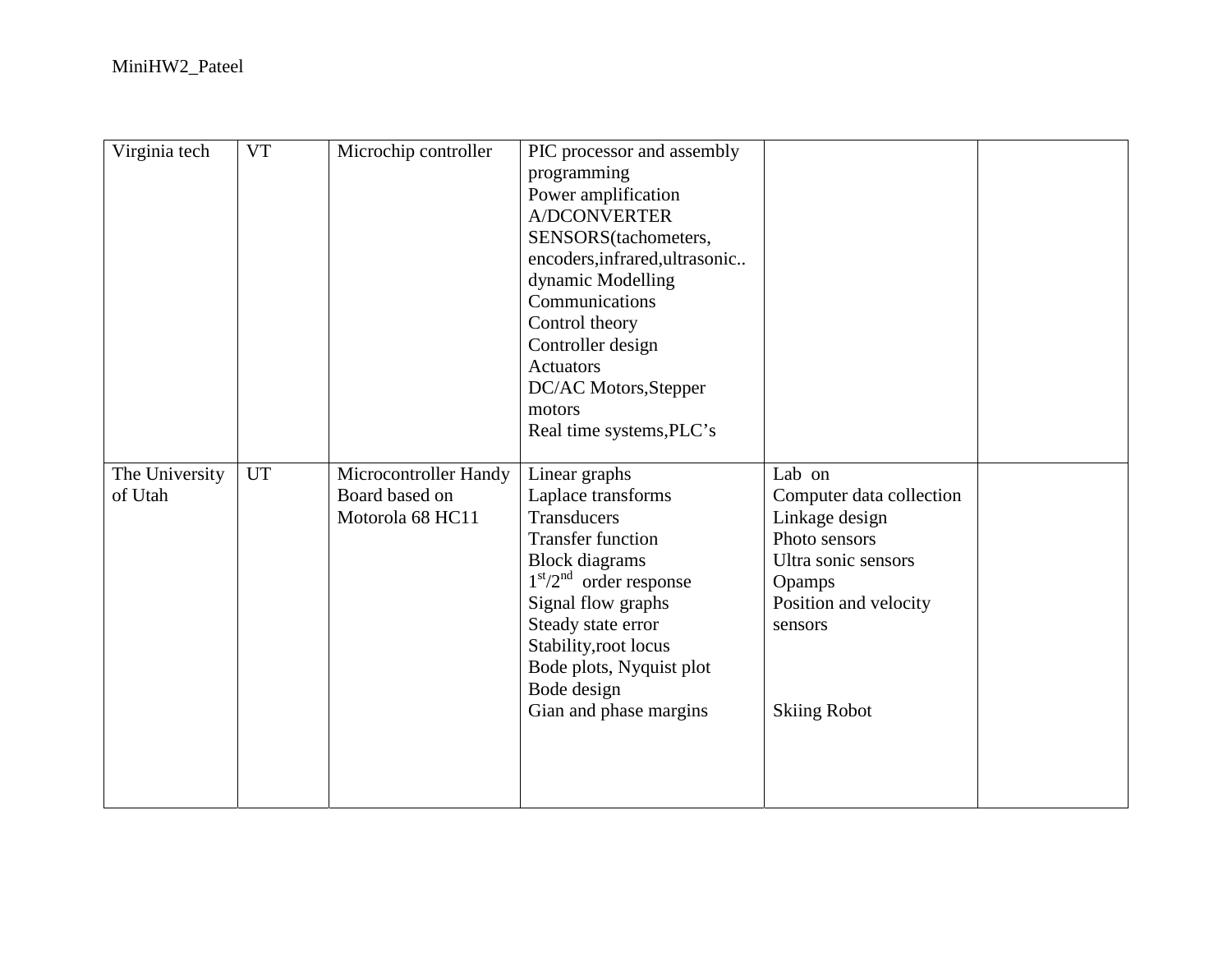| Carnegie-    | <b>CMU</b> | Motorola 68HC16       | Controls                             | Labs on                        |  |
|--------------|------------|-----------------------|--------------------------------------|--------------------------------|--|
| Mellon       |            |                       | <b>Motors</b>                        | Motor speed controller         |  |
| University   |            |                       | Encoders                             | Ultrasonic tracker             |  |
|              |            |                       | <b>Drivers</b>                       | <b>IRCommunication/tracker</b> |  |
|              |            |                       | Mechanisams-mobile                   | Matlab simulations of          |  |
|              |            |                       | platforms stair climbing             | mechanical controllers         |  |
|              |            |                       | <b>Sensors</b>                       |                                |  |
|              |            |                       | <b>IR Communication</b>              |                                |  |
|              |            |                       | Signal conditioning                  | Stair climbing Robot           |  |
|              |            |                       | Motion planning-cooperative          |                                |  |
|              |            |                       | robotics                             |                                |  |
| Pennsylvania | <b>PSU</b> | <b>Basic Stamp II</b> | RLC Circuits,                        |                                |  |
| <b>State</b> |            |                       | <b>Diodes</b>                        |                                |  |
| University   |            |                       | $Op -amps$                           |                                |  |
|              |            |                       | <b>Active filters</b>                |                                |  |
|              |            |                       | Electric motors                      |                                |  |
|              |            |                       | Sensors                              |                                |  |
|              |            |                       | $A/D - D/A$ conversion               |                                |  |
|              |            |                       | Digital electronics                  |                                |  |
|              |            |                       | Digital fourier transform            |                                |  |
|              |            |                       | PC Board fabrication                 |                                |  |
|              |            |                       | <b>DSP</b>                           |                                |  |
|              |            |                       | <b>MEMS</b>                          |                                |  |
|              |            |                       |                                      |                                |  |
| <b>RPI</b>   | <b>RPI</b> |                       | Physical/Mathematical                | Labs on:                       |  |
|              |            |                       | modeling and analysis of             | Digital electronics, $A/D -$   |  |
|              |            |                       | Dynamic systems                      | D/A converters, micro          |  |
|              |            |                       | Analog and Digital control           | controllers                    |  |
|              |            |                       | electronics                          | Thermal system closed          |  |
|              |            |                       | <b>Control sensors and Actuators</b> | loop computer temp             |  |
|              |            |                       | Real time programming                | control                        |  |
|              |            |                       |                                      |                                |  |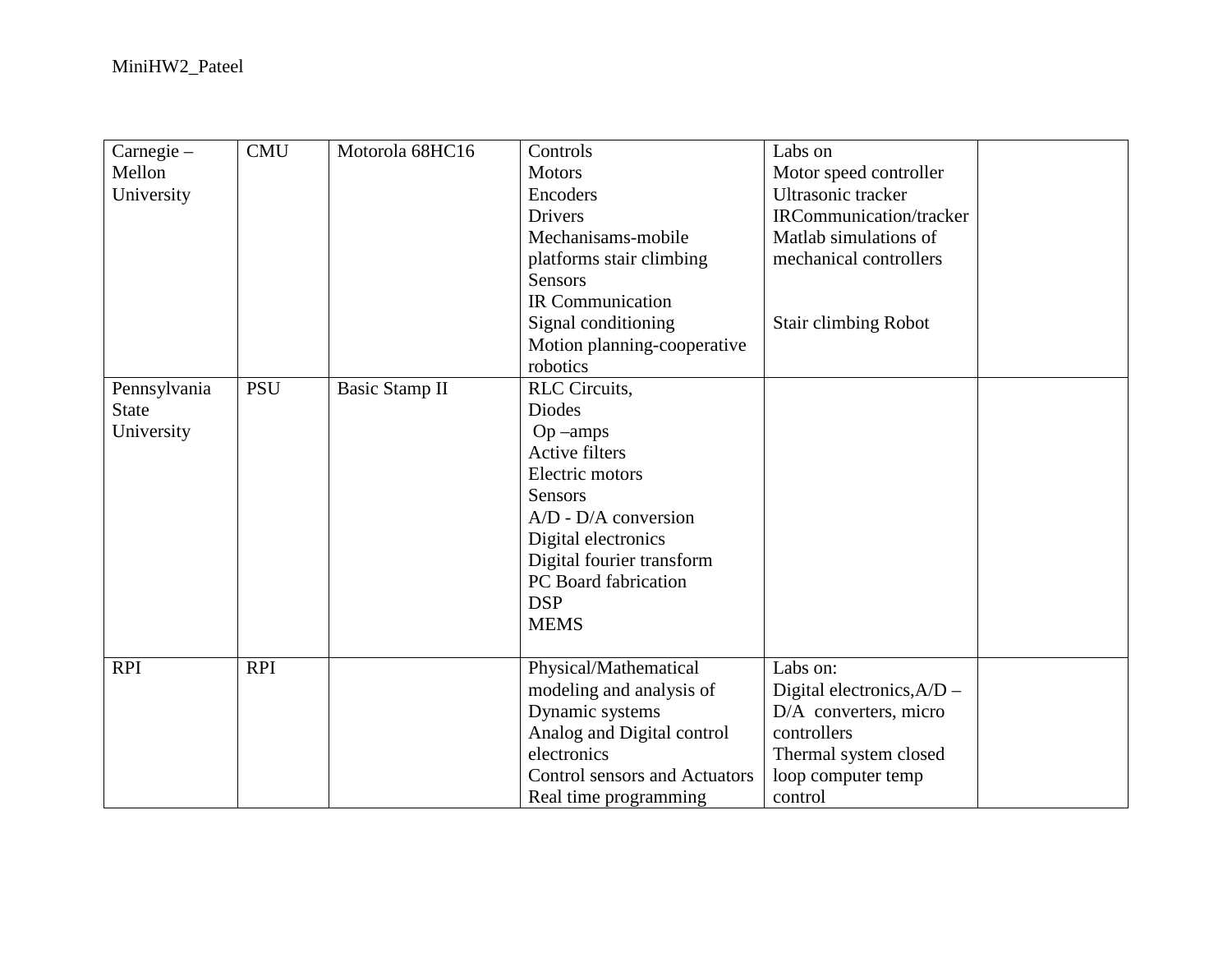|                                           |             |                 | <b>Interfacing Sensors, Actuators</b><br>and micro<br>controllers/computers<br>Advanced concepts                                                   | Pneumatic<br>Servomechanisam Closed<br>loop computer position<br>control<br><b>Magnetic</b> levitation<br>DC motor closed loop<br>analog velocity control<br>Stepper motor open loop<br>position computer control<br>no project |  |
|-------------------------------------------|-------------|-----------------|----------------------------------------------------------------------------------------------------------------------------------------------------|---------------------------------------------------------------------------------------------------------------------------------------------------------------------------------------------------------------------------------|--|
| University of<br>California<br>,Berkelely | <b>BERK</b> | Motorola 68HC11 | Motors /control<br><b>MOSFET</b><br>Optical encoder, magnetic<br>Sensor analog design<br>Software arch and debugging<br>Filtering<br>Path planning | Lab on:<br>EM field sensing<br>PID Control<br>PI vel control<br>Filters<br>motors circuits<br>Race car                                                                                                                          |  |
| <b>MIT</b>                                | <b>MIT</b>  |                 | Aliasing<br>Quantization<br><b>Electronic Feed Back</b><br>Powe Amplifiers<br>Digital Logic<br><b>Encoder Interfacing</b><br><b>Motor Control</b>  | Labs on<br><b>D</b> space<br>Servo motor ctrl<br><b>Brushless motor</b><br>communication and ctrl<br>Analog power amplifier<br>design<br>Signal processing                                                                      |  |
|                                           | <b>SJU</b>  | Basic stamp     | LED's Transistors                                                                                                                                  | Labs on:                                                                                                                                                                                                                        |  |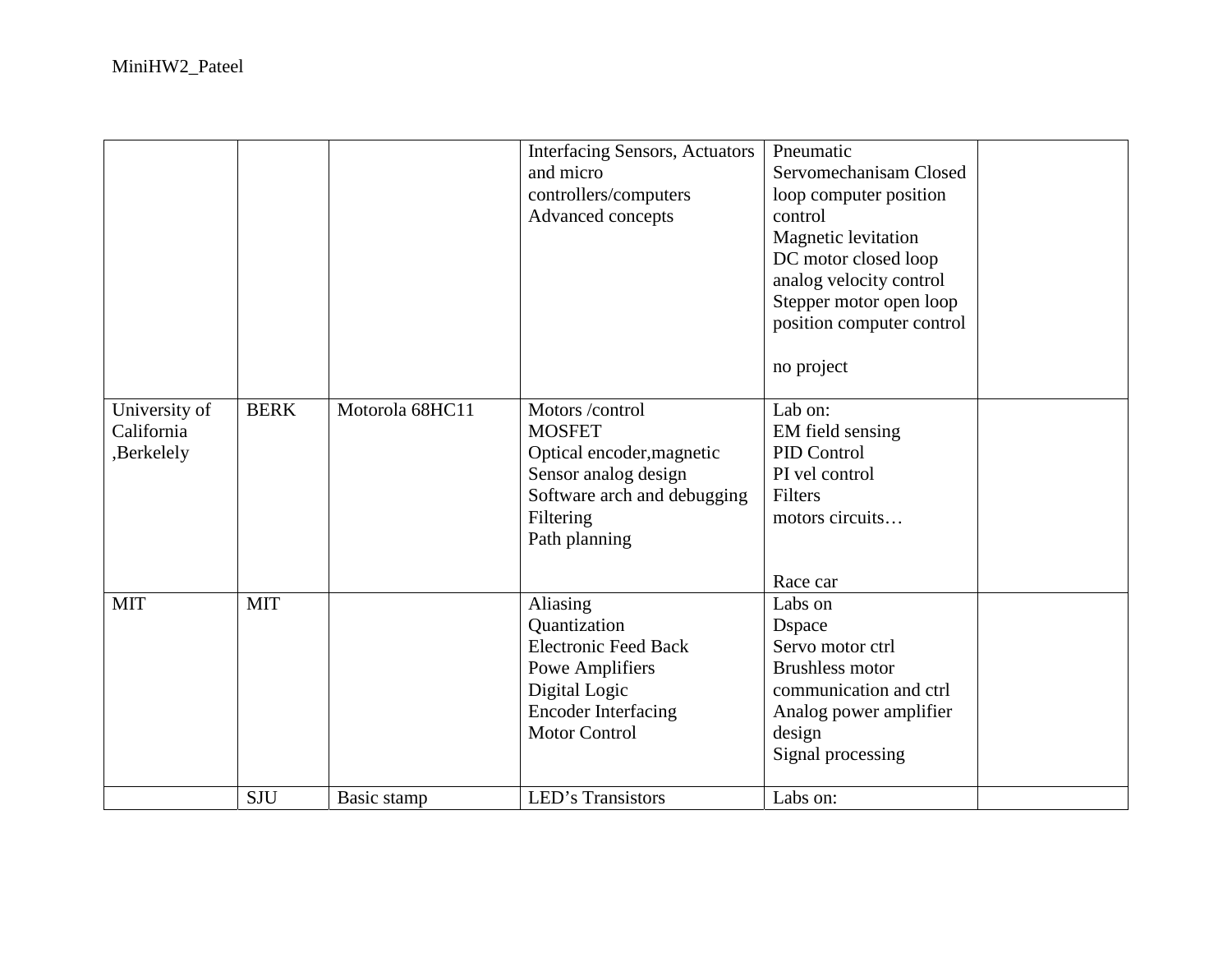|  | Filters                                           | Servo basics         |  |
|--|---------------------------------------------------|----------------------|--|
|  | servo basics                                      | wheel encoder        |  |
|  | microprocessors fundamentals   LED's /Transistors |                      |  |
|  | sensors                                           | $A/D$ D/A conversion |  |
|  | Op-Amps                                           |                      |  |
|  | $A/D - D/A$ conversion                            |                      |  |
|  | Digital electronics                               |                      |  |
|  | <b>Motors</b>                                     |                      |  |

- BERK : <http://www-inst.eecs.berkeley.edu/~ee192/><br>CMU : http://www.ece.cmu.edu/~fedder/mechatron
- [http://www.ece.cmu.edu/~fedder/mechatronics/Syllabus.html#description](http://www.ece.cmu.edu/~fedder/mechatronics/Syllabus.html)
- CSU : <http://www.engr.colostate.edu/~dga/me307.html><br>MIT : http://web.mit.edu/2.737/www/
- $\text{http://web.mit.edu/2.737/www/}$  $\text{http://web.mit.edu/2.737/www/}$  $\text{http://web.mit.edu/2.737/www/}$
- PSU : <http://www.me.psu.edu/rahn/me462/>
- UD : <http://www.asel.udel.edu/robotics/mechatronics95/syllabus95.html><br>VT : http://www.mechatronics.me.vt.edu/
- : [http://www.mechatronics.me.vt.edu/](http://mechatronics.me.vt.edu/syllabus.html)
- UT : <http://www.mech.utah.edu/~me3200/><br>RPI : http://www.rpi.edu/~craigk/
- 
- : <http://www.rpi.edu/~craigk/><br>http://www.engr.sjsu.edu/bjf SJU : <http://www.engr.sjsu.edu/bjfurman/courses/ME106/ME106courseinfo.htm>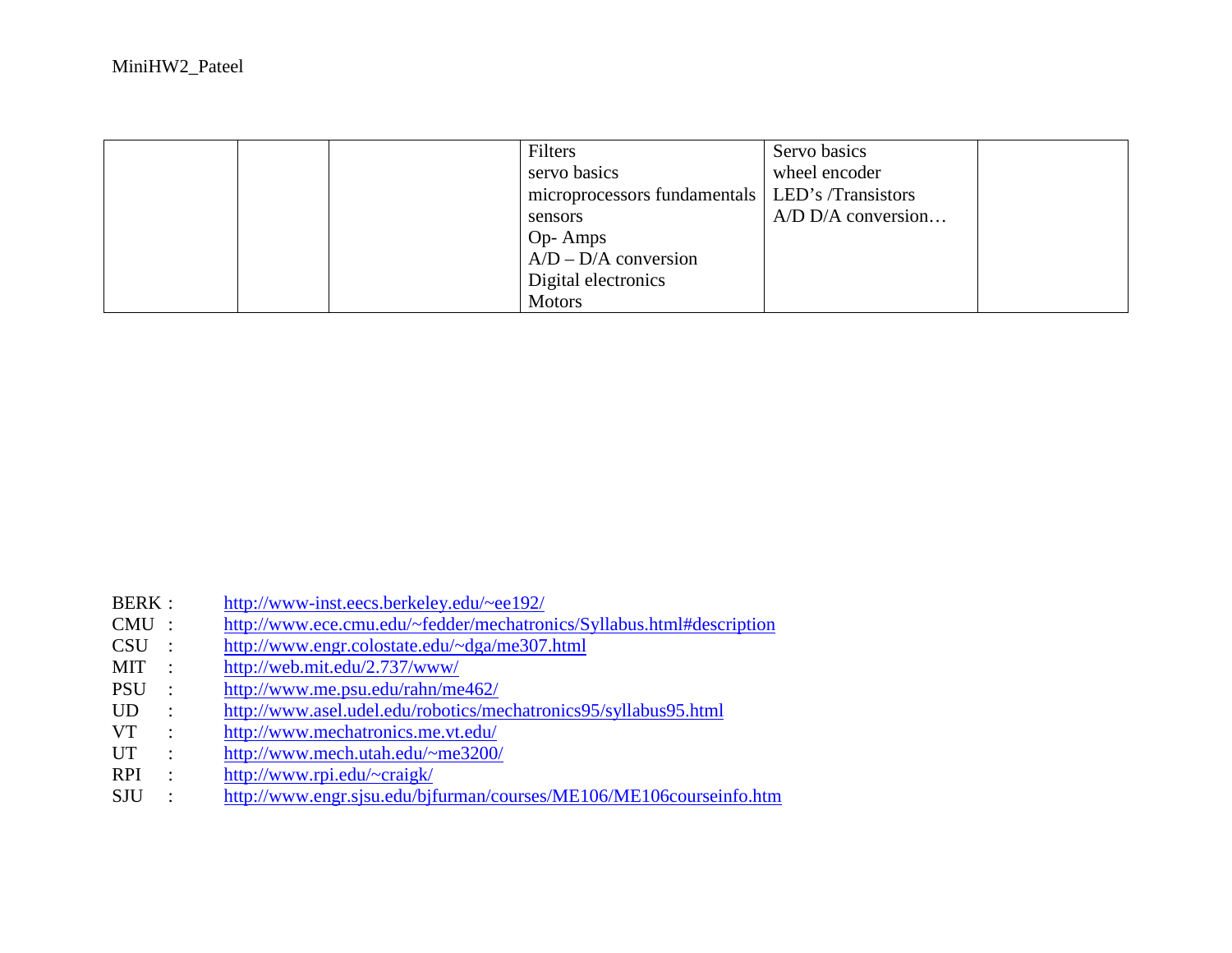MiniHW2\_Pateel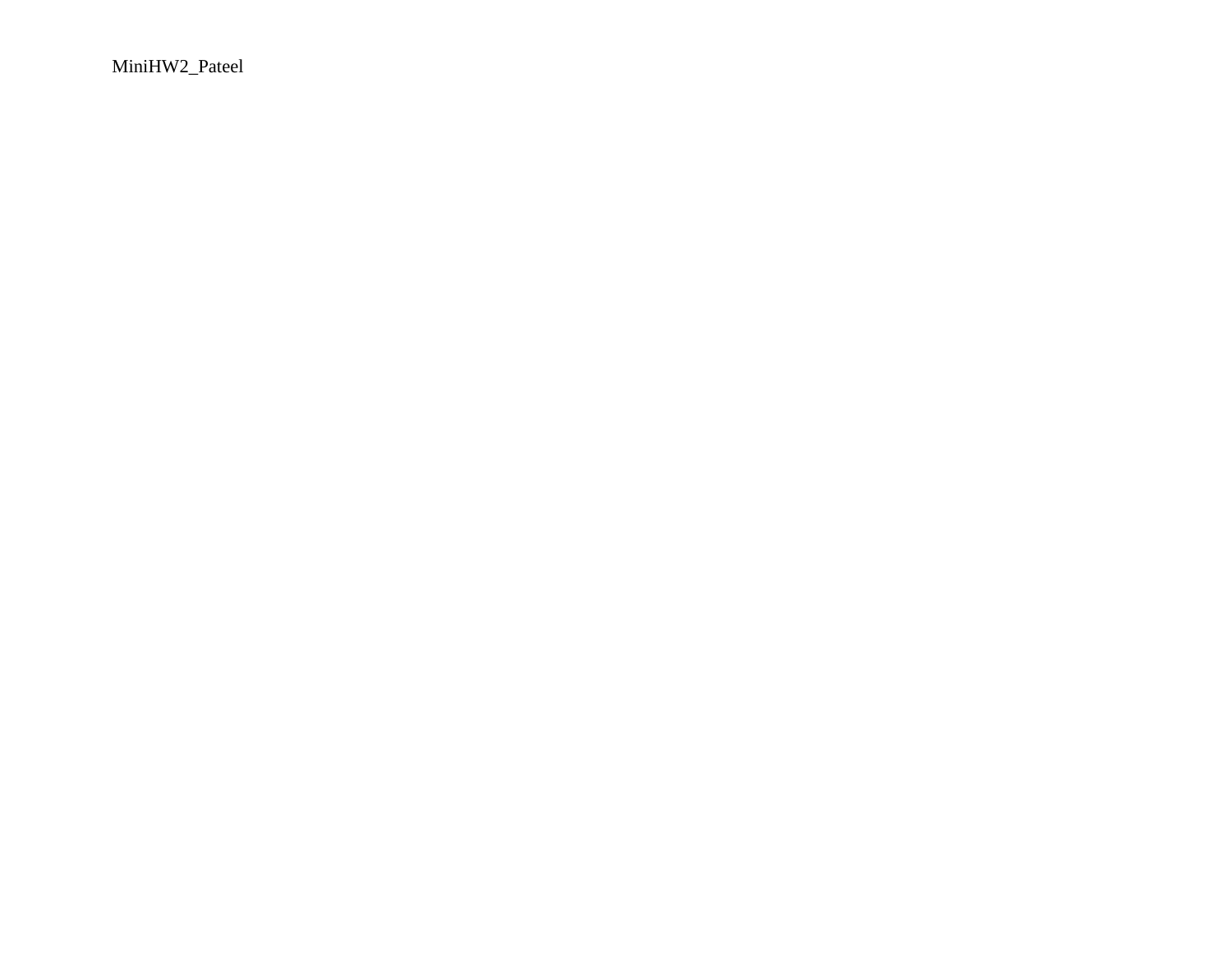### **SAMEER S. PATWARDHAN PERSON NUMBER: 30325980 EMAIL ID:SSP6@BUFFALO.EDU**

| No.            | <b>Universi</b>                             | Micro-                                                | <b>Theoretical</b>                                                                                                                    | <b>Practical</b>                                                                                                                                               | <b>Disting</b>                                                                                                                                          | <b>Remarks</b>                                                                                                            |
|----------------|---------------------------------------------|-------------------------------------------------------|---------------------------------------------------------------------------------------------------------------------------------------|----------------------------------------------------------------------------------------------------------------------------------------------------------------|---------------------------------------------------------------------------------------------------------------------------------------------------------|---------------------------------------------------------------------------------------------------------------------------|
|                | ty                                          | controll                                              | <b>Emphasis</b>                                                                                                                       | <b>Emphasis</b>                                                                                                                                                | uishin                                                                                                                                                  |                                                                                                                           |
|                | <b>Name</b>                                 | er used                                               |                                                                                                                                       |                                                                                                                                                                | g                                                                                                                                                       |                                                                                                                           |
|                |                                             |                                                       |                                                                                                                                       |                                                                                                                                                                | Featur                                                                                                                                                  |                                                                                                                           |
|                |                                             |                                                       |                                                                                                                                       |                                                                                                                                                                | es                                                                                                                                                      |                                                                                                                           |
|                |                                             |                                                       |                                                                                                                                       |                                                                                                                                                                |                                                                                                                                                         |                                                                                                                           |
| $\mathbf{1}$   | Virginia<br>Technolog<br>ical<br>University | PIC16F84<br>ADC0838<br>LMD1820<br>0T<br><b>MAX237</b> | Equal emphasis.<br>Very good class<br>notes.<br>Excellent<br>Programming and<br>Interfacing topics.                                   | Equal emphasis.<br><b>Excellent</b> topics<br>and setup<br>specially PID<br>controller<br>implementation,<br>interfacing, open<br>loop PWM, A/D<br>echo to LED | TTL and<br><b>CMOS</b><br>logic<br>impleme<br>ntation,<br>Signal<br>conditio<br>ning.                                                                   | One of the<br>very good<br>courses,<br>Excellent<br>practical<br>setup, and<br>Very good<br>system<br>design              |
|                |                                             |                                                       |                                                                                                                                       | array.                                                                                                                                                         |                                                                                                                                                         | examples.                                                                                                                 |
| $\overline{2}$ | Carnegie<br>Melon<br>University             | MC68HC<br>16                                          | Matlab<br>simulations.<br>Very good class<br>notes and<br>controller theory<br>Very good<br>information about<br>mobile platforms.    | Equal emphasis.<br>Specially signal<br>conditioning, nois<br>e, motion<br>planning, COBOT                                                                      | Sensors:<br>Ir, sonic,<br>Xcell,<br>gyro.<br>Miniatur<br>ization/p<br>ackagin<br>$g$ , IR<br>commun<br>ication<br>tracker.<br>Lab<br>Practical<br>Exam. | Excellent<br>control<br>practicals,<br>Very good<br>programmi<br>ng and<br>interfacing.<br>one of the<br>best<br>courses. |
| 3              | <b>MIT</b>                                  | <b>IBM-PC</b>                                         | Equal emphasis.<br>Special topics<br>such as Signal<br>processing,<br>Analog feedback<br>systems, Real<br>time signal<br>interfacing. | Equal emphasis.<br>Excellent<br>practical setup.<br>Practicals on<br>Interface<br>programming,<br>Data acquisition<br>techniques.                              | <b>DSP</b><br>module<br>Quantiz<br>ation<br>Signal<br>interfaci<br>ng.                                                                                  | Very good<br>course with<br>more<br>emphasis<br>on<br>electronics.<br>Robotics<br>interface<br>would have                 |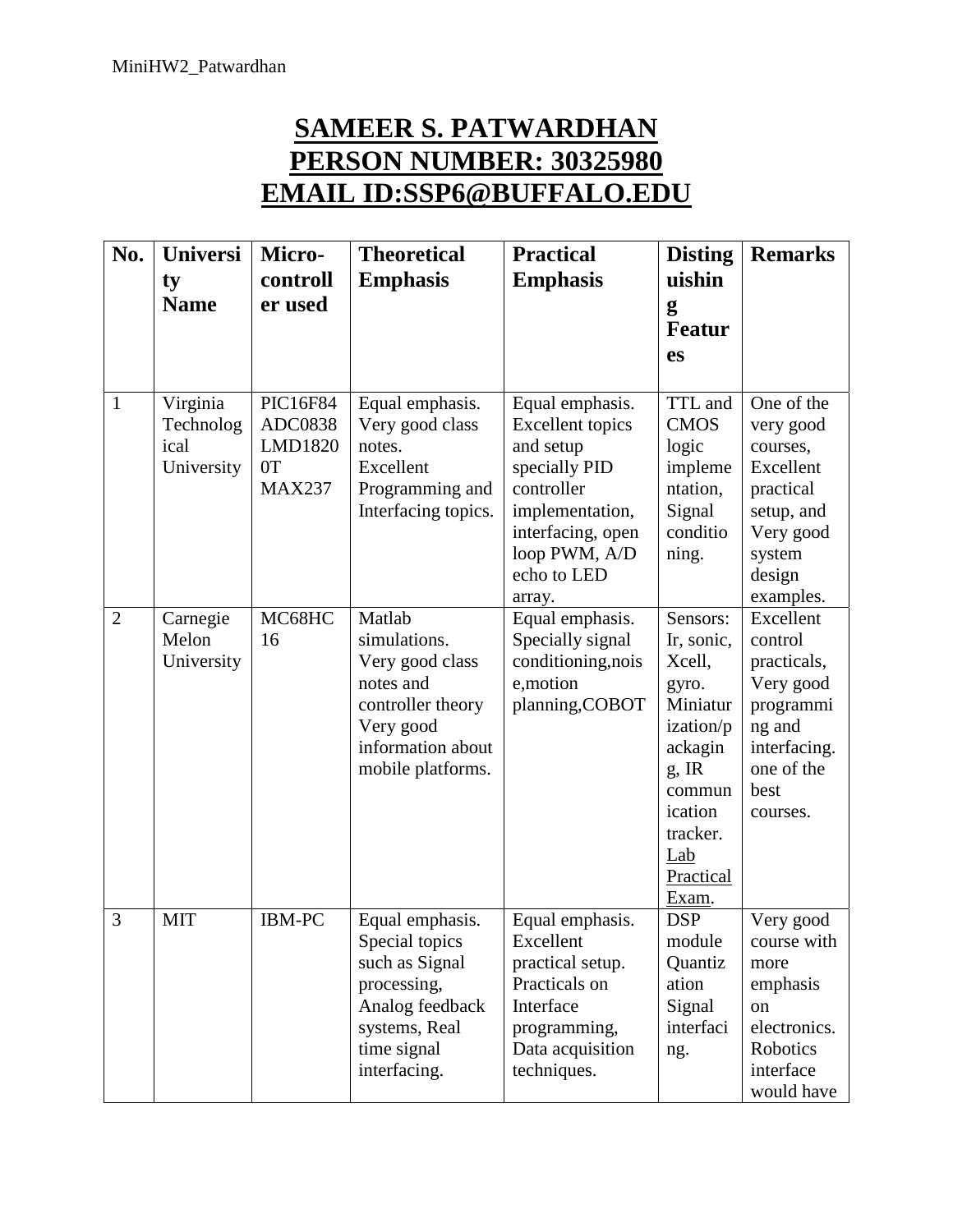|                |                                                      |                                    |                                                                                                 |                                                                                                                |                                                                                                                          | helped a<br>lot.                                                                                                        |
|----------------|------------------------------------------------------|------------------------------------|-------------------------------------------------------------------------------------------------|----------------------------------------------------------------------------------------------------------------|--------------------------------------------------------------------------------------------------------------------------|-------------------------------------------------------------------------------------------------------------------------|
| $\overline{4}$ | Rensselaer<br>Polytechni<br>$\mathbf c$<br>Institute | MC68HC<br>12                       | Equal emphasis.<br>Excellent topic<br>coverage and<br>special topic on<br>Dynamic<br>Modeling.  | Equal emphasis.<br>Good topics and<br>practical setup.<br>Practical on<br>Magnetic<br>Levitation.              | Real<br>time<br>program<br>ming,<br>magneti<br>$\mathbf{c}$<br>Bearing/<br>Levitati<br>on,<br>Fuzzy<br>logic<br>control. | Excellent<br>practicals<br>with<br>specially<br>on<br>Magnetic<br>Levitation<br>and fuzzy<br>logic<br>programmi<br>ng.  |
| 5              | Pennsylva<br>nia State<br>University                 | Basic X-<br>24                     | Equal emphasis.<br><b>Excellent</b> topics<br>with discrete<br>digital control.                 | Equal emphasis.<br>Very good<br>practical topics<br>and excellent<br>interfacing and<br>system<br>simulations. | Electron<br>ic<br>packagi<br>ng<br>module.<br>Discrete<br>digital<br>control.                                            | Very good<br>course and<br>one of the<br>best<br>courses.<br>Very good<br>Robotics<br>information                       |
| 6              | University<br>of Utah                                | Motorola<br>3479P,<br>MC68HC<br>11 | Equal emphasis.<br><b>Robotics</b><br>information<br>included.<br>Excellent topic<br>coverage.  | Equal emphasis.<br>More emphasis<br>on sensors and<br>actuation.                                               | Ultrason<br>ic<br>sensors,<br>Position<br>sensors,<br>Velocity<br>sensors,<br>Photo<br>sensors.                          | Excellent<br>course<br>provided<br>with<br>robotics<br>information                                                      |
| $\overline{7}$ | North-<br>Western<br>University                      | MC68HC<br>11<br>MC68HC<br>16       | Excellent theory<br>topics.<br>Robotics theory<br>included.<br>Excellent sensor<br>information. | Equal emphasis.<br>Excellent<br>electrical design<br>practicals.                                               | Closed<br>loop<br>control<br>of<br>Furby,<br>Light<br>sensors,<br>Infrared<br>sensors,<br>Tempera<br>ture<br>sensors.    | Excellent<br>practical<br>work with<br>example of<br>Furby<br>closed loop<br>control.<br>One of the<br>best<br>courses. |
| 8              | Princeton<br>University                              | MC68HC<br>12                       | Equal emphasis                                                                                  | Equal emphasis.<br>More emphasis<br>given on robotics,                                                         | Decision<br>making,<br>Neural                                                                                            | Very good<br>Robotics<br>practicals.                                                                                    |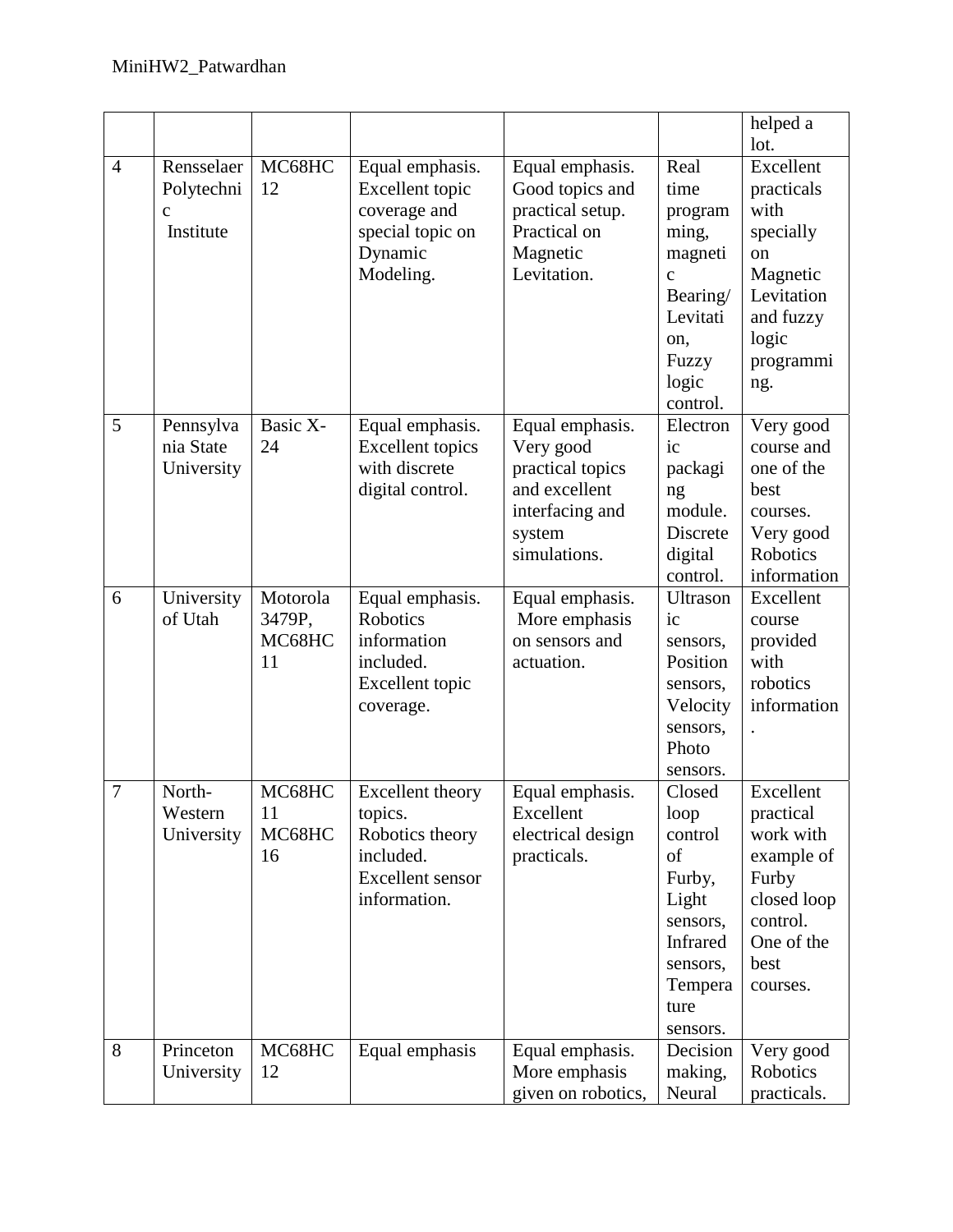|    |              |               |                                | Path control and                  | network                 |                 |
|----|--------------|---------------|--------------------------------|-----------------------------------|-------------------------|-----------------|
|    |              |               |                                | decision making.                  | modules                 |                 |
| 9  | Tennessee    | MC68HC        | Equal emphasis.                | Equal emphasis                    | Intellige               | Inclusion       |
|    | Technolog    | 12            | More emphasis                  |                                   | nt                      | of the          |
|    | ical         |               | on electronics and             |                                   | machine                 | <b>Robotics</b> |
|    | University   |               | Mechatronics                   |                                   | $\overline{\mathbf{s}}$ | module          |
|    |              |               | system design.                 |                                   | engineer                | would have      |
|    |              |               |                                |                                   | ing                     | made it         |
|    |              |               |                                |                                   | interface               | more            |
|    |              |               |                                |                                   |                         | informative     |
| 10 | University   | Siemens       | More theory                    | More emphasis                     | Interface               | Excellent       |
|    | of           | 167           | about sensors and              | on practicals.                    | using C                 | practical       |
|    | California   |               | actuation is                   |                                   | program                 | setup but if    |
|    | at           |               | required.                      |                                   | ming.                   | provided        |
|    | Berkley.     |               | Robotics module                |                                   | Excellen                | with more       |
|    |              |               | not included.                  |                                   | $\mathbf{f}$            | theoretical     |
|    |              |               |                                |                                   | practical               | information     |
|    |              |               |                                |                                   | setup,                  | it will be      |
|    |              |               |                                |                                   | Control                 | great           |
|    |              |               |                                |                                   | synopsis                | course.         |
|    |              |               |                                |                                   | Kinemat                 |                 |
|    |              |               |                                |                                   | ics                     |                 |
|    |              |               |                                |                                   | simulati                |                 |
|    |              |               |                                |                                   | ons(Bic                 |                 |
|    |              |               |                                |                                   | ycle                    |                 |
|    |              |               |                                |                                   | kinemati                |                 |
|    |              |               |                                |                                   | $\overline{\text{cs}}$  |                 |
|    |              |               |                                |                                   | simulati                |                 |
| 11 | San Jose     | <b>New</b>    |                                |                                   | ons)<br>ICC11           | Good            |
|    | <b>State</b> | <b>Micros</b> | Equal emphasis.<br>Theory have | Equal emphasis.<br>Good practical | software                | course.         |
|    |              | (NMI)mic      | major portion                  |                                   | interface               | Robotics        |
|    | University   | roprocesso    | related to motors.             | setup.                            | to drive                | module          |
|    |              | r board       | Robotics module                |                                   | micropr                 | would have      |
|    |              | with          | is not included.               |                                   | ocessor.                | made it         |
|    |              | MC68HC        |                                |                                   |                         | more            |
|    |              |               |                                |                                   |                         |                 |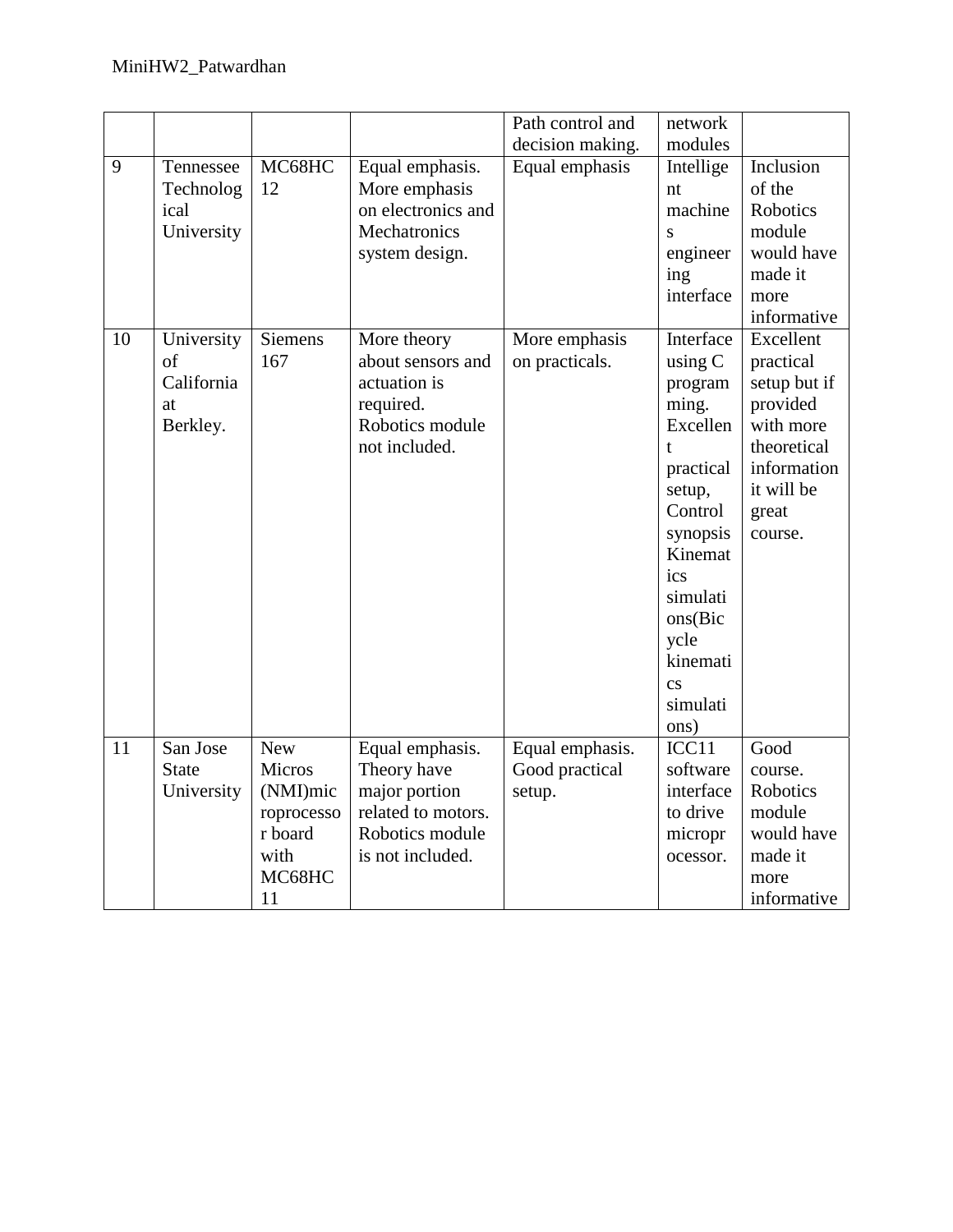### **Mini Assignment 2 – Mechatronics Courses in North American Universities**

| <b>Universities</b><br>in<br><b>N.America</b>                         | <b>Microprocesors</b><br>used | <b>Theoritical Emphasis</b>                                                                                                                                                                                                                                                                                                                                                                                                                                                                                                                                                                                                                                                                                                       | <b>Practical</b><br>Emphasis(Labs/Proj<br>ects)                                                                                                                                                                                                                                          | <b>Rating</b><br>/Analysis                                                                                                                                                                                               |
|-----------------------------------------------------------------------|-------------------------------|-----------------------------------------------------------------------------------------------------------------------------------------------------------------------------------------------------------------------------------------------------------------------------------------------------------------------------------------------------------------------------------------------------------------------------------------------------------------------------------------------------------------------------------------------------------------------------------------------------------------------------------------------------------------------------------------------------------------------------------|------------------------------------------------------------------------------------------------------------------------------------------------------------------------------------------------------------------------------------------------------------------------------------------|--------------------------------------------------------------------------------------------------------------------------------------------------------------------------------------------------------------------------|
| 1.<br>Georgia<br><b>Institute of</b><br><b>Technology</b><br>Atlanta, | 16-Bit microprocessor         | 16-Bit microprocessor:<br>$\bullet$<br>introduction, hardware<br>overview, programming,<br>interrupts, on-chip<br>subsystems, parallel I/O<br>Choice of embedded<br>computers; choice of level of<br>languages: assembly, high<br>level, object oriented for<br>real-time programming (such<br>as C), Simulink<br>Analog and digital devices:<br>Op-amp, ADC, DAC, and<br>power transistors<br>Sensors, actuators, and their<br>applications to intelligent<br>manufacturing and<br>mechatronic systems<br>Modeling and control of<br>electro-mechanical systems<br>Modeling of various<br>actuators: (DC motors,<br>stepper motors, induction<br>motors), and sensors<br>(position, velocity, force,<br>tactile, and ultrasonic) | <b>Research Areas</b><br>Manufacturing and De-<br>$\bullet$<br>Manufacturing<br>Automation<br>Vision-Based<br>$\bullet$<br><b>Motion Control</b><br>Design, Modeling<br>$\bullet$<br>and Control of<br><b>Spherical Motors</b><br>Machine Vision<br>٠<br>Live-Bird Handling<br>$\bullet$ | Good.<br>There is a choice<br>of level of<br>languages unlike<br>our course so<br>should introduce<br>this eg.C, object<br>oriented<br>programming<br>which is easy to<br>program than<br>assembly level<br>programming. |
| 2.<br>University<br><sub>of</sub><br>Waterloo,<br>Canada              |                               | <b>Mechatronics Engineering</b><br>٠<br>Structure and Properties of<br>$\bullet$<br><b>Materials</b><br><b>Experimental Measurement</b><br>& Statistical Analysis<br>Sensors & Instrumentation<br><b>Actuators &amp; Power</b><br>٠<br>Electronics<br>Electromechanical Machine<br>Design<br>Review of modelling and<br>approximation of dynamic<br>systems.<br>Review of classical control<br>theory.<br>Electronic realisation of<br>control elements and<br>compensations: ideal and<br>real PID.<br>Elements of digital control<br>theory: sampling theorem, z-<br>transform and digital filters.<br>Review of computer                                                                                                       | The control of flexible<br>$\bullet$<br>arm robotic devices,<br>through automated<br>guided vehicles<br>research, to application<br>of CIM techniques for<br>the textile industry.                                                                                                       | Good<br>The syllabus in<br>here has<br>covered various<br>topics like<br>Electromechanic<br>al Machine<br>design<br>separately so<br>should include it<br>in our course.                                                 |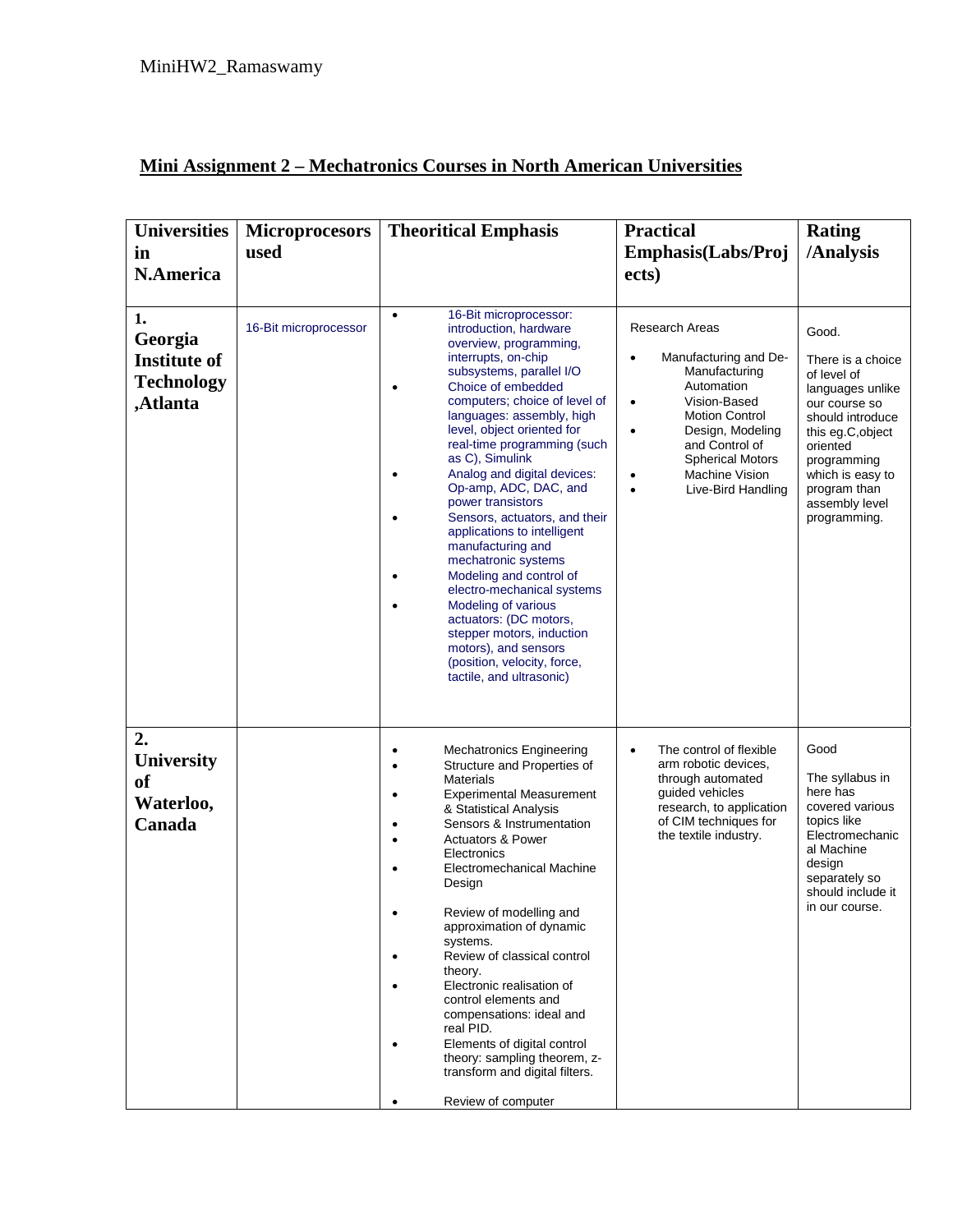| 3. Kettering<br>University,<br>Flint,<br>Michigan | interfacing, power amplifiers,<br>sequential logic, encoders,<br>and motor control. The<br>course involves practical<br>projects and significant<br>laboratory usage.<br>Introduction to<br>$\bullet$<br>microprocessors:<br>architecture<br>٠<br>input / output interfacing<br>٠<br>programming languages<br>٠<br>terminology<br>٠<br>Mechanism design with<br>$\bullet$<br>instrumentation<br>Introduction to sensors /<br>transducers<br>Signal conditioning circuits<br>٠<br>Advanced microprocessor functionality<br>Counters and timers<br>Interrupts<br>٠<br>Special drivers (LCD, motor)<br>Mechatronic system design: | Reverse<br>$\bullet$<br>Engineering<br>(disassembly and<br>analysis of<br>commercially<br>available<br>mechatronic<br>devices)<br>٠<br>Introduction to<br>Microprocessors -<br>programming<br>exercises<br>driving the LCD<br>monitoring battery<br>power<br>smart switches<br>Microprocessor I/O: Inputs                                                                                                                                                                     | Good<br>Has got a<br>detailed<br>introduction to<br>Microprocessors<br>and the<br>advanced<br>functionalities of<br>it so maybe have<br>a brief<br>description of<br>microprocessors<br>to be included in<br>the course. |
|---------------------------------------------------|--------------------------------------------------------------------------------------------------------------------------------------------------------------------------------------------------------------------------------------------------------------------------------------------------------------------------------------------------------------------------------------------------------------------------------------------------------------------------------------------------------------------------------------------------------------------------------------------------------------------------------|-------------------------------------------------------------------------------------------------------------------------------------------------------------------------------------------------------------------------------------------------------------------------------------------------------------------------------------------------------------------------------------------------------------------------------------------------------------------------------|--------------------------------------------------------------------------------------------------------------------------------------------------------------------------------------------------------------------------|
|                                                   | Dynamic system analysis<br>and integration<br>Systems models and<br>٠<br>governing relationships<br>Analogies and alternate<br>models<br>Simulation technique<br>٠<br>Mechatronic product<br>٠<br>identification and ideation                                                                                                                                                                                                                                                                                                                                                                                                  | communicating<br>٠<br>with instrumented<br>devices<br>parallel and serial<br>communications<br>Sensors and Signal<br>Conditioning<br>A/D conversion<br>Microprocessor<br>I/O: Outputs<br>driver circuits<br>Advanced<br>Functions and<br>Programming:<br>Counters and<br>Timersactuating<br>devices<br>Advanced<br>$\bullet$<br>Functions and<br>Programming: Con<br>trol Algorithms<br>Advanced<br>Functions and<br>Programming: Inte<br>rrupts and Look-Up<br><b>Tables</b> |                                                                                                                                                                                                                          |
| 4.Santa<br><b>Clara</b><br><b>University</b>      | <b>Basic Circuits Review</b><br>What's a Microprocessor?<br>Event Driven Programming<br>٠<br>Digital Inputs<br>OpAmps                                                                                                                                                                                                                                                                                                                                                                                                                                                                                                          | <b>Basic Circuits</b><br>$\bullet$<br>Reveiw and Intro to<br>the Laboratory<br>Event Driven<br>٠<br>Programming<br>Analog Signal<br>$\bullet$                                                                                                                                                                                                                                                                                                                                 | Average.<br>Has got the<br>topics Event<br>Driven<br>Programming,                                                                                                                                                        |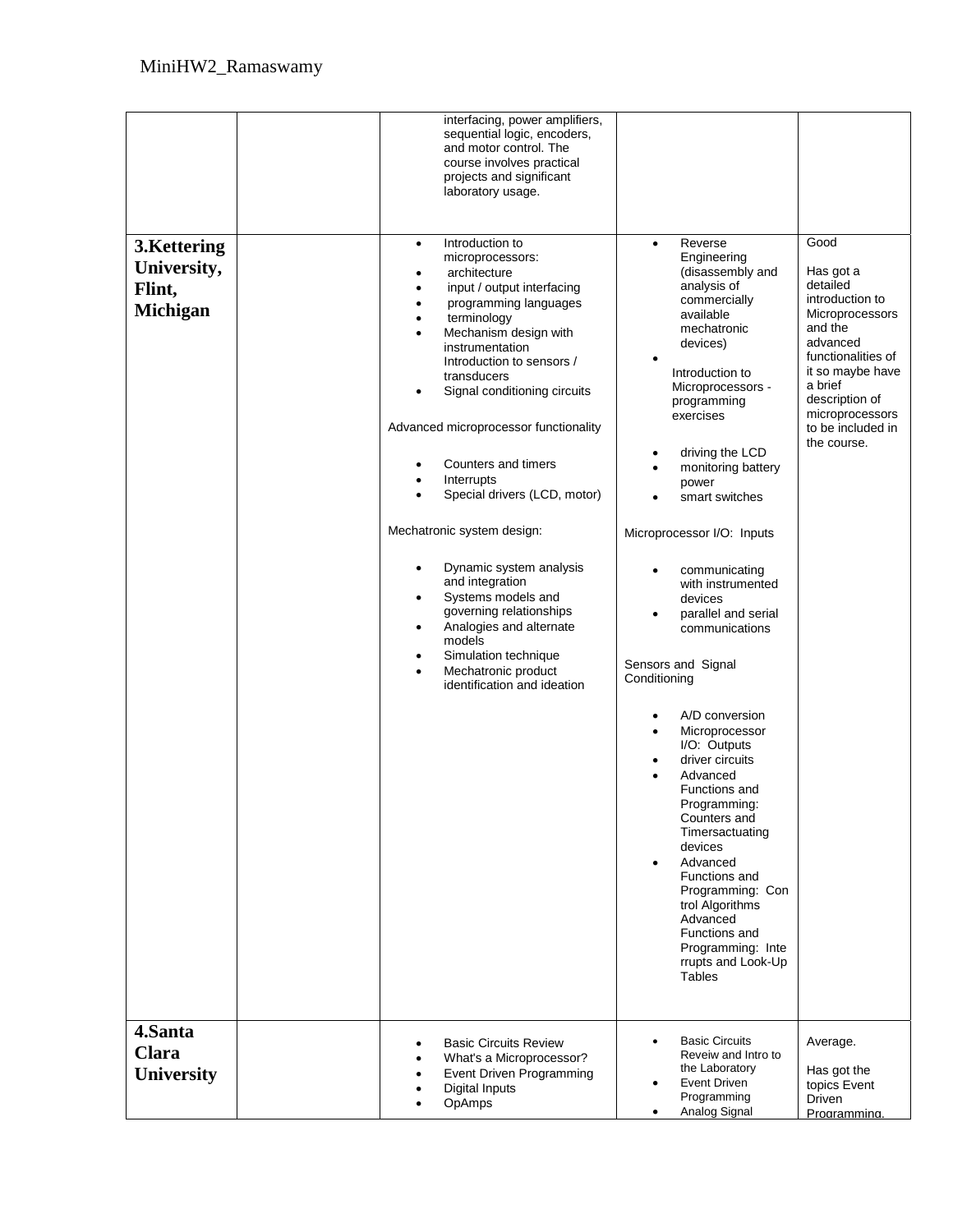|                                                                            |                            | Sensors<br>٠<br>Digital Outputs & Power<br>$\bullet$<br><b>Drivers</b><br><b>DC</b> Motors<br>Stepper Motors<br>$\bullet$<br>A/D, D/A, Timers<br>٠<br>Modular Software Design-<br>Steps in Building a Routine,<br>Characteristics of High-<br>Quality Routines.<br>Noise, Grounding & Isolation<br>$\bullet$<br>Power Supplies & Batteries<br>$\bullet$<br>Intro to the Basic Stamp<br>$\bullet$<br>HLL, Interpreters, Compilers<br>$\bullet$<br>& Assembly Language                                                                  | Conditioning<br>DC and Stepper<br>٠<br>Motors                                                                                                                                                                                                                                                                                                                                                                                                                                                                                                                                     | Programming,<br>Noise, Grounding<br>Isolation which<br>is not in our<br>course.                                                                                             |
|----------------------------------------------------------------------------|----------------------------|---------------------------------------------------------------------------------------------------------------------------------------------------------------------------------------------------------------------------------------------------------------------------------------------------------------------------------------------------------------------------------------------------------------------------------------------------------------------------------------------------------------------------------------|-----------------------------------------------------------------------------------------------------------------------------------------------------------------------------------------------------------------------------------------------------------------------------------------------------------------------------------------------------------------------------------------------------------------------------------------------------------------------------------------------------------------------------------------------------------------------------------|-----------------------------------------------------------------------------------------------------------------------------------------------------------------------------|
| 5.<br>University<br><sub>of</sub><br>California,<br><b>Berkley</b>         |                            | Design of robots and<br>automated systems covering<br>from the design of<br>mechanical hardware to<br>surrounding electronics and<br>computer interface.<br>Basic kinematics and the<br>٠<br>robotic systems, design<br>dynamics of robotic systems,<br>hydraulic and pneumatic<br>systems, electric actuators,<br>power transmission,<br>sensors, control and<br>computer interfacing,<br>applications to factory<br>automation, manufacturing,<br>hazardous environment, and<br>human machine systems.                              | <b>Research Areas</b><br>Robot design and<br>control<br>Manufacturing<br>process control<br>Human-machine<br>systems<br>Motion control<br>Machine design<br>Computer software<br>for real time control<br>and diagnositics<br>Mechanical systems<br>modeling,<br>identification and<br>control<br>Computer mechanics                                                                                                                                                                                                                                                              | Very Good<br>Heavy emphasis<br>has been laid on<br>Robotics design<br>and the research<br>projects<br>underway can be<br>an inspiration for<br>us to do<br>something better |
| 6.Colorado<br><b>State</b><br>University,<br><b>Fort</b><br><b>Collins</b> | <b>PIC Microcontroller</b> | Mechatronics and<br>$\bullet$<br>measurement systems<br>Electric circuit fundamentals:<br>V, I sources<br>O<br>Real vs. Ideal<br>O<br>sources<br><b>Batteries</b><br>O<br>Passive<br>O<br>components R, C,<br>L in DC ckts<br>Ohms law, Kirkovs law<br>Series, Parallel Resistence<br>Equivelents<br><b>Electrical Power</b><br>AC circuits introduction<br><b>RMS</b> values<br>Transient/SS Ckt response<br>$\bullet$<br>Passive High/Low Pass filters<br>Semiconductors: diodes,<br>LEDs<br>More diodes<br>Transisters: BJTs, FETs | Introduction - resistor<br>$\bullet$<br>codes, breadboard,<br>soldering, and basic<br>measurements<br>Instrument familiarization<br>and basic electrical<br>relations<br>• The oscilloscope<br>• Bandwidth, filters, and<br>diodes<br>• Transistor circuits<br>Operational amplifier<br>circuits<br>• Digital circuits - logic and<br>latching<br>• Digital circuits - counter<br>and LED display + Bonus<br>"Car Alarm" Lab<br>• Programming a PIC<br>Microcontroller<br>• A/D conversion<br>demonstration<br>• Project "Microcontroller<br><b>Based Mechatronic</b><br>Design". | Good.<br>Based on the<br>same lines as<br>ours.                                                                                                                             |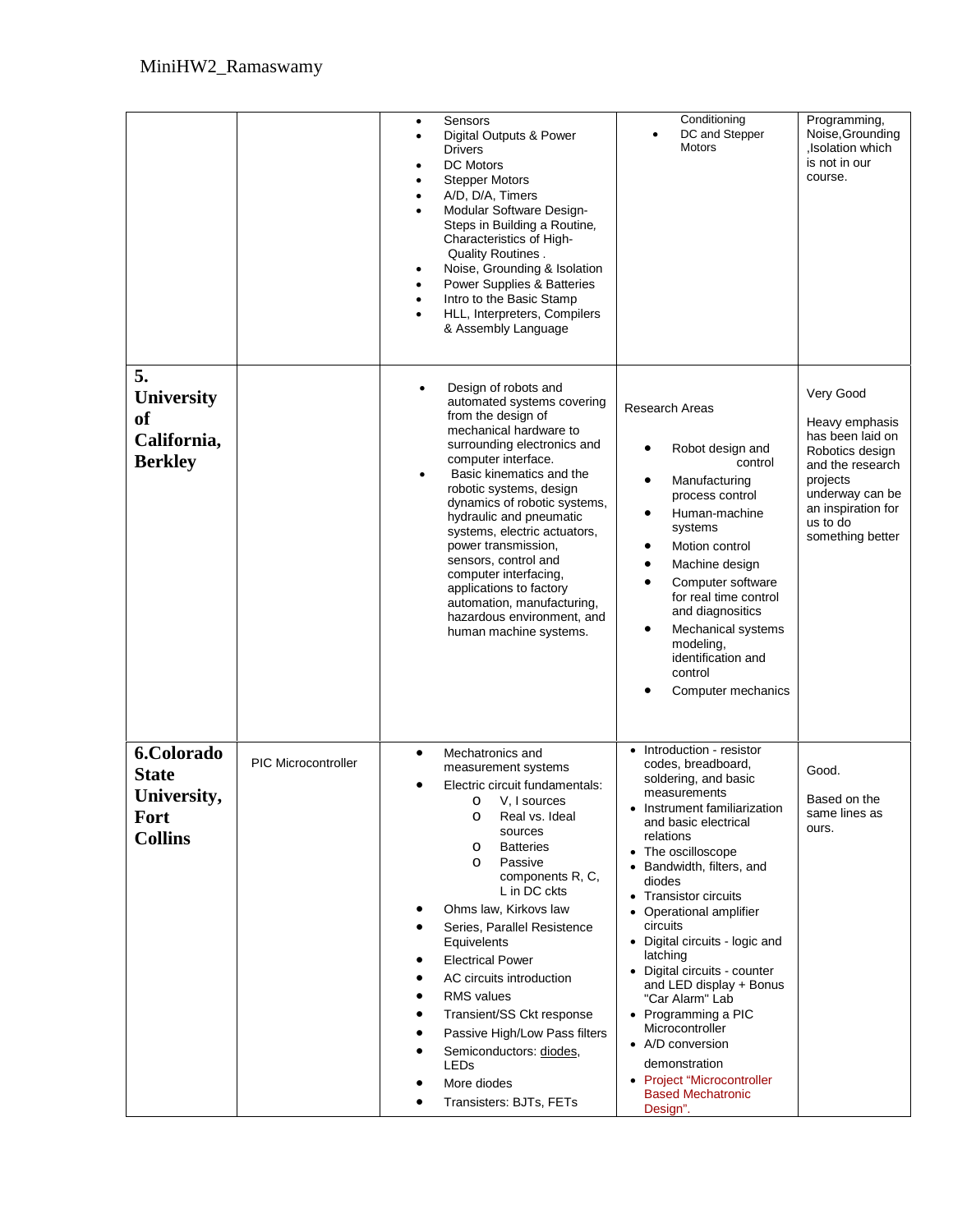|                                                           |                           | Transistors as switches:<br>$\bullet$<br><b>Saturation and Cutoff</b><br>Operational amplifier<br>circuit analysis<br>$\circ$<br>applications<br>$\circ$<br>characteristics of real op<br>amps<br>flip-flop applications<br>counters, timers, oscillators<br>microcontrollers and the PIC<br>PicBasic Pro<br>PIC examples<br>PIC interfacing<br>DC motor fundamentals<br>stepper motor control<br>More Sensors: Temperature<br>and Stress/Strain<br>Thermal Couples, RTD<br>strain gages<br>Wheatstone bridge<br>Controls: Sensors +<br>Actuators + Controller<br>PIV Control Theory |                                                                                                                                                                                                                                                                                                   |                                                                                                                                           |
|-----------------------------------------------------------|---------------------------|--------------------------------------------------------------------------------------------------------------------------------------------------------------------------------------------------------------------------------------------------------------------------------------------------------------------------------------------------------------------------------------------------------------------------------------------------------------------------------------------------------------------------------------------------------------------------------------|---------------------------------------------------------------------------------------------------------------------------------------------------------------------------------------------------------------------------------------------------------------------------------------------------|-------------------------------------------------------------------------------------------------------------------------------------------|
| 7. Carnegie<br><b>Mellon</b><br>University,<br>Pittsburgh | 68HC16<br>microcontroller | • Motors; encoders; drivers<br>Mechanisms; mobile platforms<br>Sensors; IR, sonic, xcell, gyro<br>٠<br>IR communication; protocols<br>٠<br>Signal conditioning; noise<br>Motion planning; cooperative<br>robotics or<br>Miniaturization/packaging                                                                                                                                                                                                                                                                                                                                    | Microcontroller Battery<br>$\bullet$<br>Meter<br><b>MATLAB Simulation of</b><br>٠<br><b>Mechanical Controller</b><br>Motor Speed Controller<br>$\bullet$<br><b>Ultrasonic Tracker</b><br>$\bullet$<br>IR.<br>$\bullet$<br>Communication/Tracke<br>Project: "Stair Climbing<br>٠<br>Demonstration" | Good.<br>The course is<br>very focused on<br>certain topics<br>and maybe goes<br>deep into<br>them.Projects<br>are worth looking<br>into. |
| 8. Virginia<br><b>Tech</b><br>University                  | VT 84 PIC<br>processor    | • VT 84, Analog and digital<br>fundamentals<br>• Microcontroller technologies and<br>computer architectures<br>• PIC processor<br>• PIC assembly programming<br>• Power amplification<br>• Signal i/o, PIC A/D Converter<br>• PIC C-programming<br>• Sensors (Tachometers, pots,<br>encoders)<br>• Sensors (Infrared, Ultrasonic, Acc's)<br>• Dynamic Modeling<br>• Control theory, PID review<br>• Controller Design<br>• Overview of actuators<br>• PM DC motors, stepper motors<br>• Active material actuators<br>• AC motors, gear reducers<br>PLCs<br>• Real-time systems       | Soldering video, VT84<br>$\bullet$<br>board construction<br>H-bridge, PWM<br>$\bullet$<br>A/D and D/A<br>٠<br>conversions<br>C-compliler mini-lab<br>$\bullet$<br>A./D echo to LED array<br>Open-loop PWM code<br>$\bullet$<br>PID servomotor code<br>$\bullet$                                   | Very Good<br>There are topics<br>like Real time<br>Mechatronic<br>Systems which<br>should be<br>included in our<br>lab.                   |
|                                                           |                           |                                                                                                                                                                                                                                                                                                                                                                                                                                                                                                                                                                                      |                                                                                                                                                                                                                                                                                                   |                                                                                                                                           |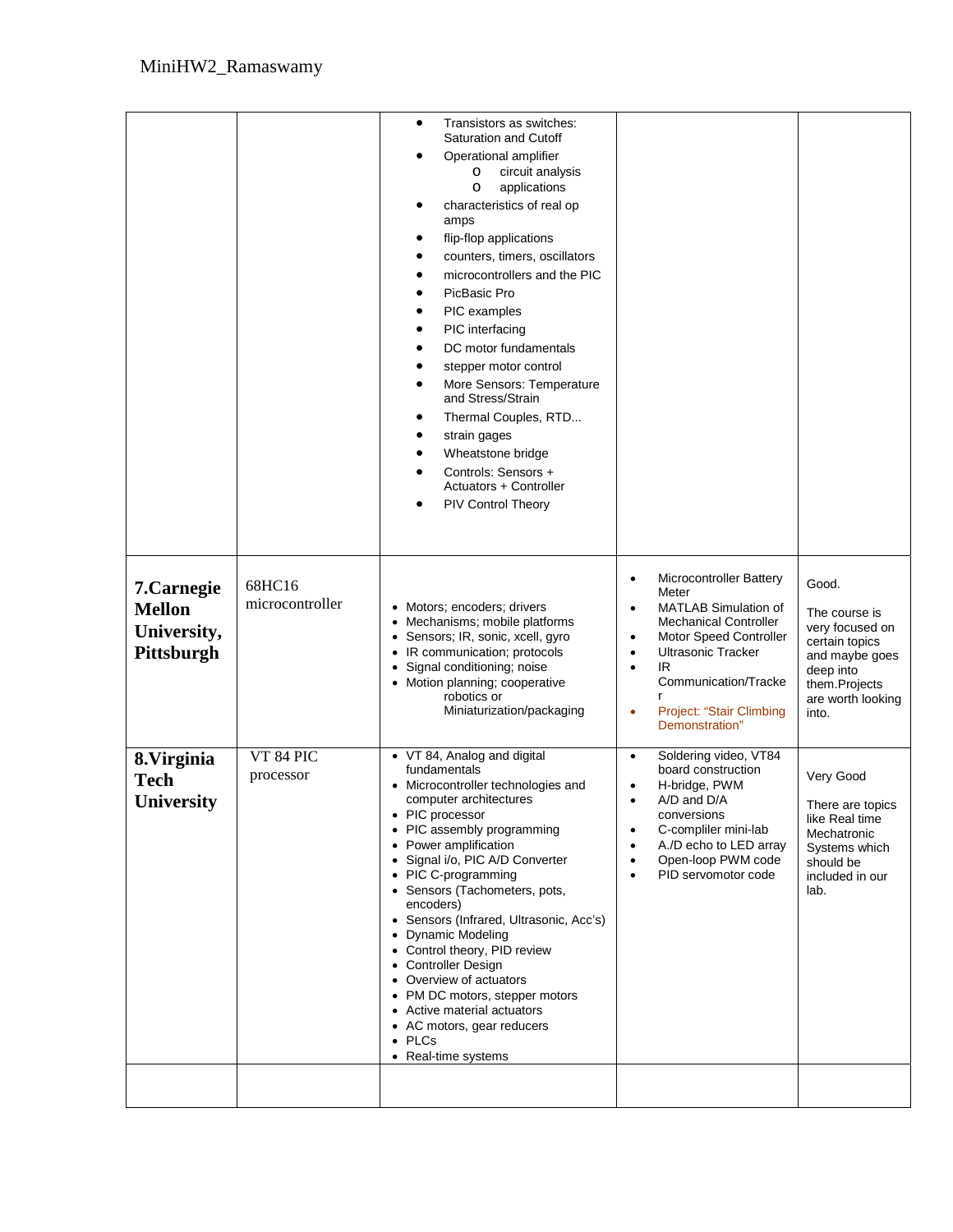| 9. Stanford<br>University,<br><b>Stanford</b>                                |                            | Microprocessors<br>Op-Amps<br>Sensors<br>Event Driven Programming<br>Digital Inputs<br>Digital Outputs & Power Drivers<br>DC Motors and Generators<br><b>Stepper Motors</b><br>A/D, D/A, Timers<br>Noise, Grounding & Isolation<br><b>Power Supplies &amp; Batteries</b><br>Introduction to the Basic Stamp<br>HLL, Interpreters, Compilers<br>Preview and Assembly Language<br>Communications, Serial and<br>Otherwise                                                                     | • Test Equipment and<br>Analysis Tools<br>• Analog Signal<br>Conditioning<br>• Event-Driven<br>Programming: The<br>CockRoach<br>• DC & Stepper Motors                                                                           | Good.<br>The application<br>of event driven<br>programming in<br>the lab is worth<br>looking into and<br>introducing it in<br>ours                             |
|------------------------------------------------------------------------------|----------------------------|---------------------------------------------------------------------------------------------------------------------------------------------------------------------------------------------------------------------------------------------------------------------------------------------------------------------------------------------------------------------------------------------------------------------------------------------------------------------------------------------|---------------------------------------------------------------------------------------------------------------------------------------------------------------------------------------------------------------------------------|----------------------------------------------------------------------------------------------------------------------------------------------------------------|
| <b>10. San</b><br><b>Jose State</b><br>University,<br><b>San</b><br>Jose, CA | 68HC11-based<br>controller | • Computer-aided dynamic system<br>control analysis and design.<br>• Application and integration of micro-<br>controller for digital process and<br>servo control.<br>Development of smart and<br>intelligent products with micro-<br>controller<br>Introduction of mechatronic<br>systems. Combine hardware,<br>software and system integration.<br>Basic circuits, logic gates, OpAmps,<br>encoder/decoder, DC and stepper<br>motor, A/D and D/A, C-language,<br>interfacing and control. | Projects:<br>Low-Cost Profiler<br>Linear Encoder<br>٠<br>Interface for an<br><b>Inkiet Printer</b><br>Load Port Micro-<br>$\bullet$<br>Stocker<br>Fuzzy Logic and<br>$\bullet$<br>Neural Networks in<br>Control<br>Applications | Good.<br>Projects on<br>Fuzzy Logic and<br><b>Neural Networks</b><br>in Control<br>applications<br>should be looked<br>forward to be<br>done in our<br>course. |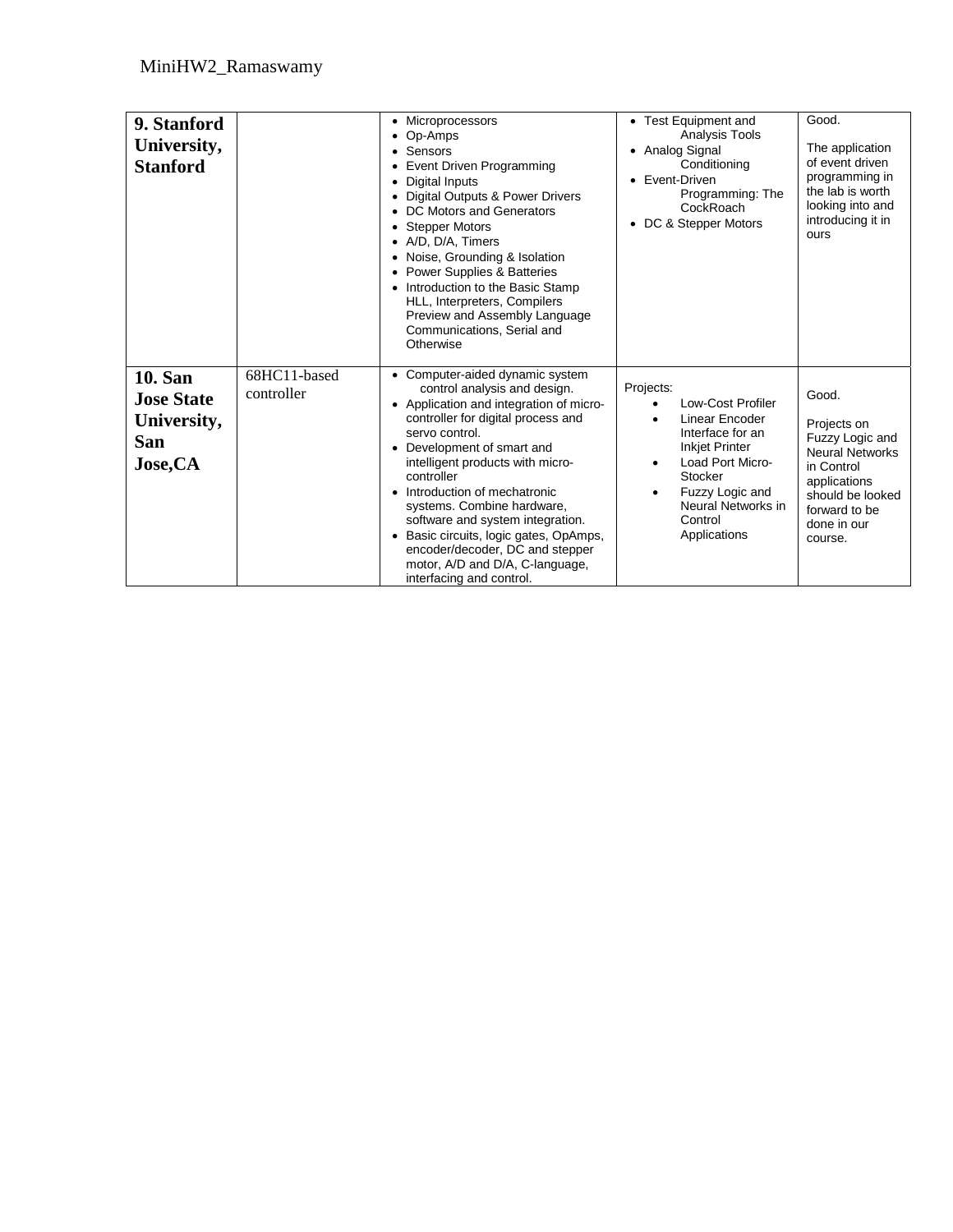### **Mini-assignment 2**

Vikranth B. Rao 2827-1509 MAE-476

### **Comparable Mechatronic courses in North America**

| <b>University</b> | <b>Course</b>   | <b>Address</b>                                | <b>Microproce</b> | <b>Practical</b>  | <b>Theoretica</b> |
|-------------------|-----------------|-----------------------------------------------|-------------------|-------------------|-------------------|
|                   |                 |                                               | ssor              | <b>Emphasis</b>   |                   |
|                   |                 |                                               | <u>used</u>       |                   | emphasis          |
| University        | <b>MEAM 410</b> | http://www.cis.upenn<br>.edu/~jpo/Courses/M   | <b>BASIC</b>      | Practical         | Topics in         |
| of                | Design of       | EAM410/#Course%2                              | <b>Stamp</b>      | emphasis          | conceptual        |
| Pennsylvania      | Mechatronic     | <b>Ostructure</b>                             |                   | through:          | design, as        |
|                   | <b>Systems</b>  |                                               |                   | .Homeworks-5      | well as to        |
|                   |                 |                                               |                   | Labs              | tools of          |
|                   |                 |                                               |                   | Projects          | optimizatio       |
|                   |                 |                                               |                   | Final project     | n and the         |
|                   |                 |                                               |                   |                   | use of            |
|                   |                 |                                               |                   |                   | statistical       |
|                   |                 |                                               |                   |                   | description       |
|                   |                 |                                               |                   |                   | s of safety.      |
|                   |                 |                                               |                   |                   | Final exam.       |
| Northwestern      | ME 333 Intro    | http://lims.mech.nwu<br>.edu/~lynch/courses/  | Handy             | Completely        | Topics            |
| University        | to              | ME333/2001/                                   | Board             | practical class:  | discussed         |
|                   | Mechatronics    |                                               | Single board      | Homeworks &       | in lecture.       |
|                   |                 |                                               | computer          | Quizzes-25%       | No final          |
|                   |                 |                                               |                   | Labs -25%         | exam.             |
|                   |                 |                                               |                   | Final Project-50% |                   |
| Stanford          | ME338 Intro     | http://design.stanford<br>.edu/Courses/me338  | MicroCore-        | Practical         | Final exam.       |
| University        | to              |                                               | 11                | emphasis on       |                   |
|                   | Mechatronics    |                                               | Single board      | course learning   |                   |
|                   |                 |                                               | computer          | through hand-on   |                   |
|                   |                 |                                               |                   | laboratory work.  |                   |
|                   |                 |                                               |                   | Students don't    |                   |
|                   |                 |                                               |                   | have to build     |                   |
|                   |                 |                                               |                   | everything from   |                   |
|                   |                 |                                               |                   | scratch.          |                   |
|                   |                 |                                               |                   | Lab $exs - 4$     |                   |
|                   |                 |                                               |                   | Final design      |                   |
|                   |                 |                                               |                   | project.          |                   |
| University of     | <b>CISC 685</b> | http://www.cis.udel.e<br>du/~chester/courses/ | PIC-16c876        | Very practical    | Practice          |
| Delaware          | Mechatronics    | 685.html                                      |                   | with required     | balanced          |
|                   |                 |                                               |                   | assignments,      | with              |
|                   |                 |                                               |                   | presentations and | theoretical       |
|                   |                 |                                               |                   | final project.    | perspective       |
|                   |                 |                                               |                   | Final design      | s. Tested by      |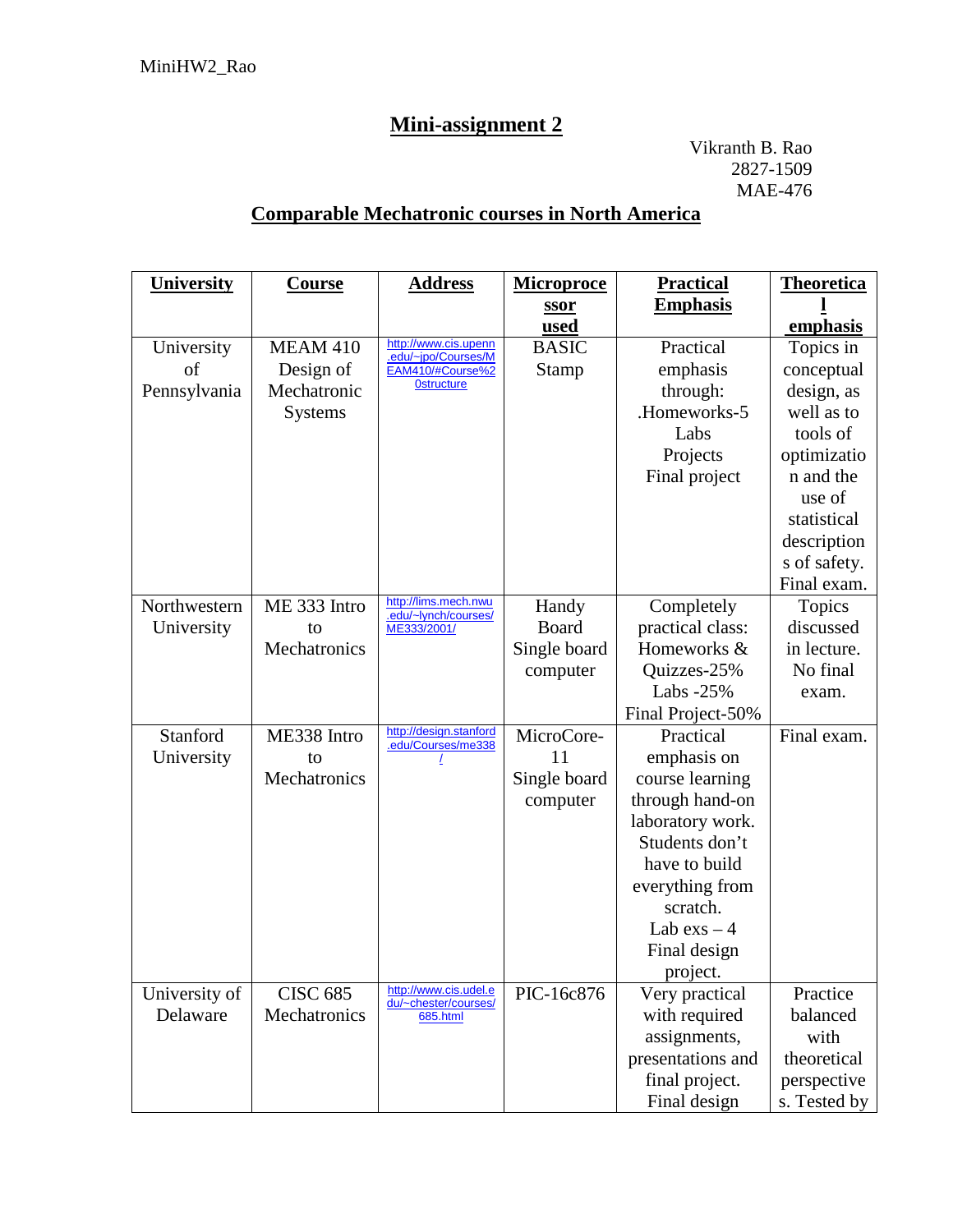|              |                |                                            |              | project designed                 | three mid                 |
|--------------|----------------|--------------------------------------------|--------------|----------------------------------|---------------------------|
|              |                |                                            |              | to compete.                      | terms and a               |
|              |                |                                            |              |                                  | final exam.               |
| <b>BYU</b>   | <b>EET 548</b> | http://class.et.byu.ed<br>u/eet548/        | Handy        | Design,                          | Theory                    |
|              | Mechatronics   |                                            | Board        | engineering and                  | stressed in               |
|              |                |                                            | Single board | programming                      | conjuction                |
|              |                |                                            | computer     | skills emphasized.               | with                      |
|              |                |                                            |              | Final project                    | practice                  |
|              |                |                                            |              | involved class                   | with a goal               |
|              |                |                                            |              | competition.                     | of                        |
|              |                |                                            |              | Labs, homeworks                  | developing                |
|              |                |                                            |              | and final                        | real-world                |
|              |                |                                            |              | competitive                      | problem                   |
|              |                |                                            |              | project.                         | solving                   |
|              |                |                                            |              |                                  | skills. Mid-              |
|              |                |                                            |              |                                  | term and                  |
|              |                |                                            |              |                                  | comprehen                 |
|              |                |                                            |              |                                  | sive final                |
|              |                | http://mech143.engr.                       |              |                                  | exams.                    |
| Santa Clara  | Mech 143       | scu.edu/                                   | Atmel        | Structural lab                   | Designed                  |
| University   | Intro to       |                                            | Atmega 163   | assignments,                     | as                        |
|              | Mechatronics   |                                            | processor    | presentations, and               | introductor               |
|              |                |                                            |              | open-ended final                 | y course to<br>mechatroni |
|              |                |                                            |              | project. Emphasis<br>on hands-on |                           |
|              |                |                                            |              |                                  | c concepts.               |
|              |                |                                            |              | approach.                        | Concepts<br>presented     |
|              |                |                                            |              |                                  | in lecture                |
|              |                |                                            |              |                                  | and tested                |
|              |                |                                            |              |                                  | thru                      |
|              |                |                                            |              |                                  | midterm                   |
|              |                |                                            |              |                                  | and a final.              |
| North        | <b>MAE 534</b> | http://www.mae.ncsu                        |              | Completely                       | No final                  |
| Carolina     |                | .edu/courses/mechat<br>ronics/archive.htm# |              | practical oriented.              | exam.                     |
| <b>State</b> |                | Course%20Materials                         |              | Hands-on                         |                           |
| University   |                |                                            |              | experience                       |                           |
|              |                |                                            |              | stressed.                        |                           |
|              |                |                                            |              | Quizzes                          |                           |
|              |                |                                            |              | 15 Assignments                   |                           |
|              |                |                                            |              | Final project.                   |                           |
| California   | ME405-         | http://www.calpoly.e<br>du/~jridgely/      | Motrorola    | Homeworks                        | Two mid                   |
| Polytechnic  | Mechatronics   |                                            | 6802         | Lab exercises and                | terms and a               |
| Institute    |                |                                            |              | reports                          | final exam                |
| Georgia      | ME 6405        | http://www.m                               | <b>BASIC</b> | Even distribution                | Concepts                  |
| Institute of | Introduction   | e.gatech.edu/                              | <b>Stamp</b> | between lab and                  | and                       |
| Technology   | to             | me/                                        |              | lecture                          | theoretical               |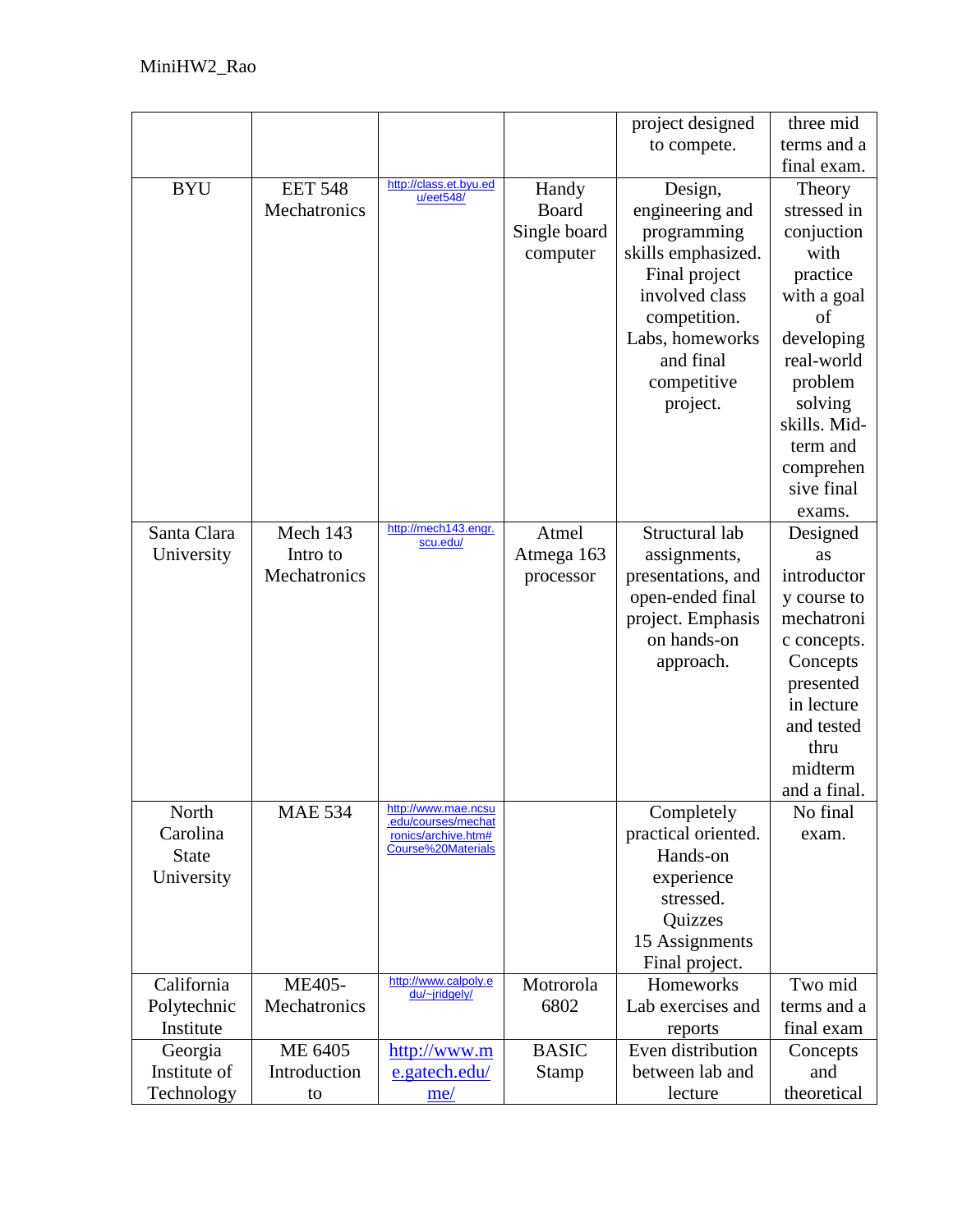|                     | Mechatronics |                                               |                  | instruction.<br>Practical lab | instruction<br>provided in |
|---------------------|--------------|-----------------------------------------------|------------------|-------------------------------|----------------------------|
|                     |              |                                               |                  | instruction                   | lecture.                   |
|                     |              |                                               |                  | provided through              | Two mid                    |
|                     |              |                                               |                  | Lab assignments               | terms.                     |
|                     |              |                                               |                  | and a final group             |                            |
|                     |              |                                               |                  | project.                      |                            |
| <b>Masachussets</b> | 2.737        | http://www.mit.edu/af<br>s/athena/course/2/2. | <b>IBM-PC</b> as | Completely lab                | Lecture                    |
| institute of        | Mechatronics | 737/www.spring97/                             | the              | oriented. Five                | material                   |
| Technology          |              |                                               | controller.      | labs and a final              | targeted                   |
|                     |              |                                               |                  | design project.               | towards                    |
|                     |              |                                               |                  | Final project open            | providing                  |
|                     |              |                                               |                  | ended.                        | the material               |
|                     |              |                                               |                  |                               | for doing                  |
|                     |              |                                               |                  |                               | the labs.                  |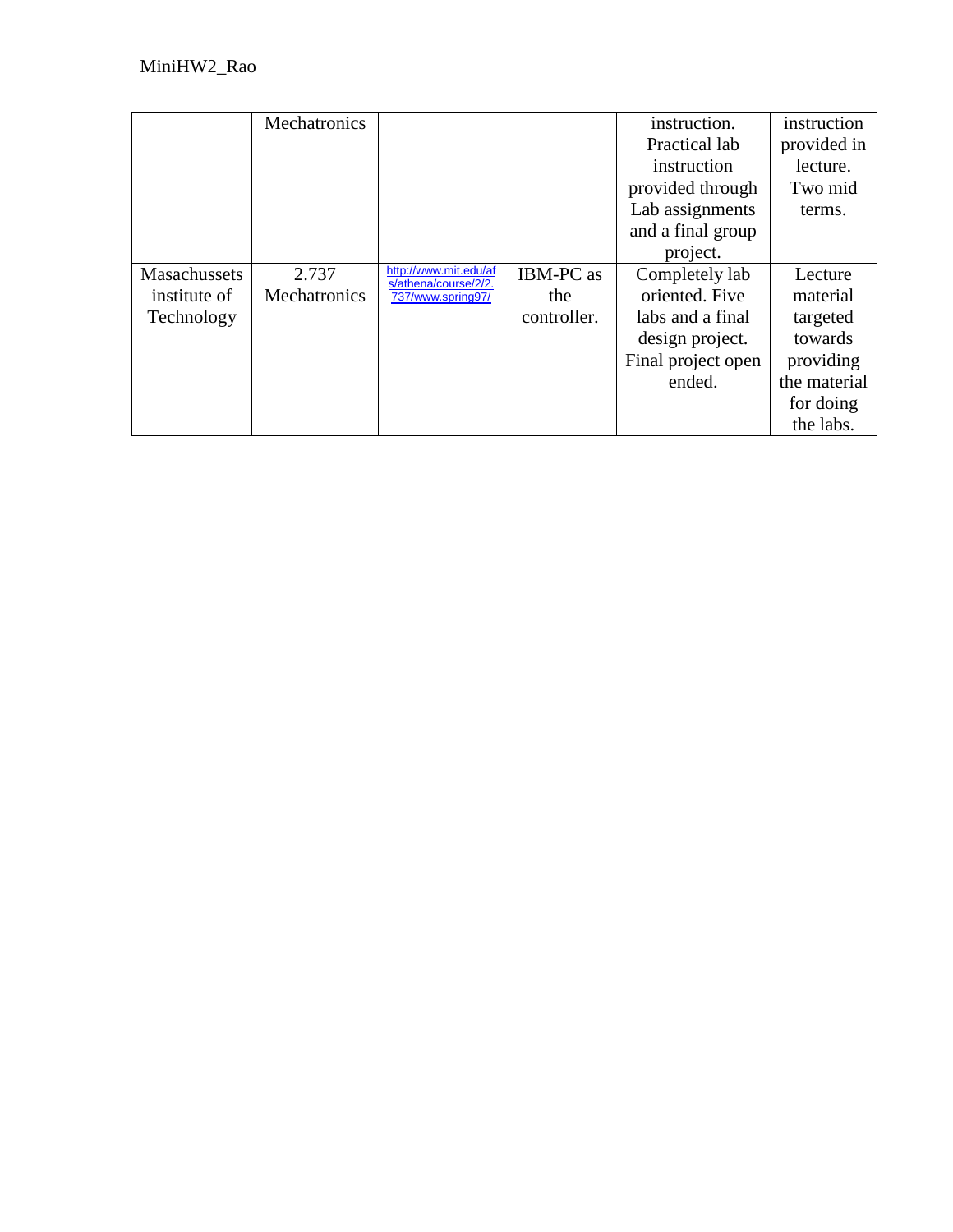# **Assignment 2**

## Mechatronics in other Parts of North America

Uma Shankar SharmaUsharma2@buffalo.edu

MiniHW\_2\_Sharma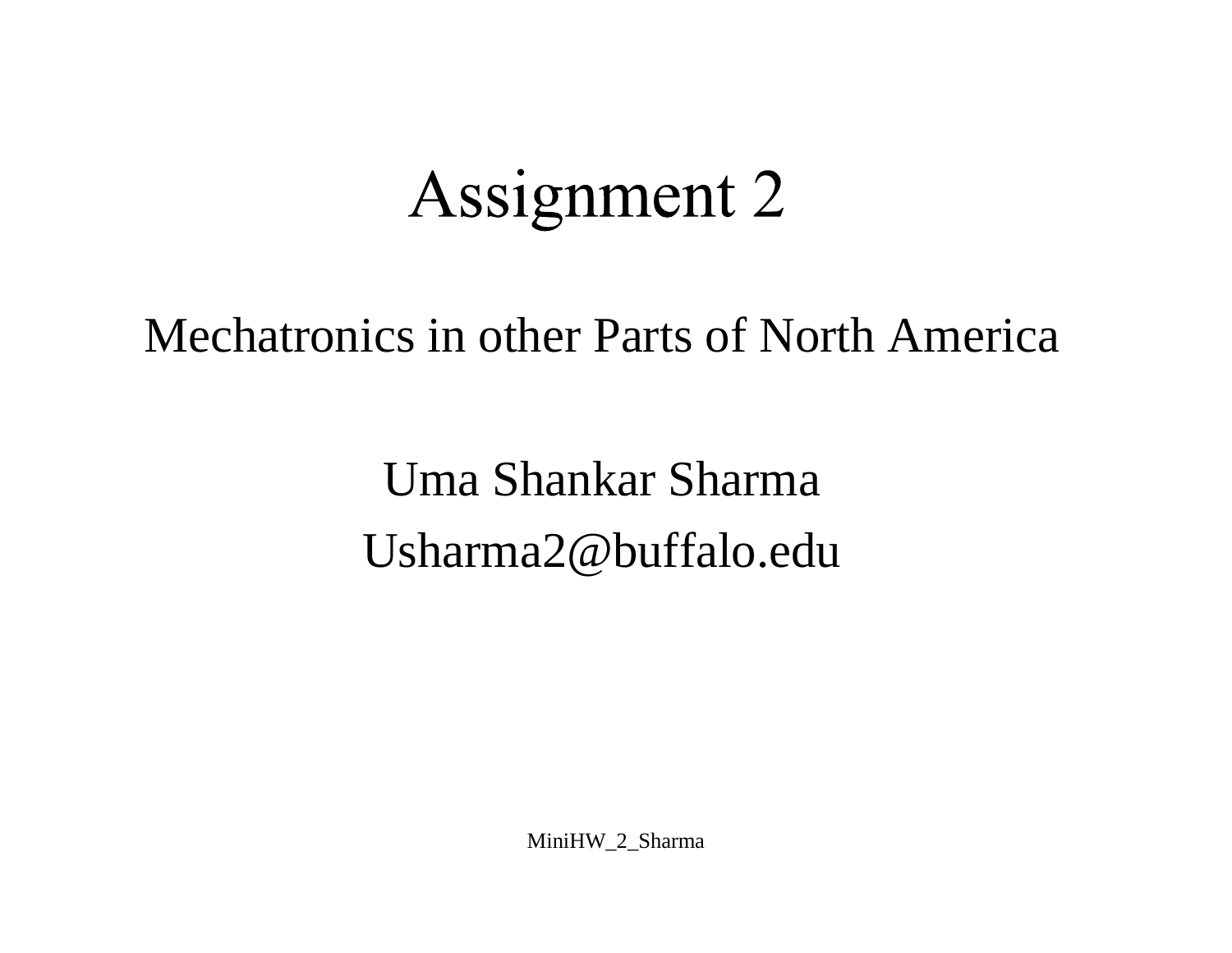# There are many Universities in North America offering a course in Mechatronics. Some of them are

- UC Berkeley http://robotics.eecs.berkeley.edu/
- Virginia Tech http://mechatronics.me.vt.edu
- Rensselaer http://www.rpi.edu/~craigk/coursework.html
- Clemson University http://ece.clemson.edu/crb/
- Kettering University http://www.kettering.edu/~jhargrov/mechatrn/mechatrn.htm
- PennStateUniversity http://www.me.psu.edu/lamancusa/mechatronics/advmech.htm
- San Jose University http://www.engr.sjsu.edu/bjfurman/courses/ME106/
- NorthWestern University http://othello.mech.nwu.edu/mechatronics/
- University of Utah http://www.mech.utah.edu/~me3200/
- Santa Clara University http://screem.engr.scu.edu/mech143/course.html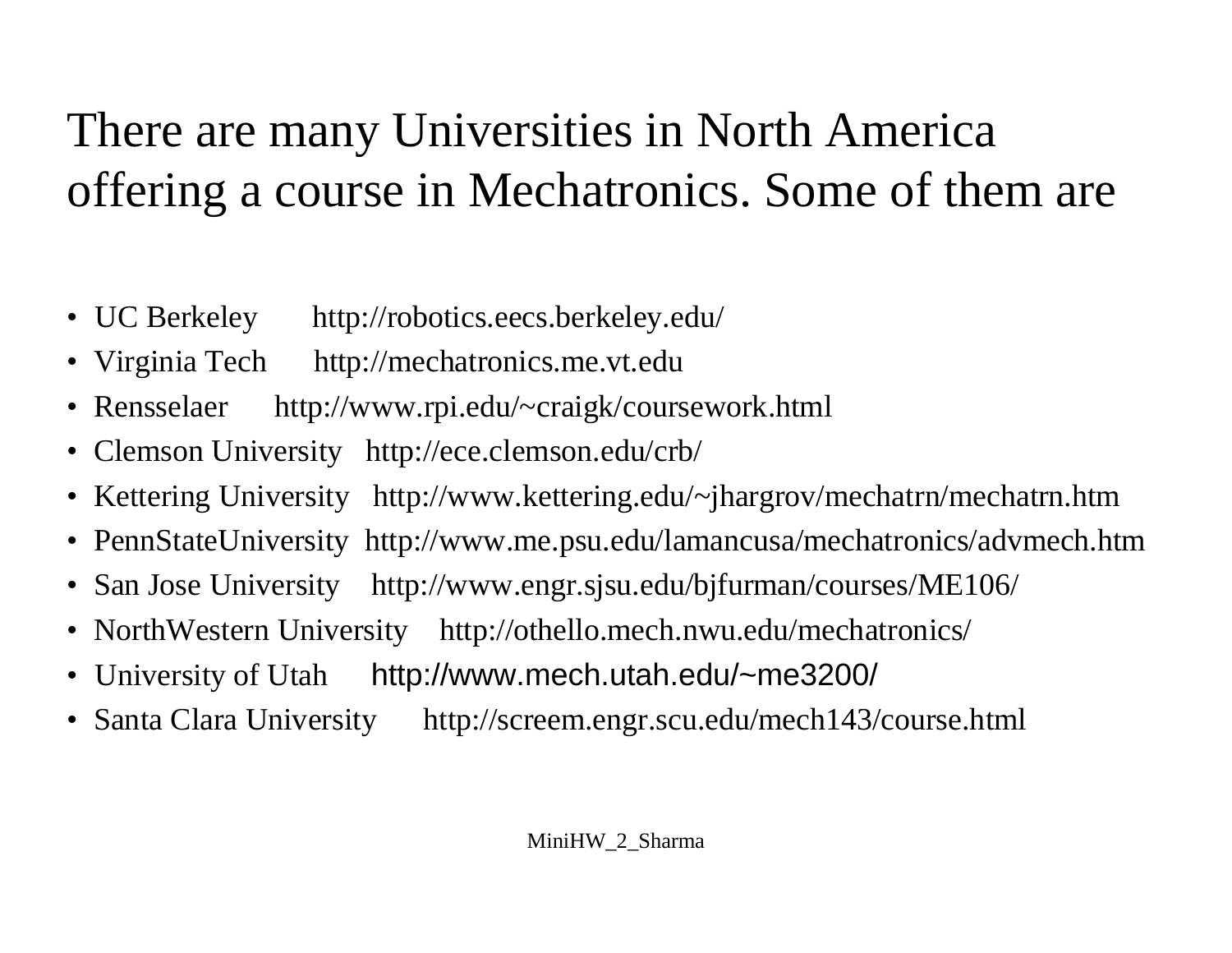| Virginia<br><b>Tech</b>               | Emphasis is more on<br>Microcontroller operation,<br>interfacing, and programming                                                                                                               | •Students solder, test, and program<br>microcontrolled digital PID motor<br>controller<br>•PIC16C84 microcontroller<br>•LMD 18200 motor driver<br>•ADC 0838 Serial SA A/D<br>converter | Overall the course is very<br>good with lots of good<br>project being done in the<br>past                                                               |
|---------------------------------------|-------------------------------------------------------------------------------------------------------------------------------------------------------------------------------------------------|----------------------------------------------------------------------------------------------------------------------------------------------------------------------------------------|---------------------------------------------------------------------------------------------------------------------------------------------------------|
| Kettering<br><b>University</b>        | Students has to devote lot of<br>time working on the projects.                                                                                                                                  | In the Mechatronics Lab we<br>can find experiment stations,<br>each with a PC, a Toshiba<br>TLCS-900H "microprocessor<br>trainer and evaluation board",<br>and interface boards.       | The course at this university<br>is good too, everything<br>taught from the basics.                                                                     |
| <b>PennState</b><br><b>University</b> | Course Objectives is to<br>develop a thorough<br>understanding of<br>mechatronic system design<br>(including cost analysis)<br>and to build a working<br>prototype of an intelligent<br>product | The lab has Pentium PC 350<br>MHz, ProtoBoard Basic Stamp<br>II Activity Board and power<br>supply BSII Manual,<br>processor, interface cable,<br>carrier board , PIC Programmer       | Course at this university<br>emphasizes about 75% on<br>the lab and project. Also<br>The website provides lot of<br>links that one should look<br>into. |
| <b>University of</b><br><b>Utah</b>   | They emphasizes more on<br>control engineering part of<br>Mechatronics.                                                                                                                         | The handy board used for the<br>lab is based on Motorola<br>68hc11 microprocessor                                                                                                      | The course is divided into<br>mechatronics I and II,<br>offered in fall and spring<br>session.                                                          |
|                                       |                                                                                                                                                                                                 | MiniHW_2_Sharma                                                                                                                                                                        |                                                                                                                                                         |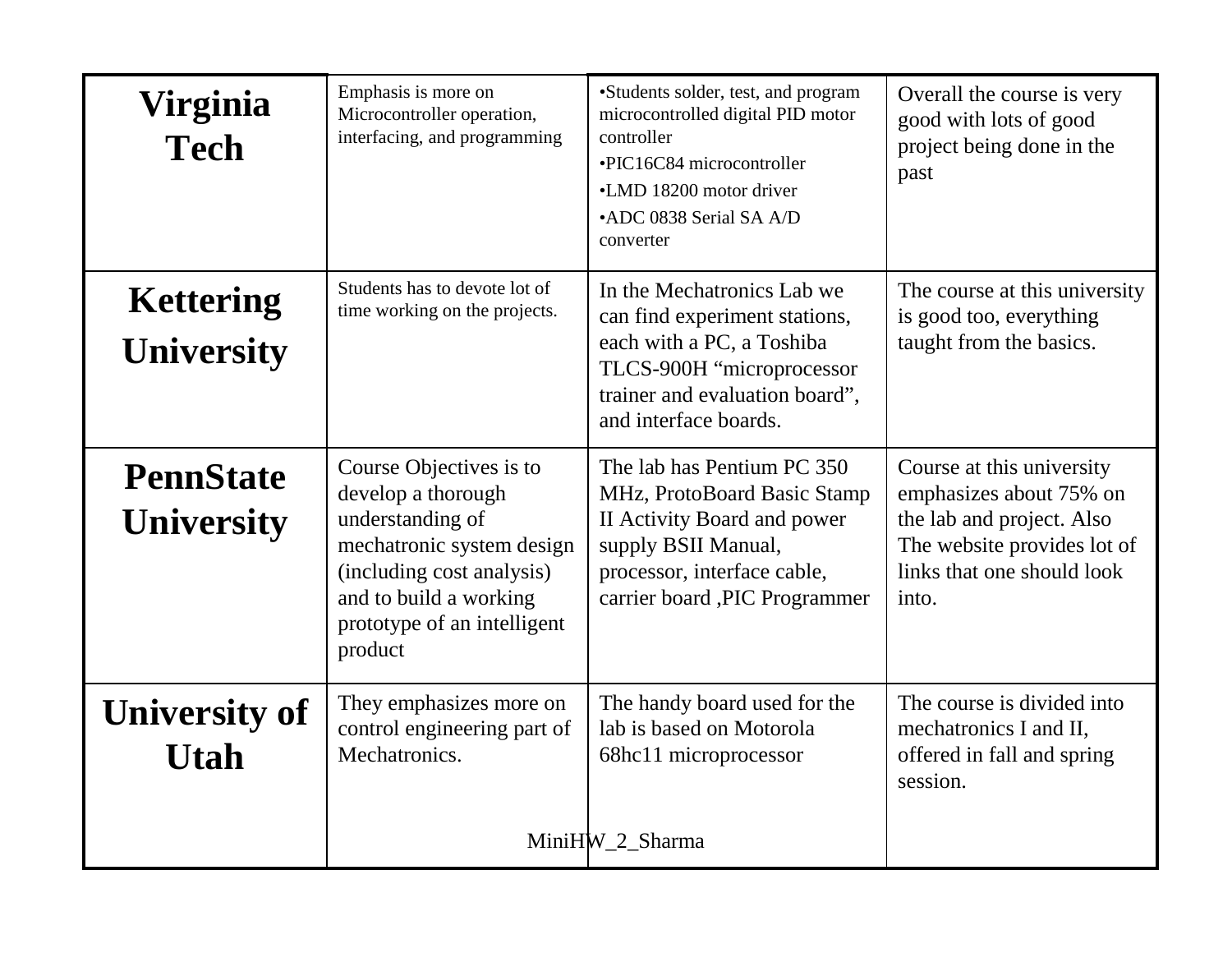| <b>Rensselaer</b>                          | They give a good<br>emphasis on the control<br>engineering section of<br>mechatronics.                                                    | The lab has a two person<br>mechatronics station having<br>BlueEarth 8051 BASIC<br>Embedded Microcontrollers,<br>digital oscilloscope and other<br>related equipments | The course is offered in a<br>Mechatronics Studio which<br>is configured with an HP<br><b>Vectra VL MT Series 4</b><br>5/100 PC running Windows<br>95 with an HP-1B interface<br>connecting it to the<br>instruments |
|--------------------------------------------|-------------------------------------------------------------------------------------------------------------------------------------------|-----------------------------------------------------------------------------------------------------------------------------------------------------------------------|----------------------------------------------------------------------------------------------------------------------------------------------------------------------------------------------------------------------|
| <b>NorthWestern</b><br><b>University</b>   | Theory Covers lot of<br>basic, and is self study<br>course                                                                                | Their lab uses The Handyboard<br>68HC11, 68HC16, Basic Stamp,<br>Basic Tiger PLC's, PLA'<br>The Servo-to-Go Board as an<br>interface.                                 | Overall the course is more or<br>less lab oriented with lot of<br>emphasis being given on lab<br>and projects                                                                                                        |
| <b>Colorado State</b><br><b>University</b> | The Course at this<br>university begins from<br>the very basic which is<br>good for Beginners<br>(Others will have a<br>chance to review) | Their Lab uses PIC16F84<br>microcontroller                                                                                                                            | Course offered at this<br>university is good too, they<br>also give lot of emphasis on<br>the basics, lab and project                                                                                                |
| <b>UC Berkeley</b>                         | Lab oriented course and<br>every individual has to<br>do their own project                                                                | Siemens 167 CPU is being used<br>in the lab. Some car kits,<br>motors, servos purchased from<br>tower hobbies are used for their<br>projects<br>MiniHW 2 Sharma       | The class project is to design<br>racing robots which can<br>follow an embedded wire<br>over a curving and self-<br>crossing path at speeds<br>greater than 3 meters per<br>second.                                  |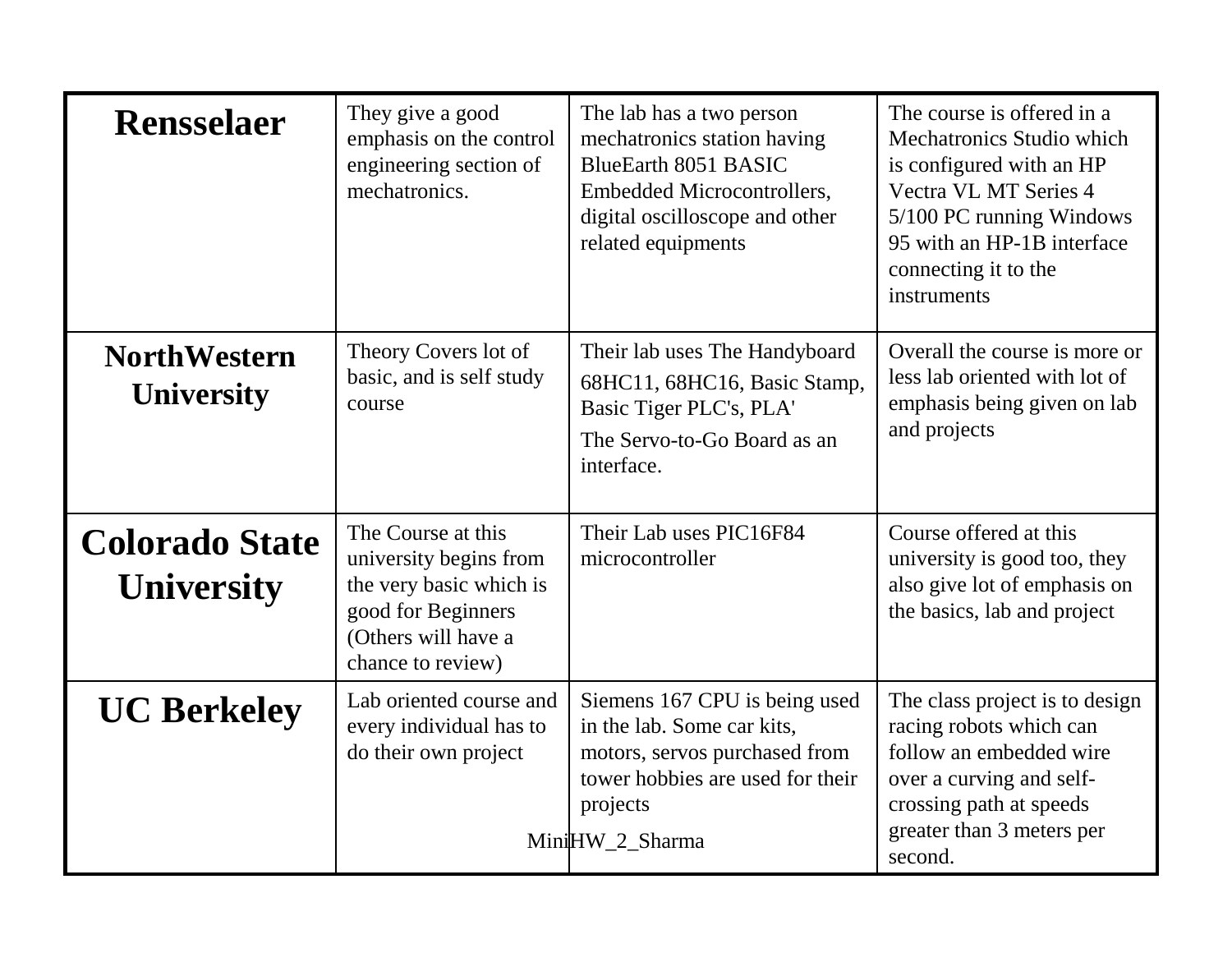| <b>San Jose</b><br><b>University</b>    | Lectures are intended to<br>provide the fundamental<br>concept in mechatronics and<br>practical familiarity with<br>common element making up<br>the mechatronics system                         | New Micros 68HC11<br>microcontroller being used<br>with Basic stamp II | Course require a project to<br>be submitted at the end of<br>the semester. Some of the<br>information has been adapted<br>from the Stanford SPDL web<br>page.                                                        |
|-----------------------------------------|-------------------------------------------------------------------------------------------------------------------------------------------------------------------------------------------------|------------------------------------------------------------------------|----------------------------------------------------------------------------------------------------------------------------------------------------------------------------------------------------------------------|
| <b>Santa Clara</b><br><b>University</b> | Introduces technologies<br>involved in mechatronics<br>(Intelligent Electro-<br>Mechanical Systems) and<br>the techniques necessary to<br>apply this technology to<br>mechatronic system design | Uses Motorola HC11<br><b>Basic Stamp II</b>                            | The course is offered<br>through the Smart Product<br>Design Lab in the Stanford<br>University Department of<br>Mechanical Engineering,<br>Design Division. Overall<br>materials for the course is<br>well presented |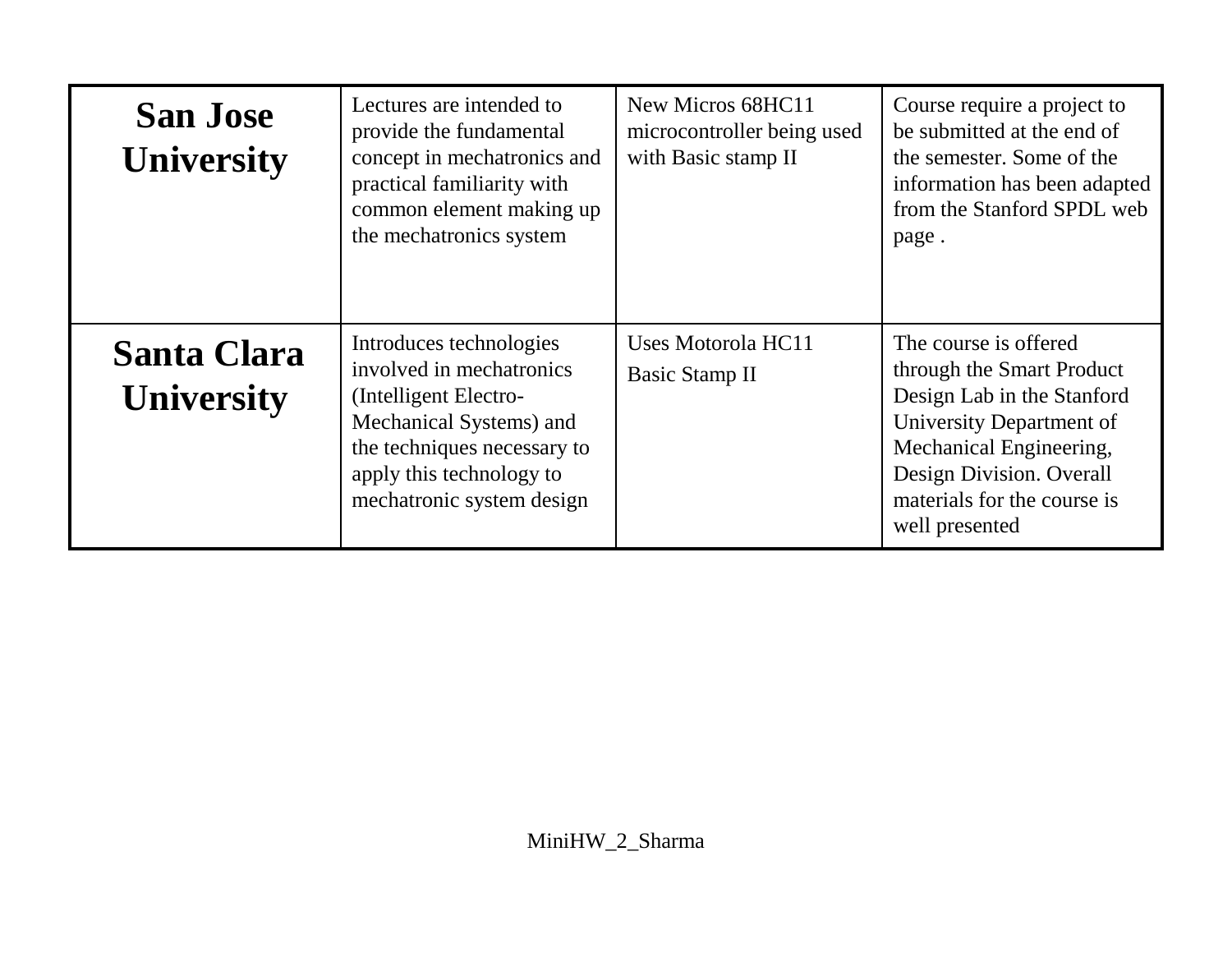| <b>Institution</b>                                 | <b>Course Title</b>                                                                          | <b>Contents and Materials</b>                                                                                                                                                                                                                                                                                                                                                                                                     |
|----------------------------------------------------|----------------------------------------------------------------------------------------------|-----------------------------------------------------------------------------------------------------------------------------------------------------------------------------------------------------------------------------------------------------------------------------------------------------------------------------------------------------------------------------------------------------------------------------------|
| University of<br>California,<br>Berkeley, CA       | Graduate concentration in<br>Mechatronics for<br>Mechanical Engineering<br>graduate students | Theoretical emphasis on robot design and<br>$\bullet$<br>control, Manufacturing Process Control,<br>MEMS, etc.<br>Practical emphasis on<br>$\bullet$<br>Intelligent robotics<br>Mechanical phenomena relevant to<br>٠<br>the computer industry.<br>Feedback control systems for<br>٠<br>mechatronic systems.<br>Software for real-time control.                                                                                   |
| Georgia Tech,<br>Atlanta, GA                       | ME 6405 - Introduction to<br>Mechatronics                                                    | Teaches the application of both analog and<br>$\bullet$<br>digital devices to mechatronics.<br>Modeling and control of electro-mechanical<br>$\bullet$<br>systems and components like actuators,<br>sensors, etc.<br>Real-time programming using various<br>٠<br>languages.<br>Practical emphasis on Motorola MC68HC11<br>$\bullet$<br>16-bit microcontrollers, real-time control<br>using pulse-width modulation and interrupts. |
| University of<br>Pennsylvania,<br>Philadelphia, PA | $MEAM 410 - Design of$<br>Mechatronic Systems                                                | Uses the Basic Stamp II microprocessor<br>$\bullet$<br>Theoretical emphasis on the electro-<br>$\bullet$<br>mechanical system design and the use of<br>microprocessors including instrumentation,<br>sensing, actuation, micro-processors and<br>control theory.<br>Practical content - unknown<br>$\bullet$                                                                                                                      |
| Penn State<br>University,<br>Philadelphia, PA      | ME 597 - Advanced<br>Mechatronics                                                            | Uses the Basic Stamp II and PIC<br>$\bullet$<br>microprocessors.<br>Theoretical focus on Sensors, Motion Control,<br>$\bullet$<br>Microcomputer Architecture, PIC processors,<br>etc.<br>Practical training includes<br>$\bullet$<br>Digital I/O with Basic Stamp and<br><b>PIC</b><br>Analog Input<br>п<br>Motion Control with DC servo<br>motors<br><b>System Simulation</b>                                                    |
| University of<br>Maryland, College<br>Park, MD     | <b>ENME 489L - Mechatronics</b>                                                              | Microprocessor used is the Motorola 68HC11.<br>$\bullet$<br>Theoretical focus on Controller I/O, real-time<br>$\bullet$<br>software, controller architecture, power<br>systems, motor drives, sensors, etc.<br>Practical emphasis on motor drives and<br>$\bullet$<br>sensors, control of mills and lathes, real time<br>control, etc.                                                                                            |
| Kettering<br>University, Flint,<br>МI              | ME 480 - Applied<br>Mechatronics                                                             | Course based around the Toshiba TLCS-900h<br>$\bullet$<br>CPU.<br>Theoretical emphasis on microprocessors,<br>$\bullet$<br>instrumentation, sensors, transducers,<br>actuators, mechatronic system design, etc.<br>Practical emphasis on programming sensors,<br>$\bullet$<br>transducers, instrumentation, etc.                                                                                                                  |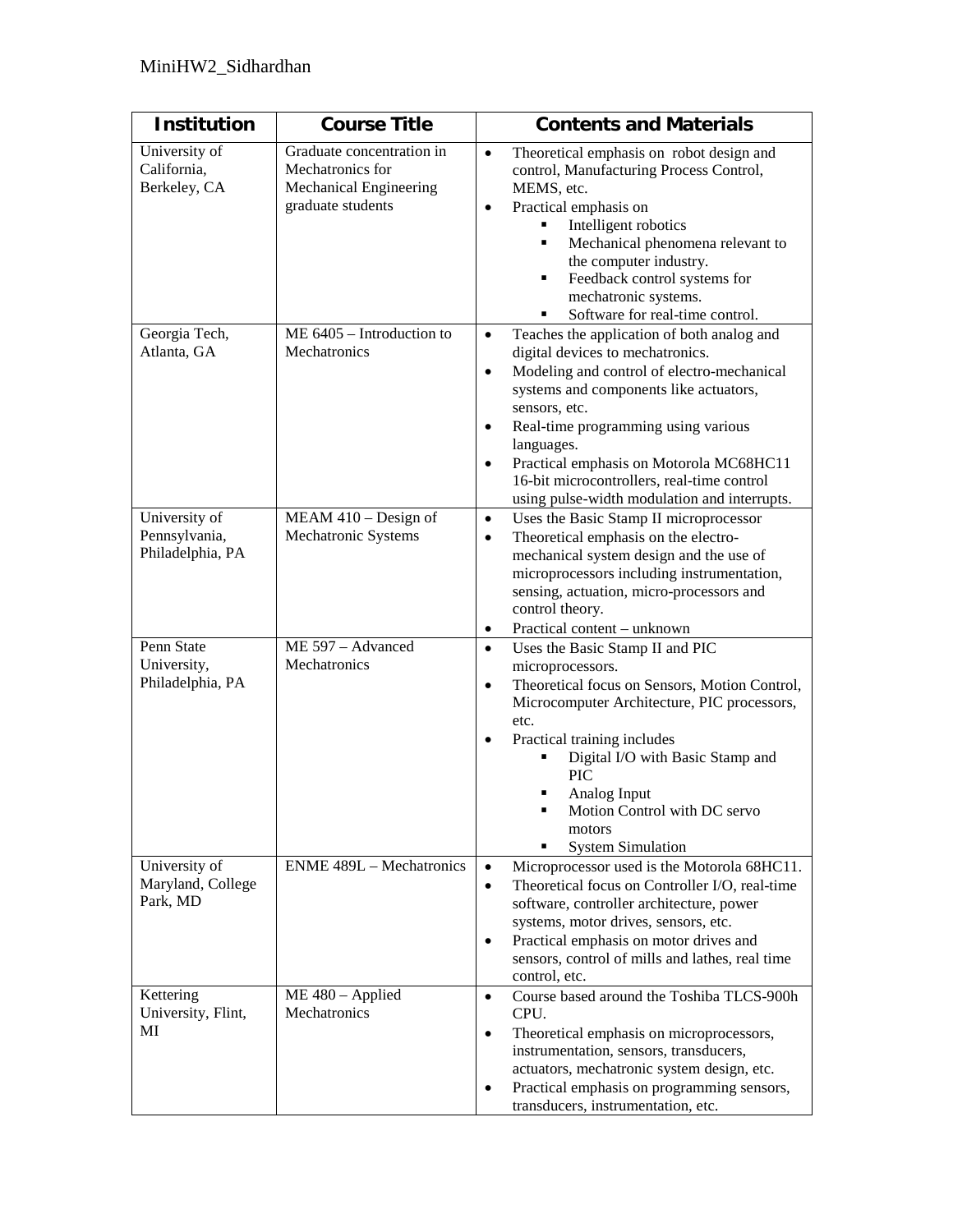| University of<br>Waterloo, Ontario,<br>Canada | Inter-disciplinary program<br>by the departments of<br>Computer Science, Electrical<br><b>Engineering and Mechanical</b><br>Engineering, providing a<br>'Mechatronics' option for<br>under-graduate students. | Focus on robotics on automation, neural<br>٠<br>prosthetics, micro-electro mechanical systems<br>(MEMS), etc.                                                                                                                                                                                                                                                                             |
|-----------------------------------------------|---------------------------------------------------------------------------------------------------------------------------------------------------------------------------------------------------------------|-------------------------------------------------------------------------------------------------------------------------------------------------------------------------------------------------------------------------------------------------------------------------------------------------------------------------------------------------------------------------------------------|
| Ohio State<br>University,<br>Columbus, OH     | Inter-disciplinary graduate<br>concentration offered by the<br>EE, CS and ME<br>departments.                                                                                                                  | Based on the Texas Instruments<br>$\bullet$<br>TMS320LF2407 microprocessor.<br>Focus on power electronics control, control of<br>٠<br>motor drives and electric machine modeling<br>and control.                                                                                                                                                                                          |
| Virginia Tech,<br>Blacksburg, VA.             | ME/ECpE 4734                                                                                                                                                                                                  | Based on the PIC processor<br>٠<br>Concentration on microcontroller technologies<br>٠<br>and computer architectures, signal I/O, A/D<br>conversion, sensors, amplification, PIC C and<br>assembly programming, real-time systems,<br>motor control, etc.<br>Practicals focus on exercises like servomotor<br>$\bullet$<br>control, using LED arrays for output, DC<br>motor control, etc. |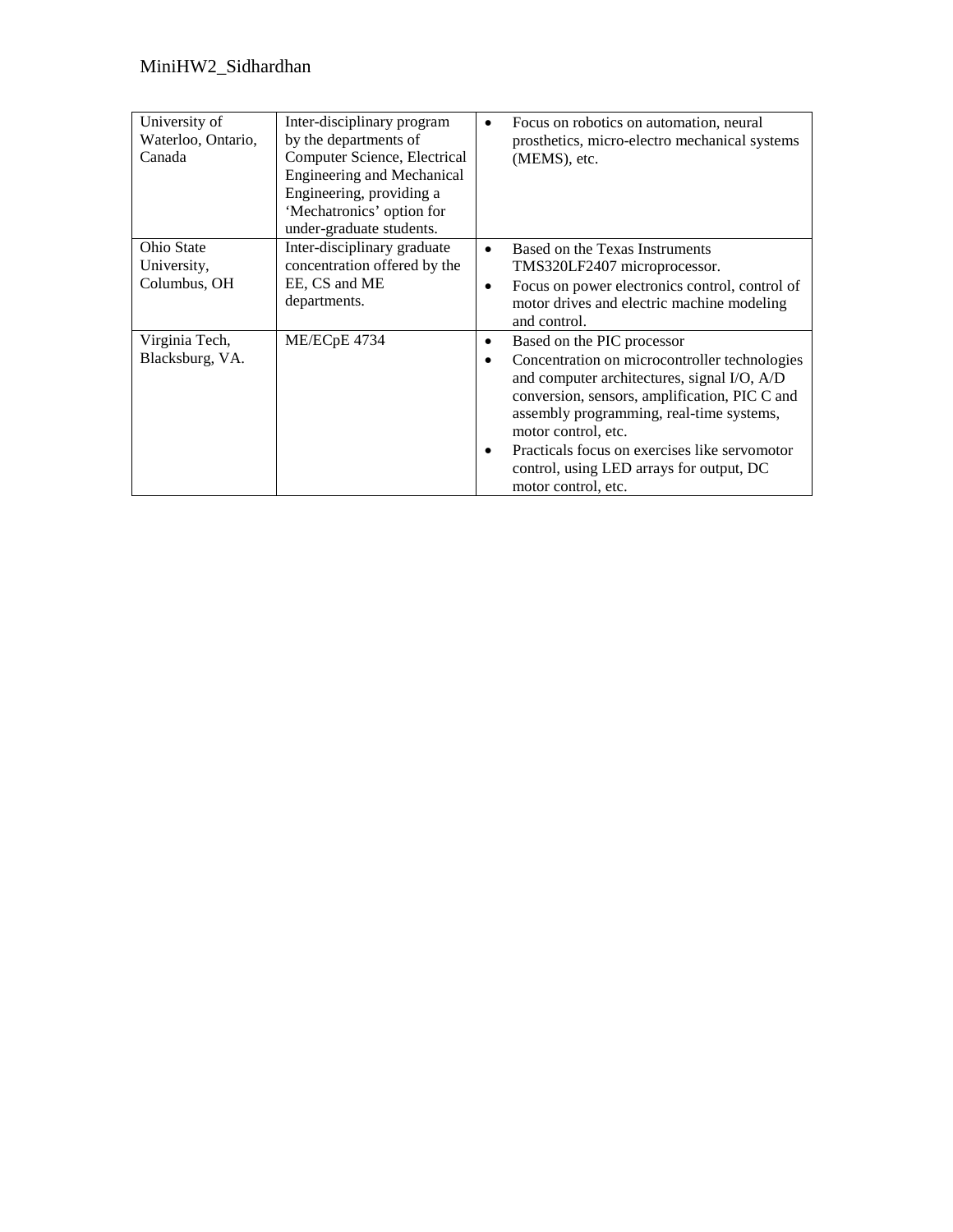### **MECHATRONICS**

### **MAE 576**

### **Assignment 2**

### **Mechatronics Courses Evaluation**

### **Srinivas SUNDARAGOPAL**

**http://buffalo.edu/~ss258/ ss258@buffalo.edu 3045-9561**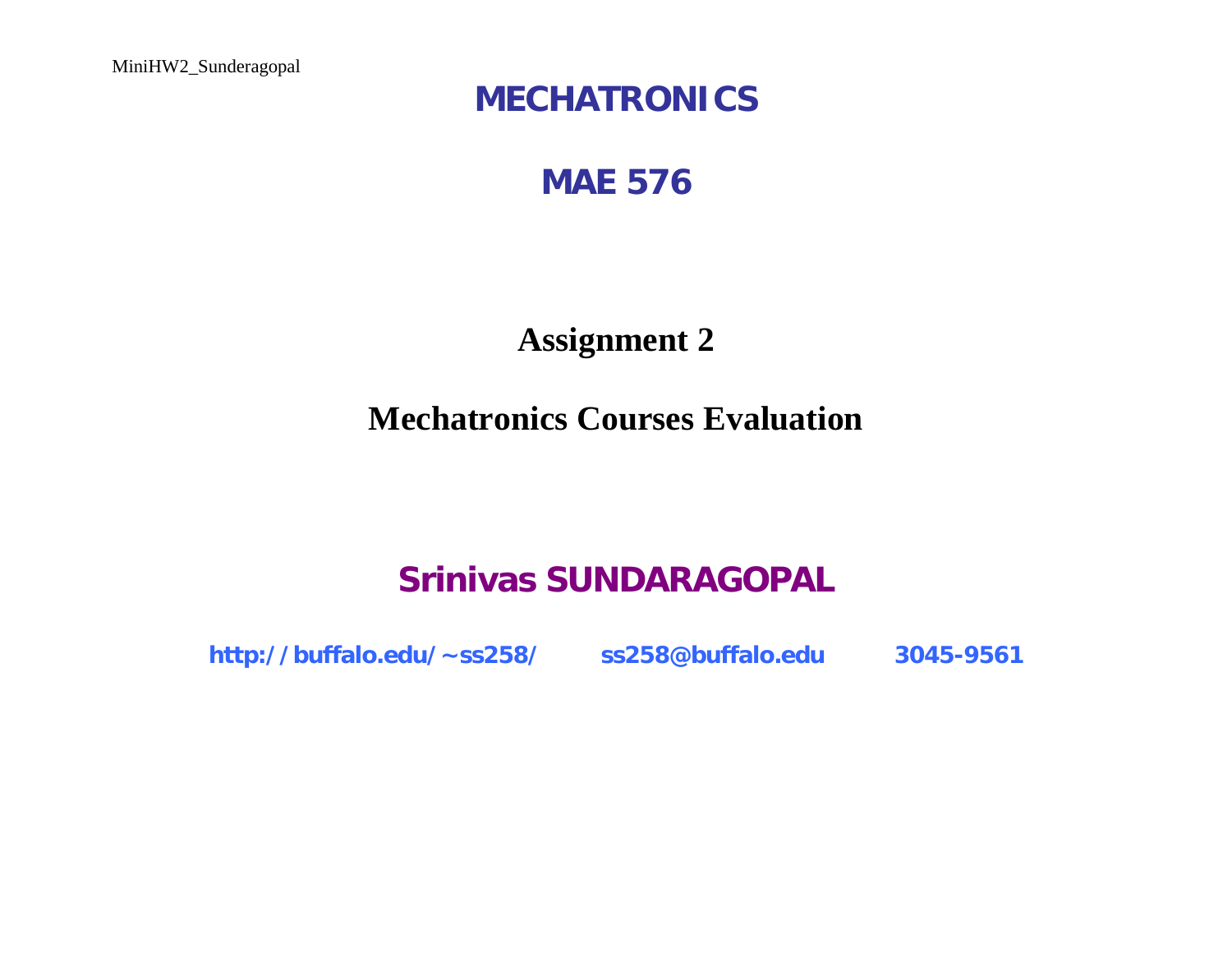### MiniHW2\_Sunderagopal

| Univ,<br>course<br>and url                                                                                                                                                       | Lect<br>ures | Web<br><b>Arch</b><br><b>ives</b> | <b>Res</b><br>ourc<br>es | <b>Course Content</b>                                                                                                                                                                                                                       | <b>Practicals</b><br>/Labs                                          | Software<br>Micropro<br>cessor                                 | Projects                                                                                                                                                                                                                                                                                                                                                                        | Comments<br>/Innovativ<br>e Ideas                                                | <b>Useful</b><br>references<br>for visitors                                                 |
|----------------------------------------------------------------------------------------------------------------------------------------------------------------------------------|--------------|-----------------------------------|--------------------------|---------------------------------------------------------------------------------------------------------------------------------------------------------------------------------------------------------------------------------------------|---------------------------------------------------------------------|----------------------------------------------------------------|---------------------------------------------------------------------------------------------------------------------------------------------------------------------------------------------------------------------------------------------------------------------------------------------------------------------------------------------------------------------------------|----------------------------------------------------------------------------------|---------------------------------------------------------------------------------------------|
| 1. Rating 6.0<br>University<br>$\overline{of}$<br>Waterloo<br><b>Microprocess</b><br>or Systems<br>and<br>Interfacing<br>for<br><b>Mechatronics</b><br><b>Students</b><br>[Link] | Avl.         | Avl.                              | Avl.                     | <b>Microprocessor</b><br>architecture and<br>interfacing,<br>communications,<br>buses, memories,<br>peripheral connections,<br>parallel, serial, analog<br>interfaces, data<br>communications,<br>testing and debugging,<br>device drivers. | Unable to<br>access                                                 | Lab<br>available<br>with<br><b>instructors</b><br>No specifics | Unable to access                                                                                                                                                                                                                                                                                                                                                                | Use of<br>newsgroups<br>for course<br>information<br>and a<br>technical<br>forum | Most pages<br>secure, unable<br>to access                                                   |
| 2. Rating 8.0<br><b>Stanford</b><br><b>University</b><br>Introduction<br>to<br><b>Mechatronics</b><br>[Link]                                                                     | Avl.         | Avl.                              | Avl.                     | Op Amps, Sensors,<br><b>Event Driven</b><br>Programming, Digital<br>Inputs/Outputs,<br>Sensors, ADC, DAC,<br>Timers, Basic Stamp,<br>Interpreters/Compilers/<br>Assembly Language                                                           | [Link]<br><b>Smart</b><br>Product<br>Design<br>Laboratory<br>(SPDL) | Unable to<br>access                                            | [Link]<br>Full-contact, head-to-<br>head, score-or-be-<br>scored-upon<br>competition was the<br>theme for<br>all. Competitors play<br>an end against each<br>other and the player<br>with the highest score<br>at the end of the match<br>wins. Navigating up to<br>the target in the center<br>of the House was the<br>aim. For details of<br>project, click on link on<br>top | Projects<br>hosted on<br>web                                                     | Links to many<br>vendors,<br>archives of<br>projects give a<br>good insight of<br>research. |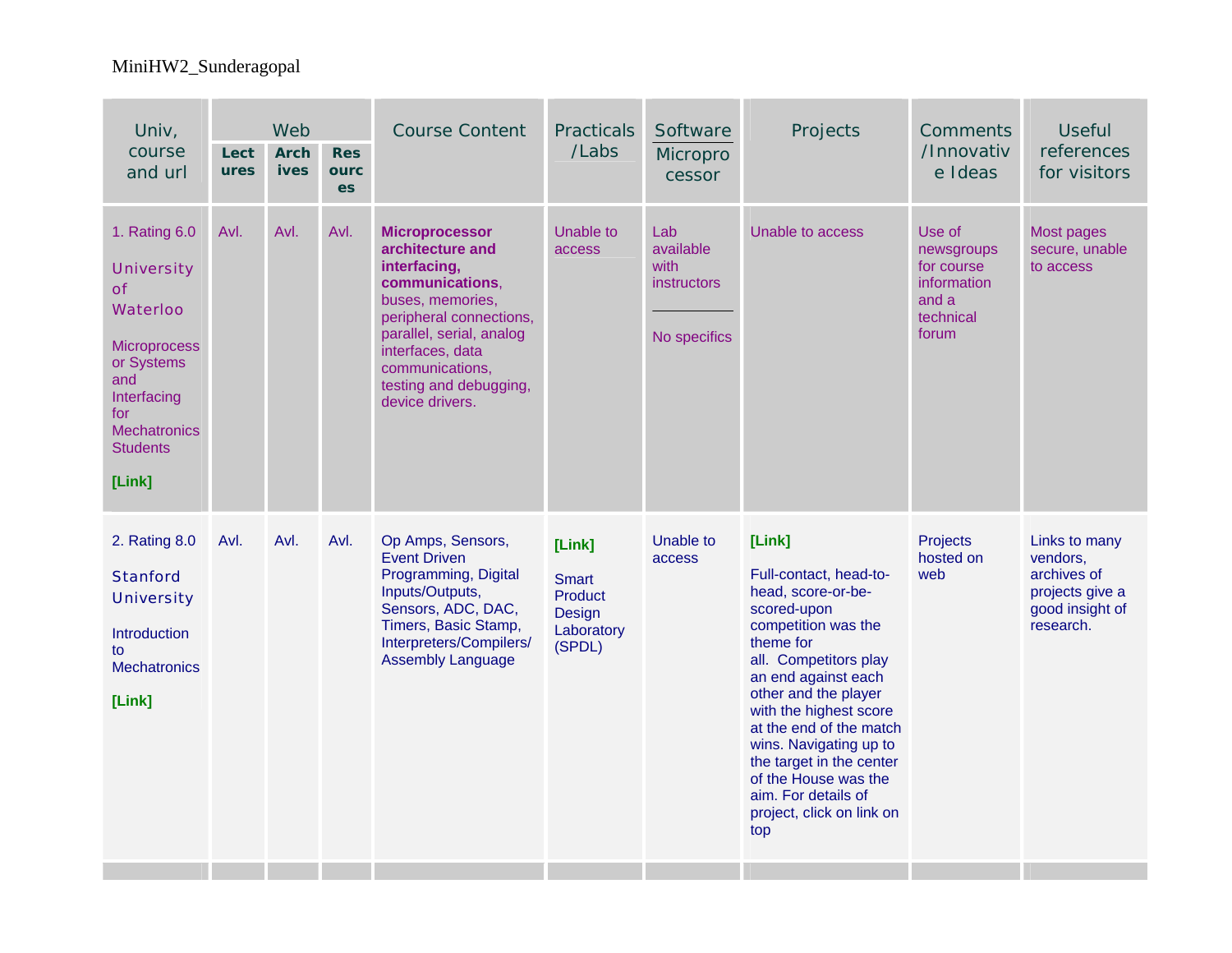| MiniHW2_Sunderagopal                                                                                    |                    |      |                                    |                                                                                                                                                                                                                                                                                                                                                                                                                              |                                                                               |                                                                              |                                                                                                                                                                                                                                                                                                                                                                                                                                                                                                                                                                                                |                                                                                                                                                                                                                         |                                                                                                                                                                                                                  |
|---------------------------------------------------------------------------------------------------------|--------------------|------|------------------------------------|------------------------------------------------------------------------------------------------------------------------------------------------------------------------------------------------------------------------------------------------------------------------------------------------------------------------------------------------------------------------------------------------------------------------------|-------------------------------------------------------------------------------|------------------------------------------------------------------------------|------------------------------------------------------------------------------------------------------------------------------------------------------------------------------------------------------------------------------------------------------------------------------------------------------------------------------------------------------------------------------------------------------------------------------------------------------------------------------------------------------------------------------------------------------------------------------------------------|-------------------------------------------------------------------------------------------------------------------------------------------------------------------------------------------------------------------------|------------------------------------------------------------------------------------------------------------------------------------------------------------------------------------------------------------------|
| 3. Rating 8.5<br><b>Northwest</b><br>ern Univ.<br>Introduction<br>to<br><b>Mechatronics</b><br>[Link]   | <b>Not</b><br>Avl. | Avl. | <b>Exte</b><br>nsive<br>ly<br>Avl. | Microprocessor-<br>controlled<br>electromechanical<br>systems. Furby<br>encoder and home<br>switch, Op amps, STG<br>Cards, sensors, Digital<br>design, Downloading<br>program to IC, stepper<br>motors, motor sizing,<br>Electrical noise,<br>isolation, grounding,<br>shielding, Digital circuit<br>design, Interfacing<br>sensors and actuators<br>to PC, Dissection of<br>commercial<br>mechatronic product               | <b>Mechatronic</b><br>s Design<br>Laboratory<br>[Link]                        | C<br><b>No</b><br>specifics,<br><b>Extensive</b><br>use of<br>HandyBoar<br>d | [Link]<br><b>Pinball Foosball: a</b><br>foodball like game<br>using HandyBoard,<br>bunch of laser/detector<br>pairs,<br><b>A Myogenically</b><br><b>Controlled Game:</b><br>surface based EMG<br>electrodes placed on<br>each player's bicep<br>controls golf balls,<br>3-D Tic Tac D'oh!: 3D<br>game of Tic Tac Toe,<br>with moving parts and<br>gaming with computer<br><b>Blender Splendor: a</b><br>blender/mixer that<br>makes drinks<br><b>Olympic Ski Jump</b><br><b>Coin Dispensing</b><br><b>System: Change</b><br>Dispenser.<br><b>Gopher Madness:</b><br><b>Laser Pointing game</b> | Students are<br>required to<br>develop a<br>web site for<br>the project,<br>giving them<br>scope for<br>creativity and<br>giving access<br>to the world of<br>the projects to<br>learn how-to's<br>more<br>extensively. | Good collection<br>of background<br>material for<br>anyone<br>interested in<br>mechatronics,<br>with a good<br>collection of<br>links for<br>reference.<br>Also has a<br>collection of<br>ideas for<br>projects. |
| 4. Rating 6.0<br>Lafayette<br>College<br>Control<br><b>Systems and</b><br><b>Mechatronics</b><br>[Link] | <b>Not</b><br>Avl  | Avl  | Avl                                | Implementation of open<br>loop PLC relay ladder<br>logic, electronics and<br>closed loop analog<br>feedback controllers<br>and response of<br>dynamic systems.<br>Digital Logic, PLC,<br>Sensors, Actuators,<br><b>System Dynamics,</b><br><b>Transfer Functions and</b><br><b>Block Diagrams,</b><br><b>Principles of Feedback</b><br>Control, Frequency<br><b>Response Analyses</b><br><b>For Control System</b><br>Design | <b>Dynamic</b><br>Systems,<br>Controls,<br>and Mecha<br>tronics<br>Laboratory | CC Primer,<br><b>Mathcad</b><br>No specifics                                 | Not available                                                                                                                                                                                                                                                                                                                                                                                                                                                                                                                                                                                  | <b>More</b><br>emphasis on<br>Control<br>Systems than<br>on core<br><b>Mechatronics</b>                                                                                                                                 | MathCad and<br><b>CC Primer</b><br>Tutorials built by<br>the Department                                                                                                                                          |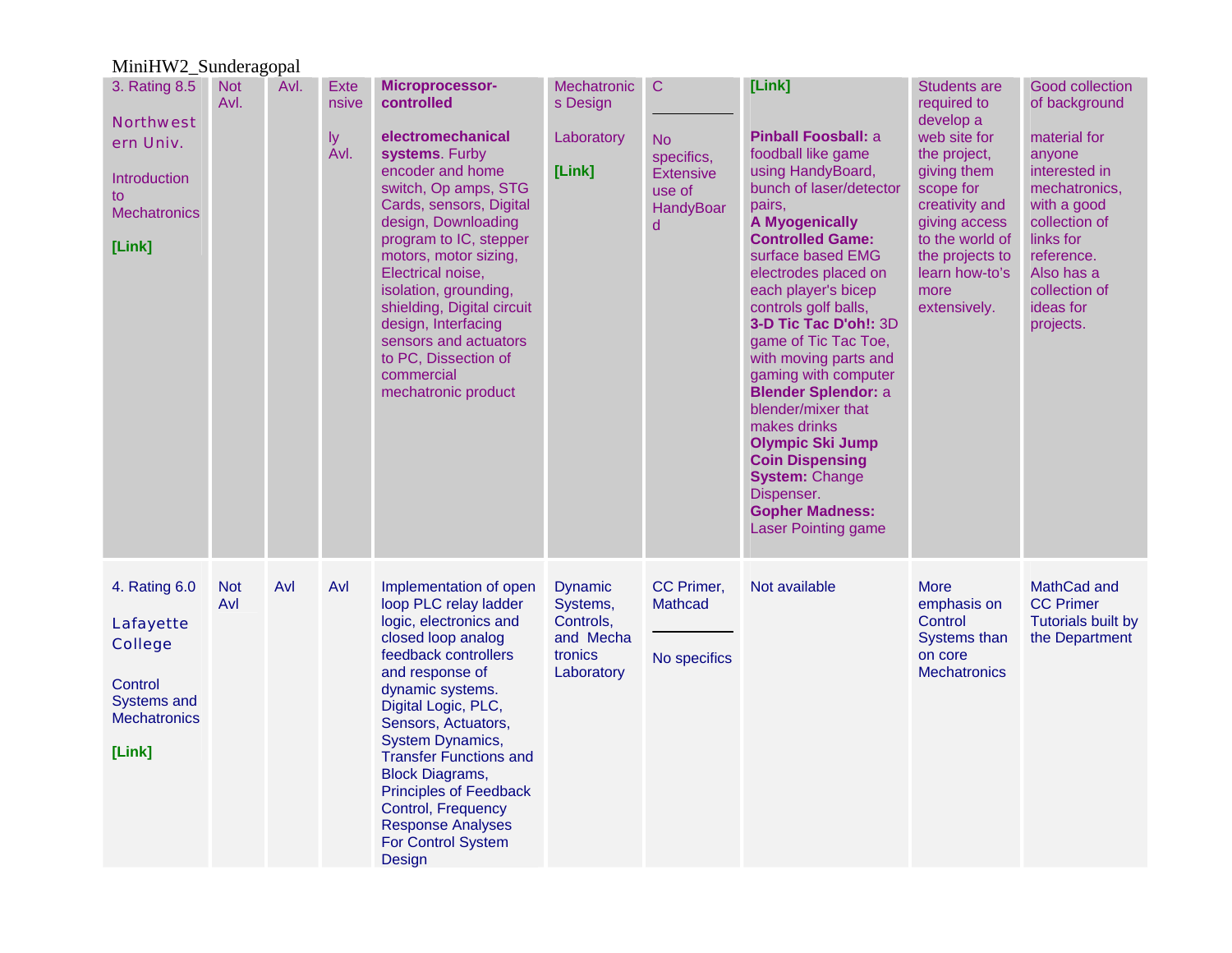### MiniHW2\_Sunderagopal

| 5. Rating 8.0<br>San Jose<br>state<br>university<br>Fundamental<br>s of<br><b>Mechatronics</b><br>[Link] | Avl                | Avl                | Avl.                        | Microprocessor<br>fundamentals<br>I/O ports, digital I/O,<br>basic stamp<br>programming,<br>Sensors , Op amps,<br>conditioning ADC and<br>DAC , digital<br>electronics, logic IC's<br>motor action, DC<br>motors<br>Motor sizing, stepper<br>motors | <b>Mechatronic</b><br>Engineering<br>Laboratory                                                | <b>ICC111</b><br>Compiler<br><b>Basic</b><br><b>Stamp</b>                                                                                                                           | Not available                                                                                                                                                                                                                                                                                     | <b>Discussion</b><br>forum for<br>technical<br>questions/ans<br>wers | <b>Good tutorial</b><br>listing for basic<br>to expert<br>electronics.                                                 |
|----------------------------------------------------------------------------------------------------------|--------------------|--------------------|-----------------------------|-----------------------------------------------------------------------------------------------------------------------------------------------------------------------------------------------------------------------------------------------------|------------------------------------------------------------------------------------------------|-------------------------------------------------------------------------------------------------------------------------------------------------------------------------------------|---------------------------------------------------------------------------------------------------------------------------------------------------------------------------------------------------------------------------------------------------------------------------------------------------|----------------------------------------------------------------------|------------------------------------------------------------------------------------------------------------------------|
| 6. Rating 6.5<br>Carnegie<br>Mellon<br>University<br>Mechatronic<br>Design<br>[Link]                     | <b>Not</b><br>Avl. | <b>Not</b><br>Avl. | <b>Not</b><br>Avl.          | 68HC16<br>microcontroller, basic<br>controls, motor drives,<br>mechanisms, sensors,<br>IR communications,<br>and motion planning.                                                                                                                   | Advanced<br>Mechatronic<br>S<br>Laboratory<br>[Link]<br><b>Robotics</b><br>Institute<br>[Link] | <b>MATLAB</b><br>68HC16                                                                                                                                                             | Not available                                                                                                                                                                                                                                                                                     |                                                                      | Not much                                                                                                               |
| 7. Rating 7.5<br>Santa<br>Clara<br>University<br>[Link]                                                  | Avl.               | Avl                | Exte<br>nsive<br>ly<br>Avl. | Intelligent Electro-<br><b>Mechanical Systems:</b><br>ADC, DAC, Op-amps,<br>filters, power devices,<br>software program<br>design, event-driven<br>programming,<br>hardware and DC<br>Stepper Motors,<br>solenoids and robust<br>sensing.           | Specialised<br>Mechatronic<br>s lab with<br><b>Atmel</b><br><b>Developers</b><br>Kit           | $C, C++,$<br><b>ELEN 50</b><br><b>Atmel</b><br>AVRStudio,<br>Atmel<br>AVRStudio.<br>AVR-GCC,<br>PonyProg2<br>000,<br><b>MTTTY</b><br><b>Terminal</b><br>Program<br><b>Atmel AVR</b> | Funny Car: car that<br>was self contained (no<br>power supplies) and<br>capable of navigating<br>track<br><b>Future Farmers of</b><br><b>America: Fully</b><br>autonomous racecar,<br>capable of navigating<br>an 18-foot long track<br>marked with black<br>non-reflective tape<br>sensed by IR. | Web pages<br>for projects,<br>archived for<br>reference              | <b>Detailed</b><br>material/links for<br>electronics<br>segment in use,<br><b>Archived web</b><br>pages of<br>projects |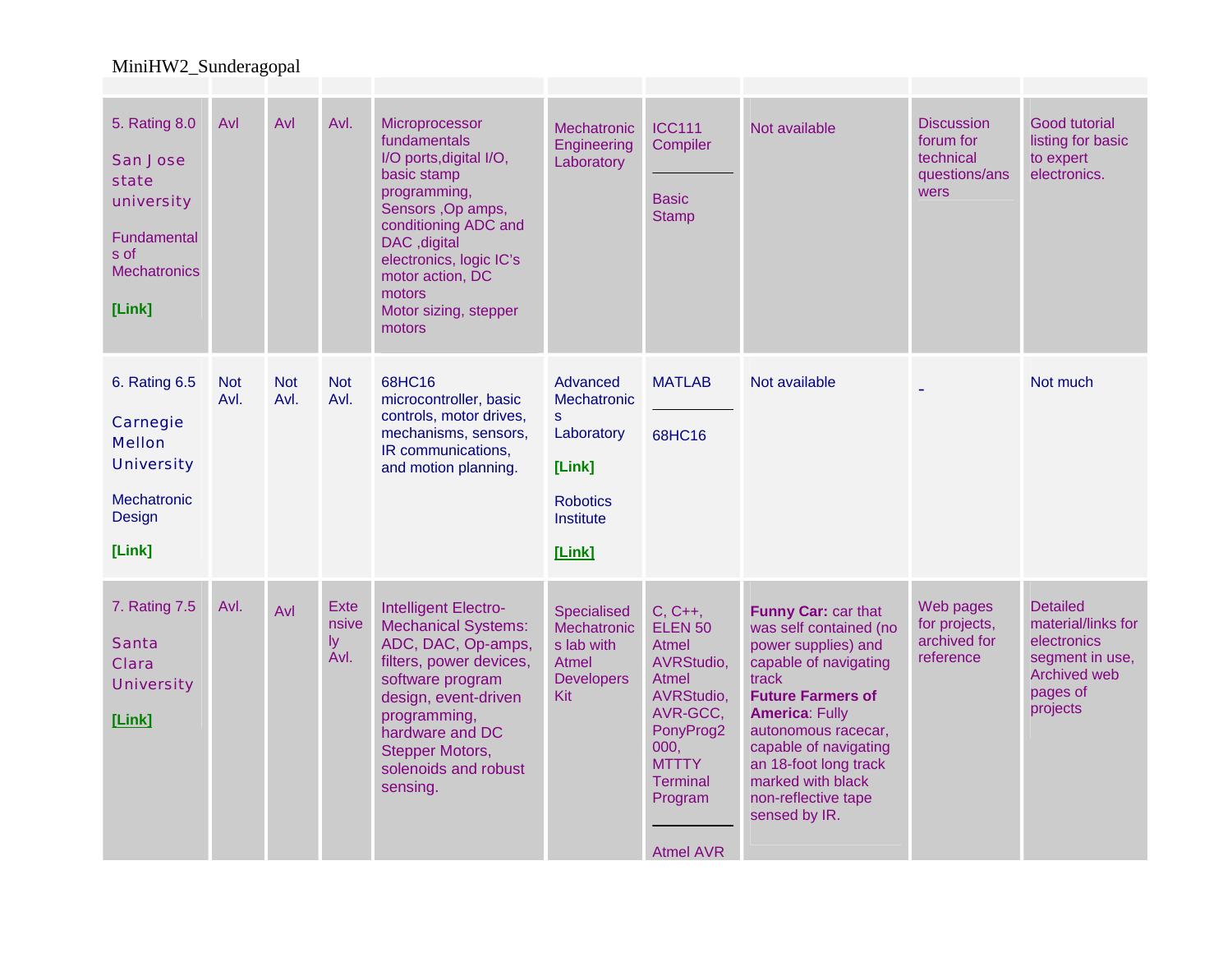### MiniHW2\_Sunderagopal

| <b>8. Rating 7.0</b><br>University<br><b>of</b><br>Pennsylva<br>nia<br>[Link]<br>Design of<br>Mechatronic<br><b>Systems</b> | <b>Not</b><br>Avl. | <b>Not</b><br>Avl. | Avl.<br><b>Web</b><br>page<br>[Link] | Electro-mechanical<br>design, use of<br>microprocessors:<br>instrumentation,<br>sensing,<br>measurements,<br>actuation and<br>actuator dynamics,<br>analog and digital<br>interfacing, basic<br>control theory.                                                                                     | Avl, with<br>emphasis<br><b>on</b><br>manufactur<br>ing/machin<br>ing<br>segment<br>also | <b>MATLAB,</b><br><b>Pro</b><br><b>Engineer</b><br><b>Basic</b><br><b>Stamp</b>                                       | <b>Not available</b>                                                                                                                                                                                                                                 |                                                                                                         | Good<br>reference and<br>manual links                                                                                                                                                                      |
|-----------------------------------------------------------------------------------------------------------------------------|--------------------|--------------------|--------------------------------------|-----------------------------------------------------------------------------------------------------------------------------------------------------------------------------------------------------------------------------------------------------------------------------------------------------|------------------------------------------------------------------------------------------|-----------------------------------------------------------------------------------------------------------------------|------------------------------------------------------------------------------------------------------------------------------------------------------------------------------------------------------------------------------------------------------|---------------------------------------------------------------------------------------------------------|------------------------------------------------------------------------------------------------------------------------------------------------------------------------------------------------------------|
| 9. Rating 8.5                                                                                                               | <b>Not</b><br>Avl. | Avl.               | Avl.                                 | Motor, Motor Control,<br>C167 IO, PWM, H                                                                                                                                                                                                                                                            | Mini Car<br>Developme                                                                    | <b>MATLAB</b>                                                                                                         | The class project is<br>to design racing                                                                                                                                                                                                             | <b>Motivation for</b><br>students taking                                                                | Good links and<br>material                                                                                                                                                                                 |
| <b>Berkeley</b><br><b>University</b><br>$\overline{of}$<br>California<br>Mechatronic<br>Design<br>Laboratory<br>[Link]      |                    |                    |                                      | Bridge, power<br>MOSFET, optical<br>encoder, magnetic<br>sensor, A/D, analog<br>design velocity sensing,<br>steering/D.T.<br>control/periodic, power-<br>on boot, Flash, _Itering,<br><b>Hardware and Software</b><br>Robustness,<br>Mechatronic system<br><b>Examples</b>                          | nt Kit.                                                                                  | <b>C167CR</b>                                                                                                         | robots which can<br>follow an embedded<br>wire over a curving<br>and self-crossing<br>path at speeds<br>greater than 3<br>meters per second.                                                                                                         | the course is the<br><b>Natcar Design</b><br>Contest                                                    | focusing on<br>automated<br>vehicles, car<br>design notres,<br>equipment and<br><b>Siemens CPS</b><br>notes, interface<br>instructions,<br>Natcar videos,<br>rules and details<br>about<br>the competition |
| 10. Rating<br>9.0<br>Virginia<br>Tech<br>[Link]                                                                             | <b>Not</b><br>Avl  | Avl                | Avl                                  | VT 84, Microcontroller,<br>PIC, Signal<br>I/O, PIC ADC, Power<br>Amplification, Sensors,<br>Dynamic Modelling,<br>Communications,<br>Control Theory, PID,<br>Controller Design,<br>Actuators, PM DC<br>motor, stepper motors,<br><b>Active material</b><br>actuators, AC motors,<br>gears reducers. | <b>VT Mechatr</b><br>onics Lab                                                           | C,<br>Assembly,<br>MPLAB,<br><b>PICC Lite</b><br><b>PIC16F84</b><br>processor,<br><b>VT84</b><br>prototyping<br>board | [Link]<br><b>Auto Etch-A-</b><br><b>Sketch: Draws</b><br>images that are<br>stored in the PIC<br><b>Auto Video</b><br><b>Stabilizer: Camera</b><br><b>Stabilizer</b> for<br>biplanar<br>autonomous vehicle,<br>giving it fixed frame<br>of reference | <b>Short Video</b><br>clips with<br>explanatory<br>audio for all<br>projects<br>available on the<br>web | Comprehensive<br>material and<br>guidelines for<br>course                                                                                                                                                  |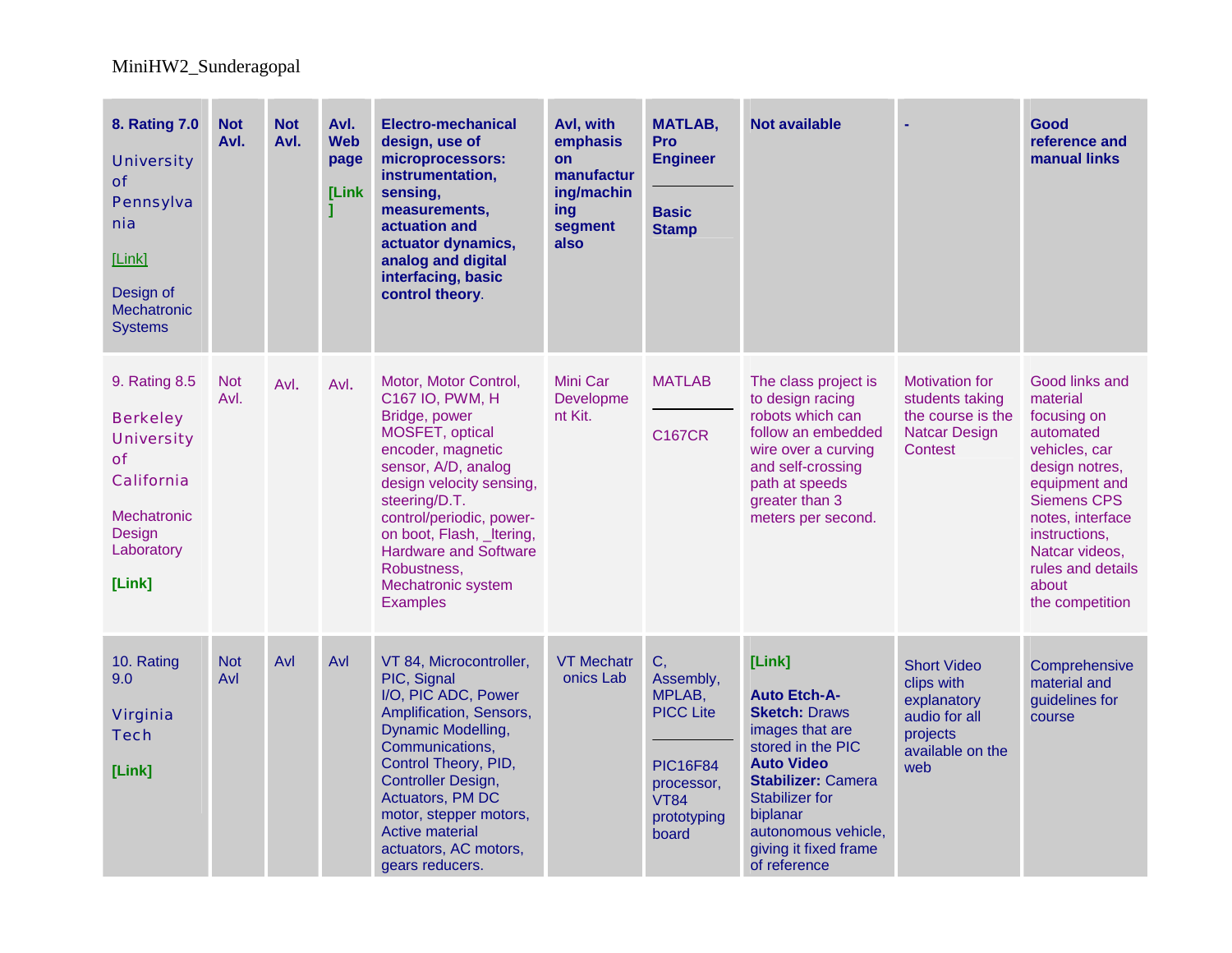|  |  |  |  |  |  | <b>Automatic Card</b><br>Dealer:<br>Automatically deals<br>cards for as many<br>number of cards for<br>a given number of<br>players<br><b>Automatic Golf Ball</b><br><b>Tee: Automatically</b><br>Loads golf ball and<br>waits for the ball to<br>be hit.<br><b>Drinking Cup</b><br><b>Stabilizer: Tilts</b><br>board and prevents<br>water from spilling<br>from the board.<br><b>Glass Bottle</b><br><b>Sorter: Sorts bottles</b><br>of different colors<br>Light Follower: Car<br>that follows light rays |  |  |
|--|--|--|--|--|--|--------------------------------------------------------------------------------------------------------------------------------------------------------------------------------------------------------------------------------------------------------------------------------------------------------------------------------------------------------------------------------------------------------------------------------------------------------------------------------------------------------------|--|--|
|--|--|--|--|--|--|--------------------------------------------------------------------------------------------------------------------------------------------------------------------------------------------------------------------------------------------------------------------------------------------------------------------------------------------------------------------------------------------------------------------------------------------------------------------------------------------------------------|--|--|

Click **[\[Link\]](http://mechatronics.me.vt.edu/)** while pressing on **Ctrl** to reach the web page linked. Avl - Available Not Avl - Not Available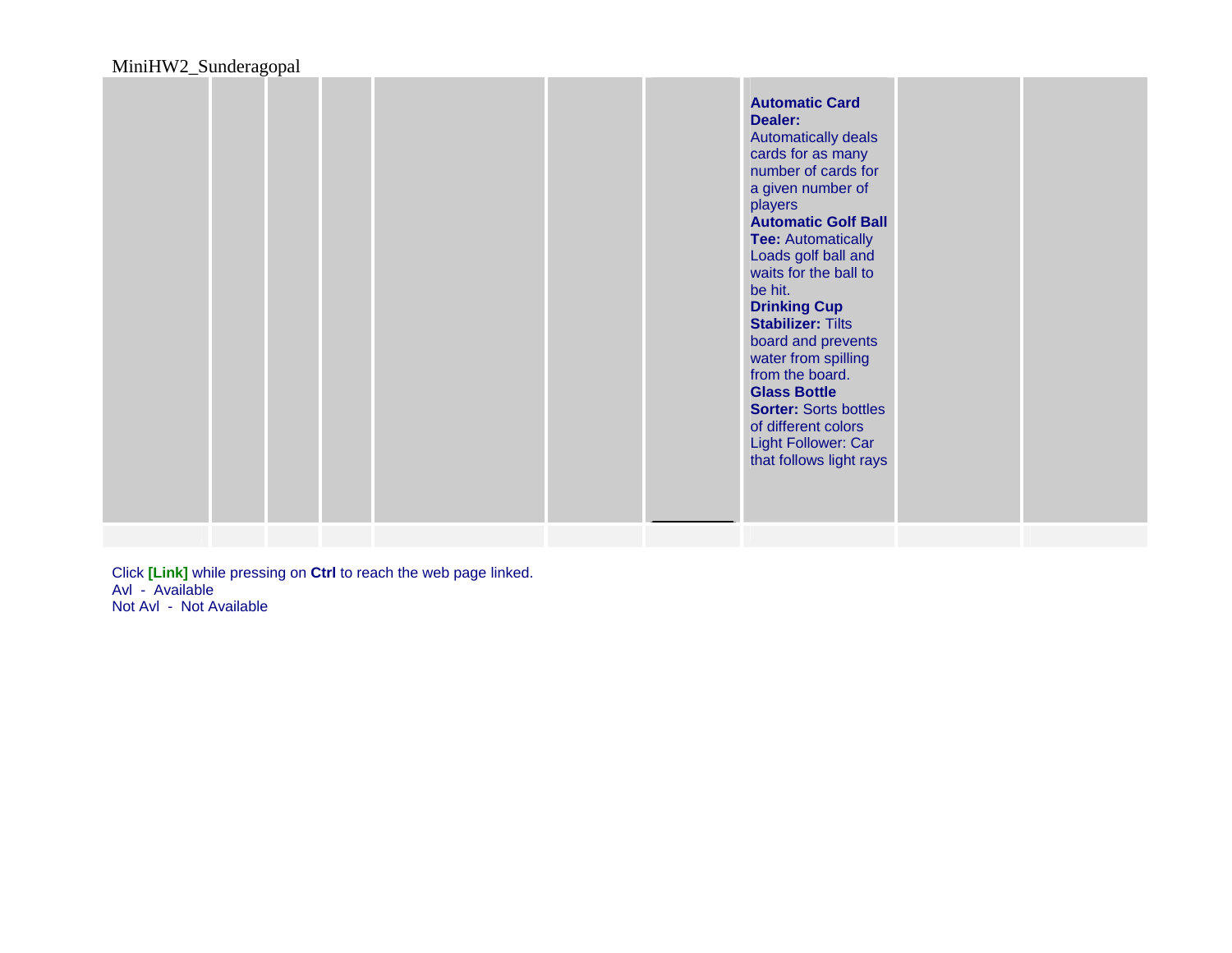#### MiniHW2\_Sunderagopal Comprehensive summary of links of interest:

#### **1. University of Waterloo**

<http://www.pads.uwaterloo.ca/ece324/>

### **2. Stanford University**

<http://me118.stanford.edu/> <http://design.stanford.edu/spdl/> [http://me118.stanford.edu/html/materials.htm](http://me118.stanford.edu/html/materials.html)l

### **3. Northwestern Univ.**

http://lims.mech.nwu.edu/~lynch/courses/ME333/2001/ <http://mechatronics.mech.northwestern.edu/mechatronics/> <http://lims.mech.northwestern.edu/~design/mechatronics/2002/>

#### **4. Lafayette College**

<http://ww2.lafayette.edu/%7Eseelerk/me479/479home.php>

### **5. San Jose state university**

http://www.engr.sjsu.edu/bjfurman/courses/ME106/

### **6. Carnegie Mellon University**

[http://www.ece.cmu.edu/~fedder/mechatronics/Syllabus.htm](http://www.ece.cmu.edu/~fedder/mechatronics/Syllabus.html)l <http://www-2.cs.cmu.edu/afs/cs.cmu.edu/project/chimera/www/aml.html> <http://www.ri.cmu.edu/>

### **7. Santa Clara University**

<http://mech143.engr.scu.edu/> <http://www.me.psu.edu/lamancusa/mechatronics/advmech.htm>

### **8. [University of Pennsylvania](http://www.upenn.edu/)**

http://www.cis.upenn.edu/~jpo/Courses/MEAM410/

### **9. Berkeley University of California**

<http://www-inst.eecs.berkeley.edu/~ee192/>

### **10. Virginia Tech**

<http://mechatronics.me.vt.edu/> [http://mechatronics.me.vt.edu/projects\\_spring\\_02/spring02projectsummary.html](http://mechatronics.me.vt.edu/projects_spring_02/spring02projectsummary.html)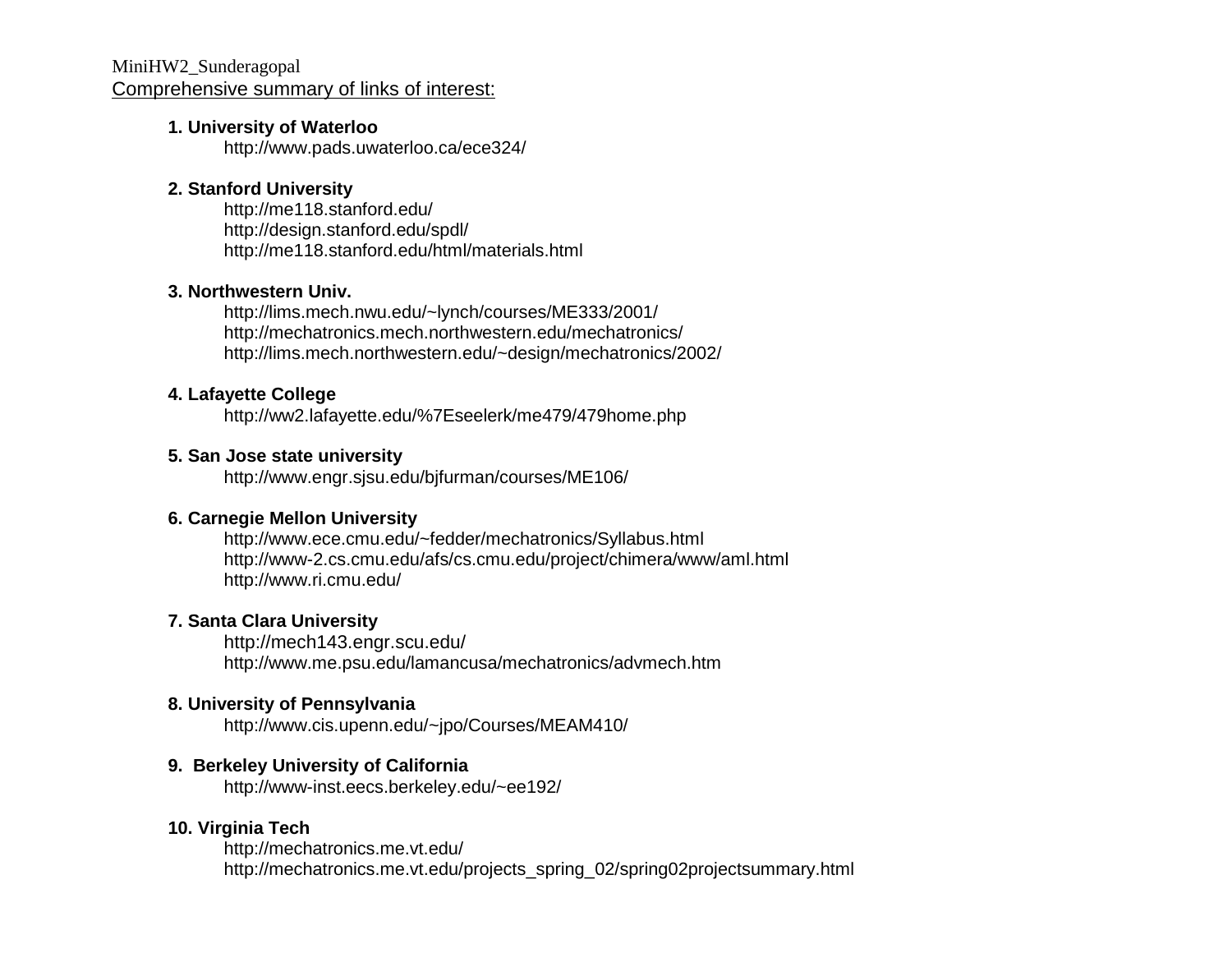|                                                 | A Sample and Comparison of Mechatronics Courses in North America          |                                         |                                                                                                                                                                                                                                                                                   |                                                                                                    |                                                                                                                   |  |  |  |  |
|-------------------------------------------------|---------------------------------------------------------------------------|-----------------------------------------|-----------------------------------------------------------------------------------------------------------------------------------------------------------------------------------------------------------------------------------------------------------------------------------|----------------------------------------------------------------------------------------------------|-------------------------------------------------------------------------------------------------------------------|--|--|--|--|
| Course Name                                     | Website                                                                   | Microproces<br>sor                      | Theory                                                                                                                                                                                                                                                                            | Lab/Projects                                                                                       | Sequence/Other courses                                                                                            |  |  |  |  |
| Fundamentals of<br>Mechatronics                 | http://www.engr.sj<br>su.edu/bjfurman/c<br>ourses/ME106/                  | <b>Basic Stamp</b>                      | Analog electronics, digital electronics, sensors,<br>actuators, and micro controllers                                                                                                                                                                                             | 9 Labs and a final project.<br>Labs done in groups of 2,<br>but indivual reports are<br>submitted. | A Capstone course plus<br>graduate work in<br>Mechatronics System<br>Design/Engineering                           |  |  |  |  |
| Applied<br>Mechatronics                         | http://www.ketteri<br>ng.edu/~jhargrov/<br>mechatrn/me-<br>480.htm        | Not listed                              | Microprocessors, mechanism design with<br>instrumentation, sensors and transducers, signal<br>conditioning, actuators, mechatronic system design                                                                                                                                  | 8 lab exercises                                                                                    | Undergraduate course<br>in Mechatronic Product<br>Development as well as<br>graduate work                         |  |  |  |  |
| Robotics and<br>Mechatronics                    | http://www-<br>srac.rutgers.edu/~<br>mavro/robot/cours<br>e.htm           | Not listed                              | Kinematics, dynamics, control, planning, Actuators and<br>Sensors, Data Acquisition                                                                                                                                                                                               | 1 Computer Project, 1<br><b>Technical Paper</b><br>Presentation, 1 Research<br>project             | Additional courses in<br>Robotics include:<br>Mechanical Control<br>Systems, and Advanced<br>Design of Mechanisms |  |  |  |  |
| Mechatronics and<br>Measurement<br>systems      | http://www.engr.c<br>olostate.edu/~dga/<br>me307.html                     | $\overline{PIC}$<br>microcontrol<br>ler | Basic analog circuits, basic digital circuits, data<br>acquisition, sensors, motors, actuators, PIV control<br>theory                                                                                                                                                             | 12 labs                                                                                            |                                                                                                                   |  |  |  |  |
| Microcomputer<br>Applications<br>(Mechatronics) | http://www.me.psu<br>.edu/lamancusa/me<br>chatronics/ME462.<br>htm        | <b>Basic Stamp</b><br>П                 | Bad link- no information                                                                                                                                                                                                                                                          | 7 labs                                                                                             |                                                                                                                   |  |  |  |  |
| Mechatronic<br>Design                           | http://www.ece.cm<br>u.edu/~ece778/ind<br>ex.html                         | 68HC16                                  | Mobility, DC PM motors, H-bridge drivers, power<br>electronics, microcontroller, A/D conversion, Infrared<br>communication, motion planning, cooperative robotics,<br>microsensors, microactuators                                                                                | The course is based on<br>one large project                                                        | Graduate work                                                                                                     |  |  |  |  |
| Mechatronics                                    | http://www.egr.ms<br>u.edu/classes/me4<br>56/radcliff/                    | <b>Basic Stamp</b>                      | What is a microcontroller, Industrial control, Robotics                                                                                                                                                                                                                           | Mini Labs with larger<br>projects interspersed                                                     |                                                                                                                   |  |  |  |  |
| Intro to<br>Mechatronics                        | http://me118.stanf<br>ord.edu/                                            | Motorola<br>68HC11                      | Basic Circuits Review, Op Amps, Sensors, Event<br>Driven Programming, Digital Inputs, Digital Outputs &<br>Power Drivers, DC motors, A/D, D/A, timers, software<br>design, modular code, Noise, grounding & isolation,<br>power supplies, Advanced programming,<br>communications | 4 labs and a final project                                                                         |                                                                                                                   |  |  |  |  |
| Introduction to<br>Mechatronics                 | http://www.stthom<br>as.edu/technology/<br>GRSYLB/mmse71<br>0.htm#crsdesc | Not listed                              | Mathematical models-systems, mathematical models-<br>Signals, System Analysis-Theory and Practice, Real<br>world examples of mechatronic systems, Digital Control<br>systems, advanced topics-algorithms and hardware,                                                            | No labs, 1 term paper                                                                              |                                                                                                                   |  |  |  |  |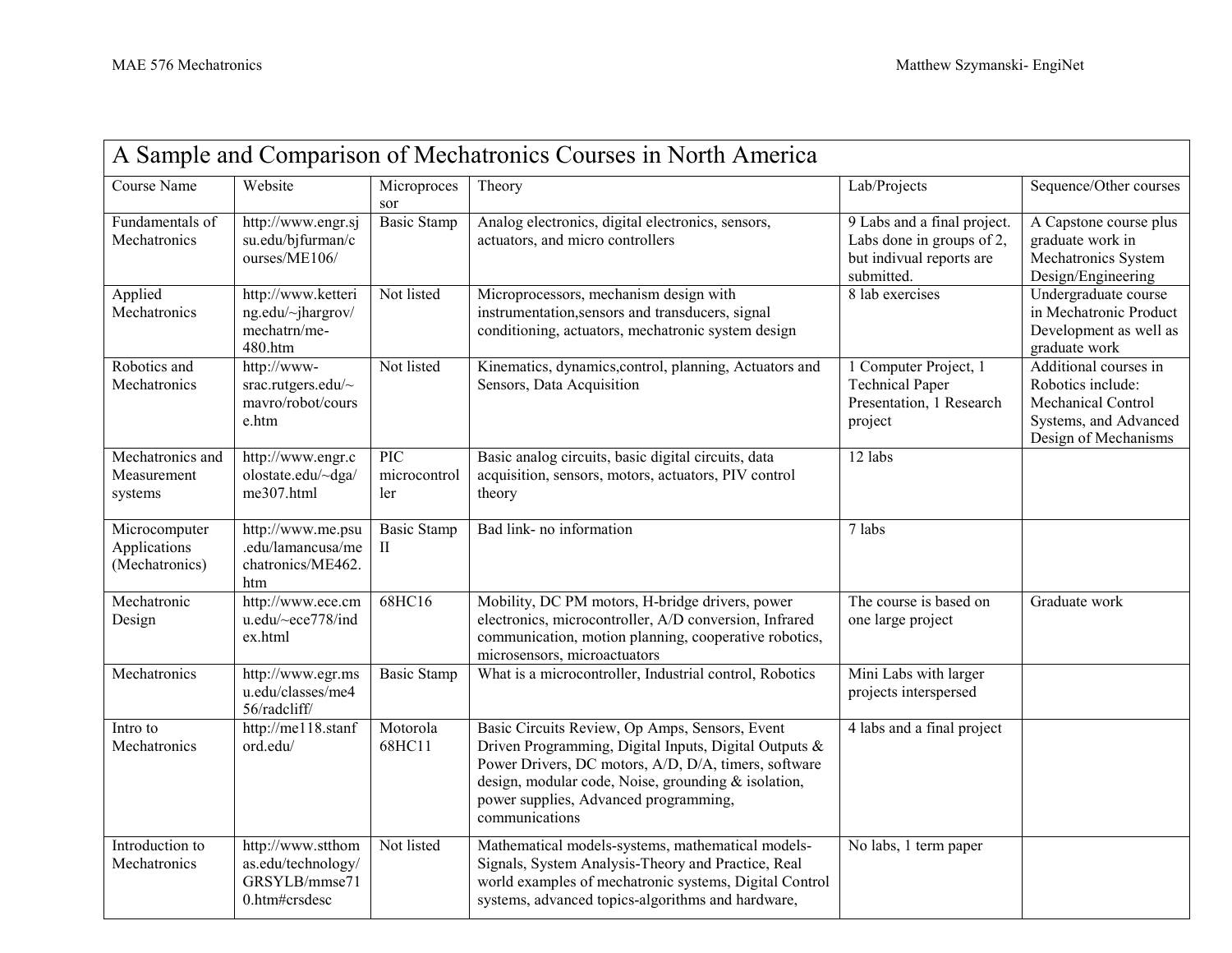Comments:

Most courses seem to touch on the same main topics, such as digital circuits, sensors and actuation, and programming a microcontroller. On the other hand the extent to which the courses cover basic analog circuits and signal manipulation is quite varied. Some courses spend more time on the basics, while other assume the information is known. Some courses seem to also include material that is typically covered in the Instrumentation and Computing course at UB. It is also very evident that the Basic Stamp is the leading microcontroller that is used in this type of course.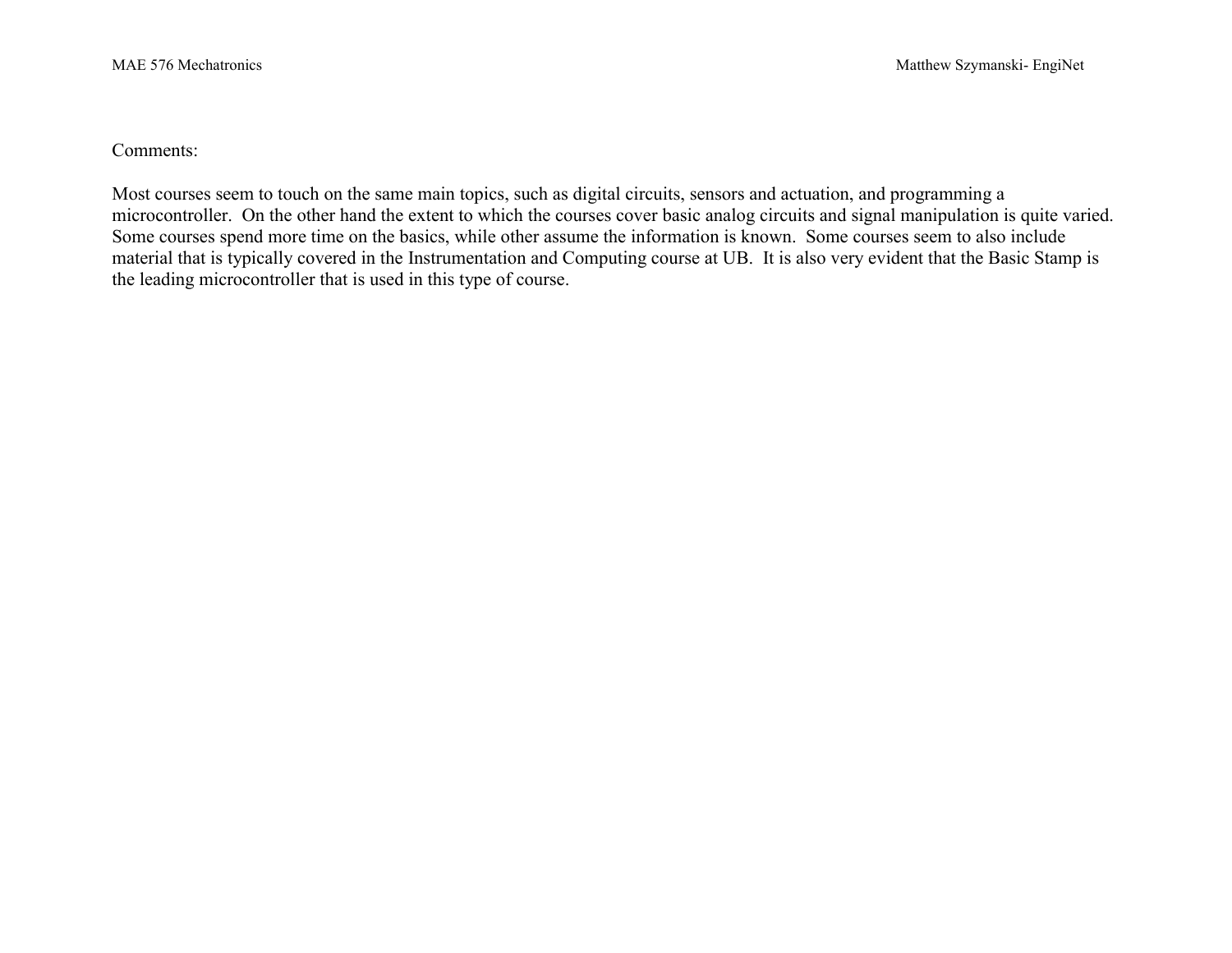| No.            | University                                      | <b>Course Content</b>                                                                                                                                                                                                                                                                                                                                                           | Analysis                                                                                                                                                                                                                                                                                                                                                                       | Rating(out |
|----------------|-------------------------------------------------|---------------------------------------------------------------------------------------------------------------------------------------------------------------------------------------------------------------------------------------------------------------------------------------------------------------------------------------------------------------------------------|--------------------------------------------------------------------------------------------------------------------------------------------------------------------------------------------------------------------------------------------------------------------------------------------------------------------------------------------------------------------------------|------------|
|                |                                                 |                                                                                                                                                                                                                                                                                                                                                                                 |                                                                                                                                                                                                                                                                                                                                                                                | of $10$    |
| $\mathbf{1}$   | North<br>Carolina<br><b>State</b><br>University | Programming in C, analog<br>circuits and electronic<br>components, logic gates,<br>introduction to<br>microprocessor architecture,<br>sensors and actuators, A/D<br>and D/A conversions, real-<br>time programming concepts,<br>direct digital control<br>implementation, and<br>principles and tools of<br>mechanical design, namely<br>CAD and solid modeling.                | This is the course<br>content for the course<br>Mechatronics Design.<br>Added to this the<br>university also provides<br>courses for:<br>1) Instrumentation<br>and Sensors<br>2) Microcontrollers<br>and Embedded<br>Systems<br>3) Control of<br>Mechatronics<br>Systems<br>The course content is<br>challenging, with a lot of<br>emphasis placed on<br>practical experience. | 9          |
| $\overline{2}$ | Johns<br>Hopkins<br>University                  | Introduction to modeling and<br>use of actuators and sensors in<br>design of mechatronic<br>systems. Electric motors,<br>pneumatic, hydraulic<br>actuators, solenoids, micro-<br>actuators, position and<br>proximity sensors.<br>Microprocessor control, final<br>project to build a<br>microprocessor controlled<br>robot.                                                    | Added to this students<br>also learn topics such as<br>forward and inverse<br>kinematics, trajectory<br>generation, robot motion<br>planning.                                                                                                                                                                                                                                  | 7          |
| 3              | University<br>of Utah                           | Fundamentals of digital-to-<br>analog and analog-to-digital<br>circuits, relays, stepper<br>motors, and digital switches.<br>Interfacing digital and analog<br>circuits to computers and<br>Microcontrollers. Apply<br>modeling, sensors, and<br>actuators to feedback control<br>systems. Microcontrollers are<br>used to implement control<br>systems in laboratory projects. | Normal course content.                                                                                                                                                                                                                                                                                                                                                         | 6          |
|                |                                                 |                                                                                                                                                                                                                                                                                                                                                                                 |                                                                                                                                                                                                                                                                                                                                                                                |            |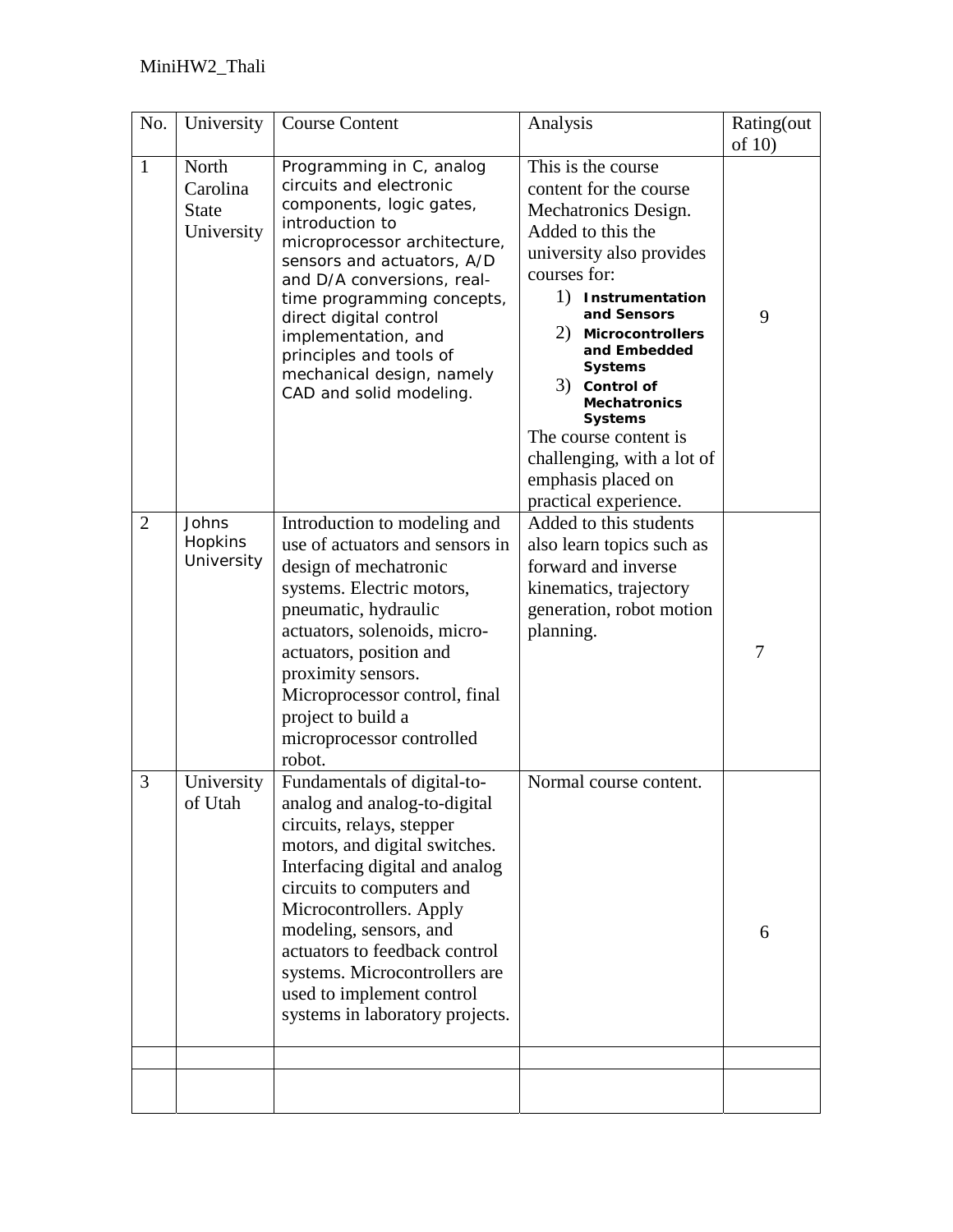| $\overline{4}$ | Virginia     | VT 84, Analog and digital      | Has a very              |   |
|----------------|--------------|--------------------------------|-------------------------|---|
|                | Tech.        | fundamentals. Microcontroller  | comprehensive course.   |   |
|                |              | technologies and computer      | Use VT84 prototyping    |   |
|                |              | architectures. PIC processor.  | board and Microchip     |   |
|                |              | PIC assembly programming.      |                         |   |
|                |              |                                | PIC16F84 processor.     |   |
|                |              | Power amplification. Signal    |                         |   |
|                |              | i/o, PIC A/D Converter. PIC    |                         |   |
|                |              | C-programming. Sensors         |                         |   |
|                |              | (Tachometers, pots, encoders)  |                         |   |
|                |              | Sensors (Infrared, Ultrasonic, |                         | 7 |
|                |              | Acc's) Dynamic Modeling.       |                         |   |
|                |              | <b>Communications. Control</b> |                         |   |
|                |              | theory, PID. Controller        |                         |   |
|                |              | Design. PM DC motors,          |                         |   |
|                |              | stepper motors. Active         |                         |   |
|                |              | material actuators             |                         |   |
| 5              | Michigan     | Identify mechatronic           | Very theoretical course |   |
|                | <b>State</b> | components as multiports;      | content, modeling of    |   |
|                | University   | describe the basic function of |                         |   |
|                |              |                                | mechatronic systems is  |   |
|                |              | a variety of mechatronic       | taught, making it       |   |
|                |              | components; Model              | interesting.            |   |
|                |              | mechatronic systems by         |                         |   |
|                |              | applying classical methods     |                         |   |
|                |              | (e.g., free-body diagrams,     |                         |   |
|                |              | circuit laws) and multiport    |                         |   |
|                |              | methods to generate multiport  |                         |   |
|                |              | graph models; and use          |                         | 7 |
|                |              | hierarchical modeling          |                         |   |
|                |              | techniques. Formulate system   |                         |   |
|                |              | equations from multiport       |                         |   |
|                |              | models. Interpret aspects of   |                         |   |
|                |              | system behavior. Simulate      |                         |   |
|                |              | system behavior and interpret  |                         |   |
|                |              | results. Use appropriate       |                         |   |
|                |              | software to model              |                         |   |
|                |              |                                |                         |   |
|                |              | mechatronic systems            |                         |   |
|                |              |                                |                         |   |
|                |              |                                |                         |   |
|                |              |                                |                         |   |
|                |              |                                |                         |   |
|                |              |                                |                         |   |
|                |              |                                |                         |   |
|                |              |                                |                         |   |
|                |              |                                |                         |   |
|                |              |                                |                         |   |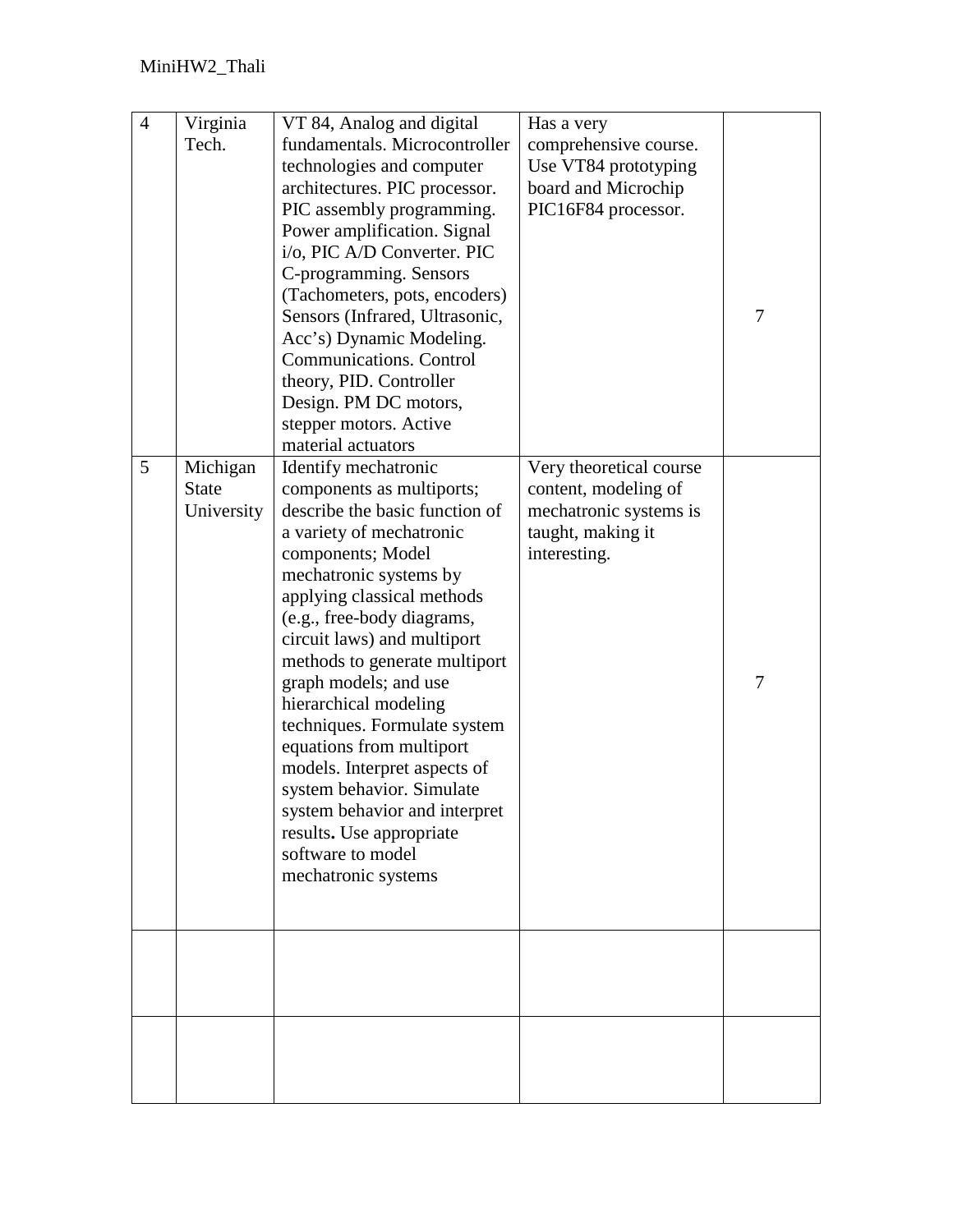| 6              | San Jose<br><b>State</b><br>University | Introduction to mechatronic<br>systems. Basic electronic<br>circuits, logic gates, op-amps,<br>encoders/decoders, DC and<br>stepper motors, A/D and D/A<br>conversion, C programming,<br>interfacing, and control.<br>Combining hardware and<br>software into integrated<br>mechatronic systems. Hands-<br>on laboratory practice.                                                                                                                                                                                                                                          | Normal course content.               | 6 |
|----------------|----------------------------------------|-----------------------------------------------------------------------------------------------------------------------------------------------------------------------------------------------------------------------------------------------------------------------------------------------------------------------------------------------------------------------------------------------------------------------------------------------------------------------------------------------------------------------------------------------------------------------------|--------------------------------------|---|
| $\overline{7}$ | Simon<br>Fraser<br>University          | Practical concepts of<br>assembly language such as<br>programming, digital device<br>interfacing, and<br>hardware/software<br>interfacing. Assembler<br>concepts; micro-controllers;<br>the hardware/software<br>interface. Elements of VHDL<br>programming. Motorola<br>Evaluation Board (EVB):<br>layout and architecture.<br>Motorola HC12<br>microprocessor                                                                                                                                                                                                             | Use Motorola HC12<br>microprocessor. | 8 |
| 8              | University<br>of Detroit,<br>Mercy     | Intro to mechatronics:<br>Overview of what a<br>mechatronic system is and its<br>key components. Sensors and<br>transducers: Discussion of<br>selected types of sensors and<br>their operation. Digital<br>principles: Digital logic and<br>microcontroller fundamentals.<br>Electronics: Signal<br>conditioning/amplification,<br>analog-to-digital and digital-<br>to-analog conversion.<br>Instrumentation and control:<br>Basic principles of<br>instrumentation, feedback<br>control theory. Actuators:<br>Overview of electric motors<br>and other types of actuators | Normal course content                | 6 |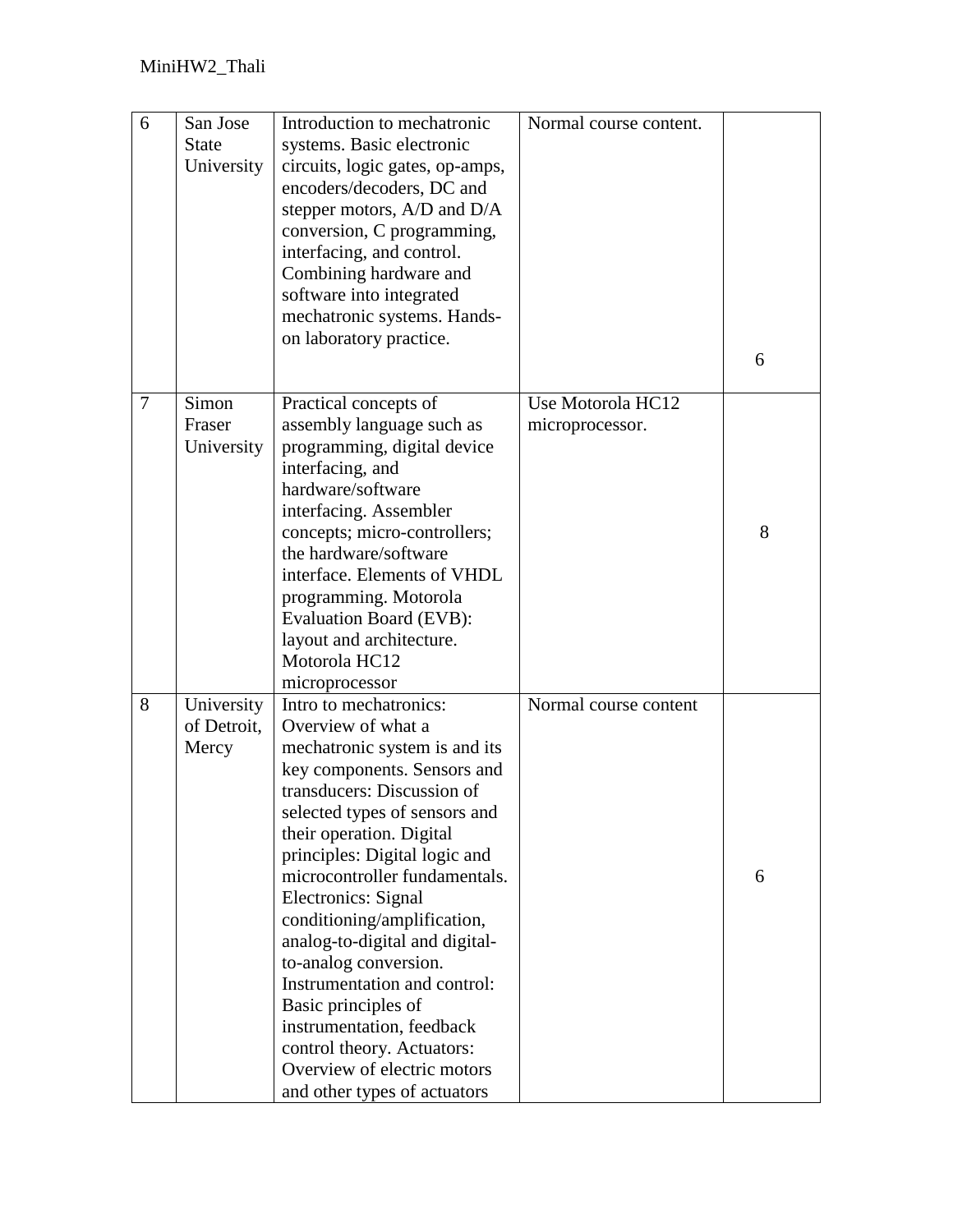| for mechatronic systems,     |  |
|------------------------------|--|
| mechanical devices for power |  |
| transmission. Dynamic        |  |
| modeling and synthesis of    |  |
| electro-mechanical systems:  |  |
| Use of bond graphs as a      |  |
| system modeling platform,    |  |
| analysis and design of a     |  |
| system for performance.      |  |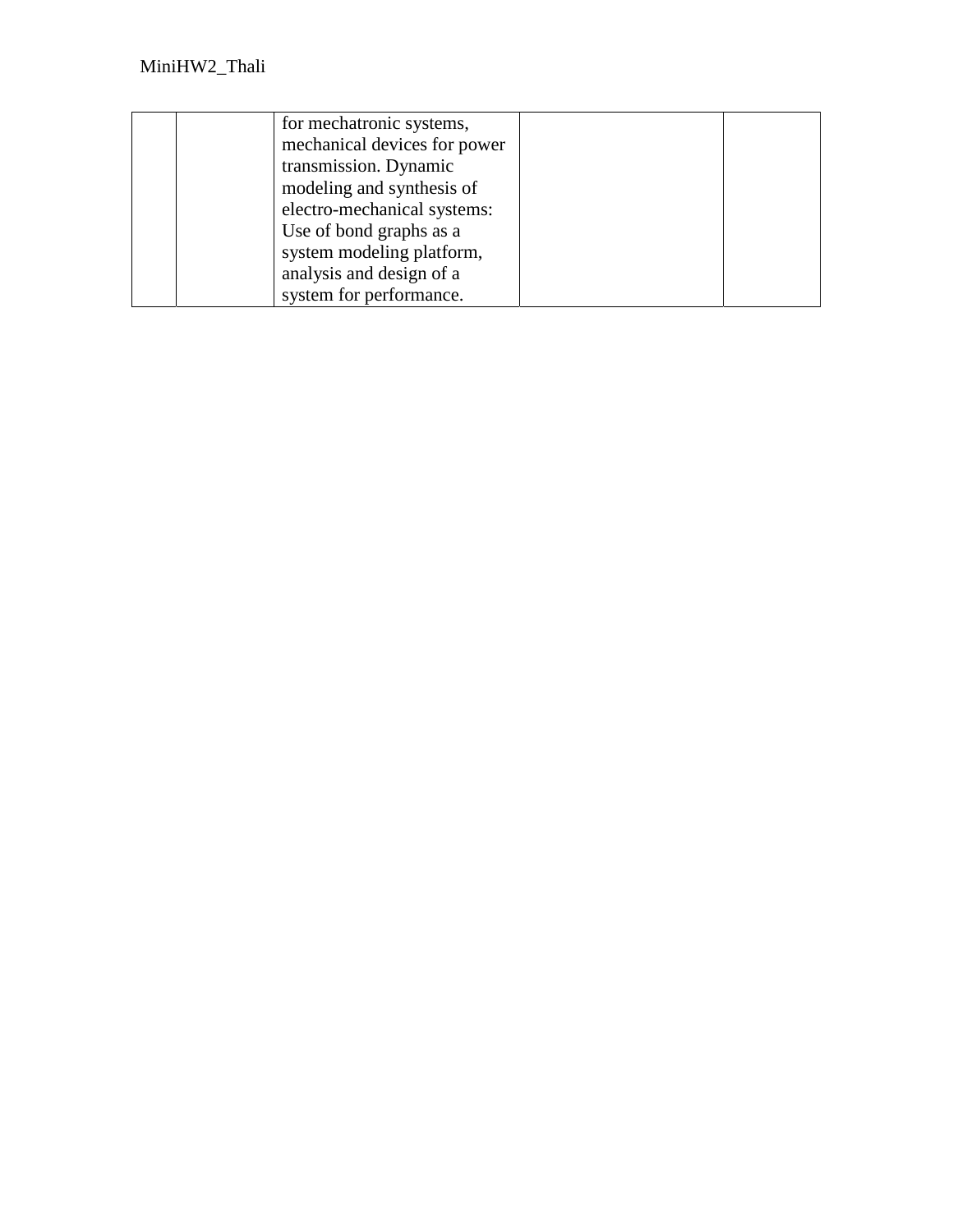### Details of other Mechatronic Courses in North America

1. University : Stanford University

Course: ME118/318

Microprocessor: 8 and 16 bit microprocessor by Microchip, Motorola.

Theoretical Aspects Covered:

- Basics of Mechatronics
- Basic Circuit review
- Sensors
- Event Driven Programming
- Digital Inputs
- DC Motors
- Stepper Motors
- A/D D/A Timers
- Introduction to Basic Stamp
- HLL, Interpreters, Compliers and Assembly Language

Lab work conducted:

- Test Equipment and Analysis tools
- Analog Signal conditioning
- Event Driven Programming
- DC and Stepper Motor

Web Link: <http://design.stanford.edu/spdl/>

2. University : Northwestern University

Course: ME 333

Microprocessor/Microcontrollers: 68HC11, 68HC16.

Theoretical Aspects Covered:

- What is mechatronics? Example systems and architecture. Basic circuits review: current and voltage sources, resistance, capacitance, inductance, constitutive laws, Kirchoff<sup>1</sup>s current and voltage laws.
- Basic nonlinear elements: diodes and transistors
- $\bullet$  Single-board computers, the Handy board, creating and downloading a program in IC.
- Stepper motors.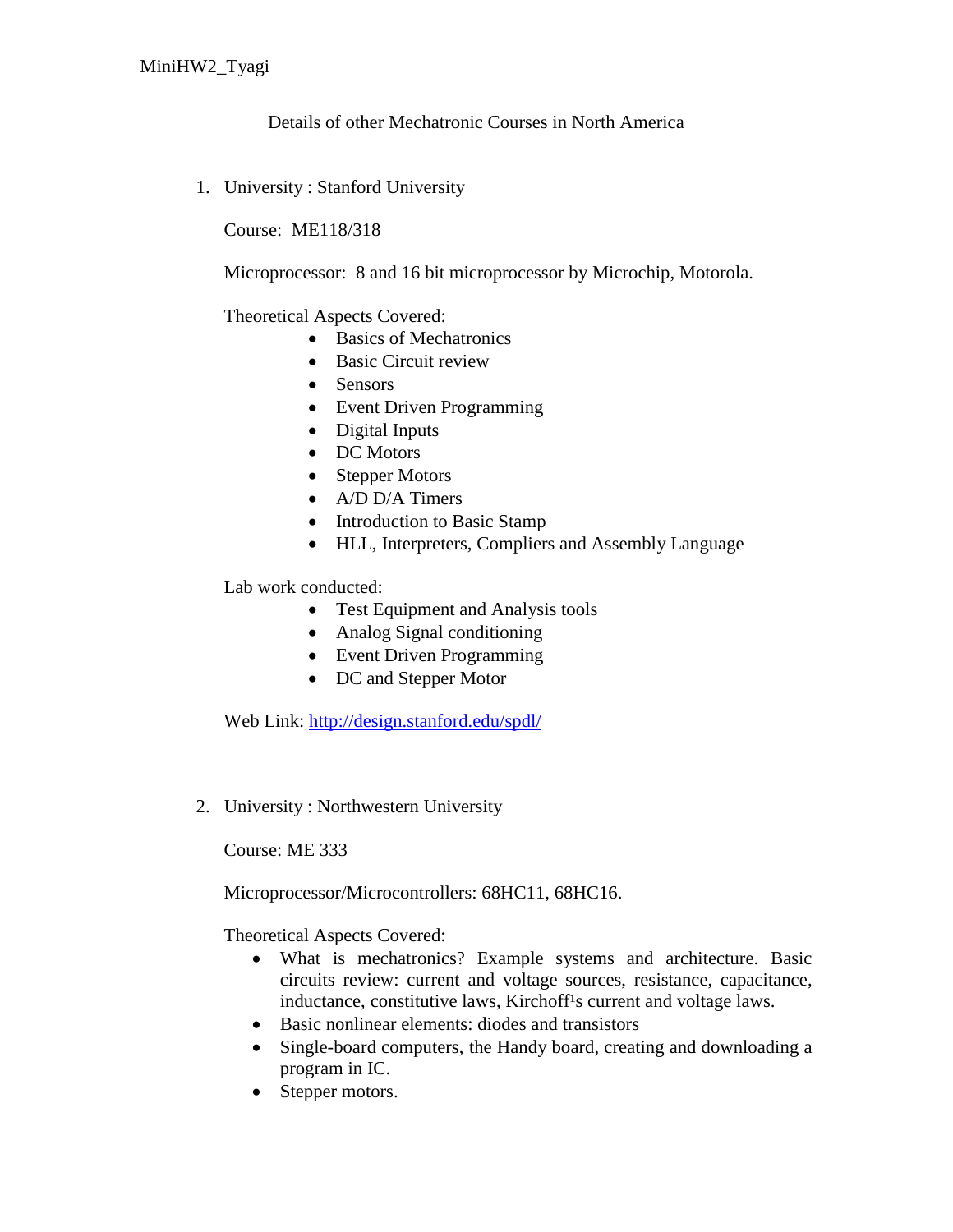- Electrical noise, isolation, grounding, shielding.

Lab work conducted:

- The Furby (motor control).
- The Furby (encoder and home switch).
- The Handy board single-board computer.
- Sensors.
- Actuators.

### Projects:

- Pinball Foosball
- A Myogenically Controlled Game
- [3-D Tic Tac D'oh!](http://www.wildcats.nwu.edu/lca/c33)
- Blender Splendor
- [Olympic Ski Jump Coin Dispensing System](http://flexbot.cs.nwu.edu/nick/Mech)
- [Easy Money](http://pubweb.nwu.edu/~dls902/Mechatronics/) :
- [Gopher Madness :](http://pubweb.nwu.edu/~dsh295/ga)

Web Link: <http://lims.mech.northwestern.edu/~lynch/courses/ME333/2002/>

3. University : University of Minnesota

Course: ME 5231

Microprocessor: Not known.

Theoretical Aspects Covered:

- Introduction and Representation of Numbers
- Branching, Looping, and Indirect Addressing , TMS 32010 Programming Examples
- Lecture: Analog Interfacing, Quantization, Sampling and Aliasing, Digital Filters
- Control of a Servomotor
- Closed-Loop Computer Control, PID Control

Lab work conducted:

- Microprocessor Programming (Lab 1)
- Introduction to Analog Interfacing
- Digital filters
- Closed-Loop Computer Control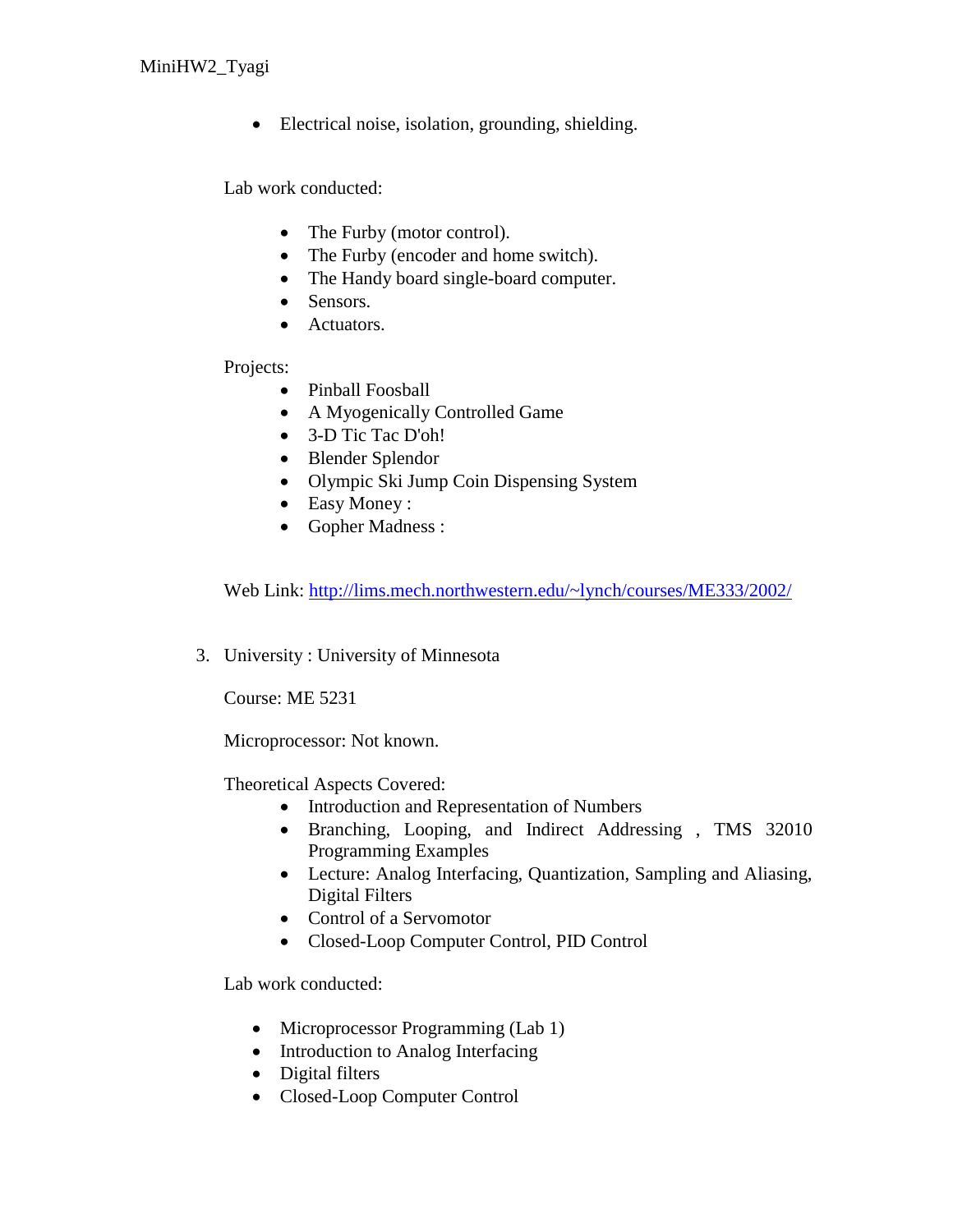Web Link: <http://www.me.umn.edu/courses/me5231/>

4. University : Purdue University

Course: ME 597G

Microprocessor: Not known.

Theoretical Aspects Covered:

- Diodes and Transistors
- Combination Logic Design
- Synchronous Sequential Logic Design
- D/A and A/D conversions
- Embedded systems
- Register Transfer Logic
- Actuators
- Power Amplifier
- Optical Transducers

Lab work conducted: Not known (requires login-password)

Projects:

- IR Tracking Monster Truck
- IR Tracking Rapid Firing Tank
- Gun Turret
- Target tracking Tank
- Wall Tracker
- Speed Trap Police Car
- -

Web Link: <http://tools.ecn.purdue.edu/~me588/>

5. University : Colorado State University

Course: ME 307 Mechatronics and Measurement System

Microprocessor: [PIC16F84 microcontroller](http://www.microchip.com/1010/pline/picmicro/category/digictrl/8kbytes/devices/16f84/index.htm) (18 pin DIP with Flash/EEPROM reprogrammable memory)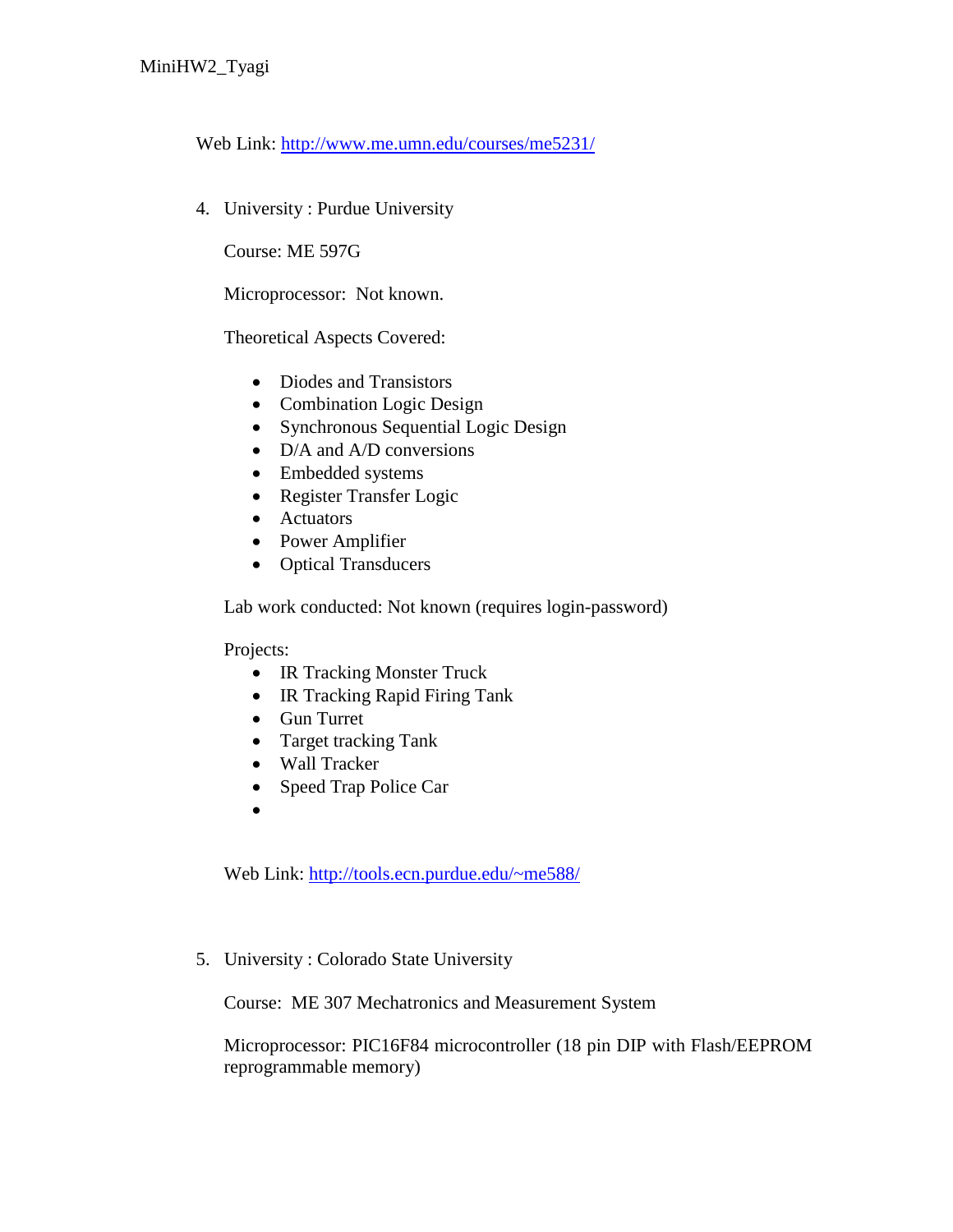Theoretical Aspects Covered:

- Electric circuit fundamentals
- AC circuits introduction
- Semiconductors: diodes, LEDs
- Transistors: BJTs, FETs
- Measurement system characteristics
- Operational amplifier
- Digital electronics
- $\bullet$ Number codes: Binary, Decimal, Hex
- $\bullet$ combinational logic
- microcontrollers and the PIC
- digital to analog, analog to digital conversion
- Sensors: Temperature and Stress/Strain
- Controls: Sensors + Actuators + Controller
- $\bullet$  etc

Lab work conducted:

- Introduction resistor codes, breadboard, soldering, and basic measurements
- Instrument familiarization and basic electrical relations
- The oscilloscope
- Bandwidth, filters, and diodes
- Transistor circuits
- Operational amplifier circuits
- Digital circuits logic and latching
- Programming a PIC Microcontroller
- A/D conversion demonstration
- Strain gage demonstrations and analysis
- Vibration measurement with an accelerometer

Projects: No Link

Web Link: <http://www.engr.colostate.edu/~dga/me307.html>

6. University : North Carolina State University

Course: MAE 534 Mechatronic Design

Microprocessor: not known, site is password protected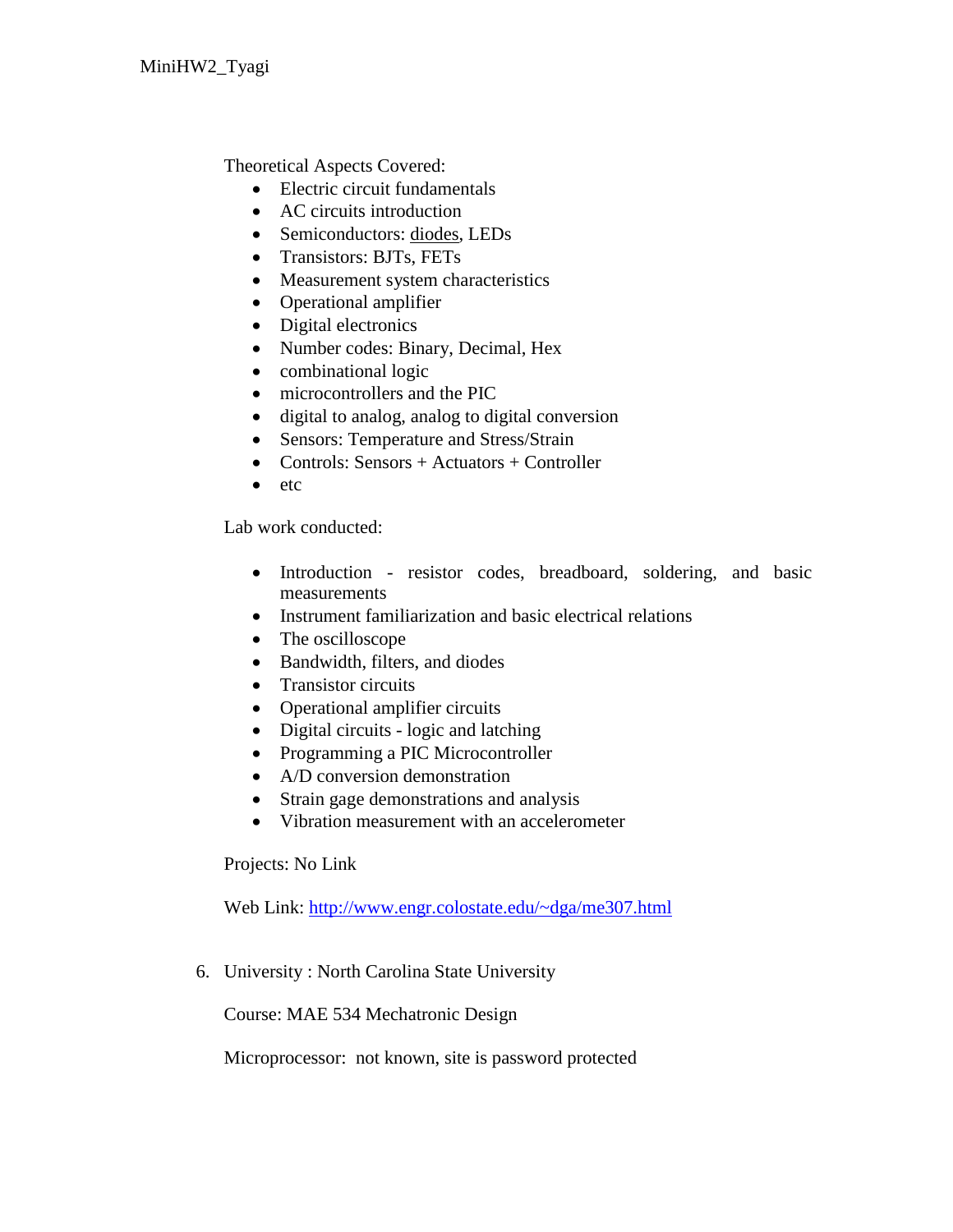Theoretical Aspects Covered:

- $\bullet$ Programming in C for embedded systems
- $\bullet$ analog circuits and electronic components
- $\bullet$ logic gates
- $\bullet$ introduction to microprocessor architecture
- $\bullet$ sensors and actuators
- $\bullet$ A/D and D/A conversion and data acquisition
- $\bullet$ sensor interfacing and signal conditioning
- $\bullet$ real-time programming concepts
- $\bullet$ intelligent control fundamentals
- $\bullet$ direct digital control implementation
- $\bullet$ principles of mechatronic design synthesis and components analysis

#### Lab work conducted:

• Laboratory work and small projects will be assigned to help solidify learning throughout the course such as programming, working with microprocessors, and interfacing sensors and actuators. In addition, teams will work on a final design project that is of reasonable complexity. The teams will design, build, and demonstrate their solution to the assigned problem. A laboratory kit will be available for off campus students to purchase.

Projects: password protected

Web Link: [http://courses.ncsu.edu:8020/mae534/lec/001/course\\_info.html](http://courses.ncsu.edu:8020/mae534/lec/001/course_info.html)

7. University : San Jose State University

Course: ME 106

Microprocessor/Microcontroller: 68HC11, PIC microcontroller.

Theoretical Aspects Covered:

- Introduction to mechatronics, review of basic electronics
- RC filters
- Diodes, transistors
- $\bullet$ Microprocessor fundamentals, I/O ports
- Digital I/O, Basic Stamp intro
- $\bullet$ Programming the Basic Stamp
- Sensors, terminology, fundamental
- Operational amplifiers
- Comparators, Signal conditioning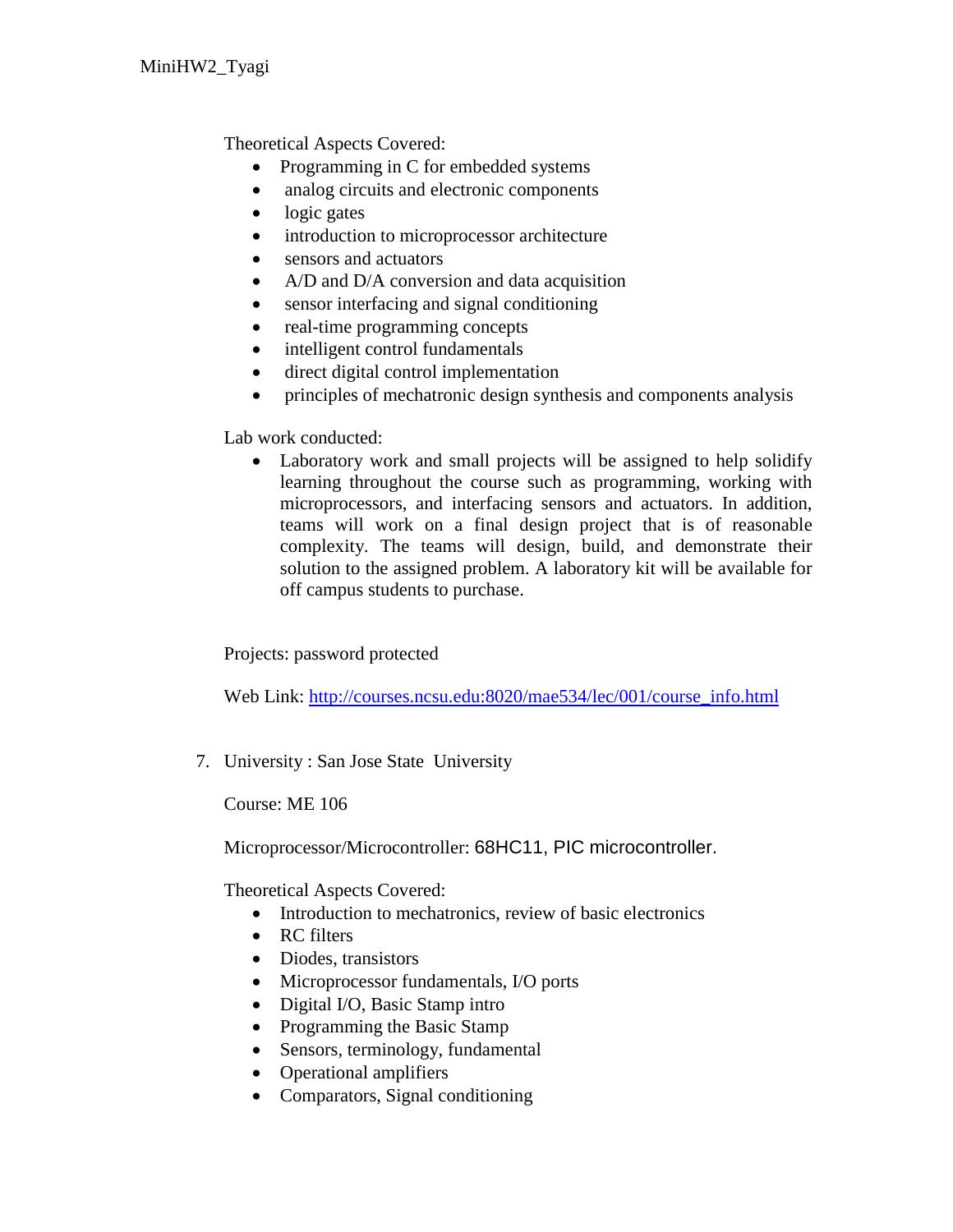- Digital electronics, basic logic
- 5 Logic gates, logic IC's
- Drive system inertia calculation
- Special topics in mechatronics

Lab work conducted:

- [Introduction to the Mechatronic Engineering Lab](http://www.engr.sjsu.edu/bjfurman/courses/ME106/ME106pdf/intro.pdf)
- [RC Filter and Basic Stamp Intro Lab](http://www.engr.sjsu.edu/bjfurman/courses/ME106/ME106pdf/RCfilterandStampF02.pdf)
- [Photo resistor, LED, and Transistor Lab](http://www.engr.sjsu.edu/bjfurman/courses/ME106/ME106pdf/photoresistorandstampF00.pdf)
- [Digital I/O Lab](http://www.engr.sjsu.edu/bjfurman/courses/ME106/ME106pdf/digital_IO_stamp.pdf)
- [Interfacing a Servo to the Basic Stamp Lab](http://www.engr.sjsu.edu/bjfurman/courses/ME106/ME106pdf/servolab.pdf)
- [Wheel Tachometer/Encoder Lab](http://www.engr.sjsu.edu/bjfurman/courses/ME106/ME106pdf/wheelencoder.pdf)
- [Printer Carriage Motion Control Lab](http://www.engr.sjsu.edu/bjfurman/courses/ME106/ME106pdf/printerwithstamp.pdf)
- [Electronic Scale Lab](http://www.engr.sjsu.edu/bjfurman/courses/ME106/ME106pdf/electronicscalewithstamp.pdf)

Web Link: <http://www.engr.sjsu.edu/bjfurman/courses/ME106/index.htm>

8. University : Virginia Tech

Course: ME 4734

Microcontroller: PIC microcontroller

Theoretical Aspects Covered:

- Analog and digital fundamentals
- Microcontroller technologies and computer architectures
- PIC assembly programming
- Power amplification
- Signal i/o, PIC A/D Converter
- Sensors (Tachometers, pots, encoders Infrared, Ultrasonic, Acc's)
- Overview of actuators
- PM DC motors, stepper motors
- Real-time systems

Lab work conducted:

- A./D echo to LED array
- Using a Cross Compiler
- Open-loop PWM code
- PID servomotor code

### Projects:

- [Autonomous Space Game](http://mechatronics.me.vt.edu/projects_fall_00/Project01/project01.html)
- Smart Guitar Tuner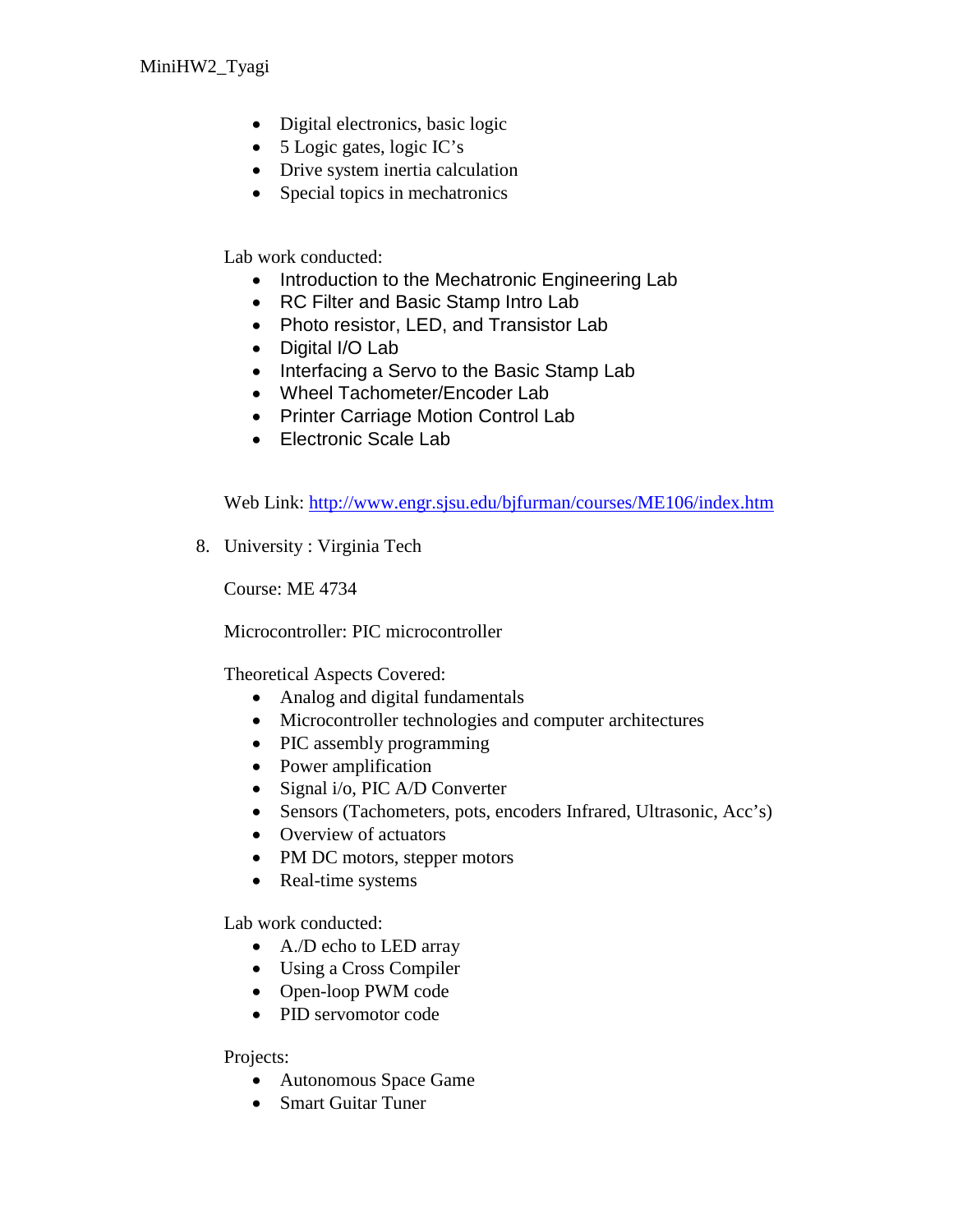- [Automatic Window Blinds](http://mechatronics.me.vt.edu/projects_fall_00/Project03/project03.html)
- Automatic Fishing Reel
- Coin Sorter/Counter
- Golf Putt-ing Assistant
- [Single Player Hockey Game](http://mechatronics.me.vt.edu/projects_fall_00/Project07/project07.html)
- [Smart Light Seeker](http://mechatronics.me.vt.edu/projects_fall_00/Project08/project08.html)
- $\bullet$ [Joystick Controlled Milling Machine](http://mechatronics.me.vt.edu/projects_fall_00/Project09/project09.html)
- $\bullet$ [Music Controlled Strobe Lights](http://mechatronics.me.vt.edu/projects_fall_00/Project10/project10.html)
- [Smart Pill Dispenser](http://mechatronics.me.vt.edu/projects_fall_00/Project11/project11.html)
- Mine Sweeper
- [Smart Train Turntable](http://mechatronics.me.vt.edu/projects_fall_00/Project13/project13.html)
- [VT Seeker Autonomous Vehicle](http://mechatronics.me.vt.edu/projects_fall_00/Project14/project14.html)

Web Link: <http://mechatronics.me.vt.edu/home.html>

9. University: Rensselaer Polytechnic Institute

Course: Mechatronics

Microprocessor: 8 bit Microcontroller from Microchip

Theoretical Aspects Covered:

- Mechatronic System Design Principles (discussed throughout the course)
- Physical / Mathematical Modeling and Analysis of Dynamic Physical Systems
- Control System Design; Analog-Control and Computer-Control Implementation
- $\bullet$ Analog and Digital Control Electronics
- $\bullet$ Control Sensors and Actuators
- $\bullet$ Interfacing Sensors, Actuators, and Microcontrollers/Computers
- $\bullet$ Real-Time Programming
- - Advanced Concepts (e.g., magnetic bearings/levitation, fuzzy logic control, active materials as sensors and actuators)

Lab work conducted:

- $\bullet$ Analog Electronics
- $\bullet$ Digital Electronics, A/D and D/A Converters, Microcontrollers
- $\bullet$ Thermal System Closed-Loop Computer Temperature Control
- $\bullet$ Pneumatic Servomechanism Closed-Loop Computer Position Control
- $\bullet$ Stepper Motor Open-Loop Position Computer Control
- DC-Motor Closed-Loop Analog Velocity Control
- Magnetic Levitation